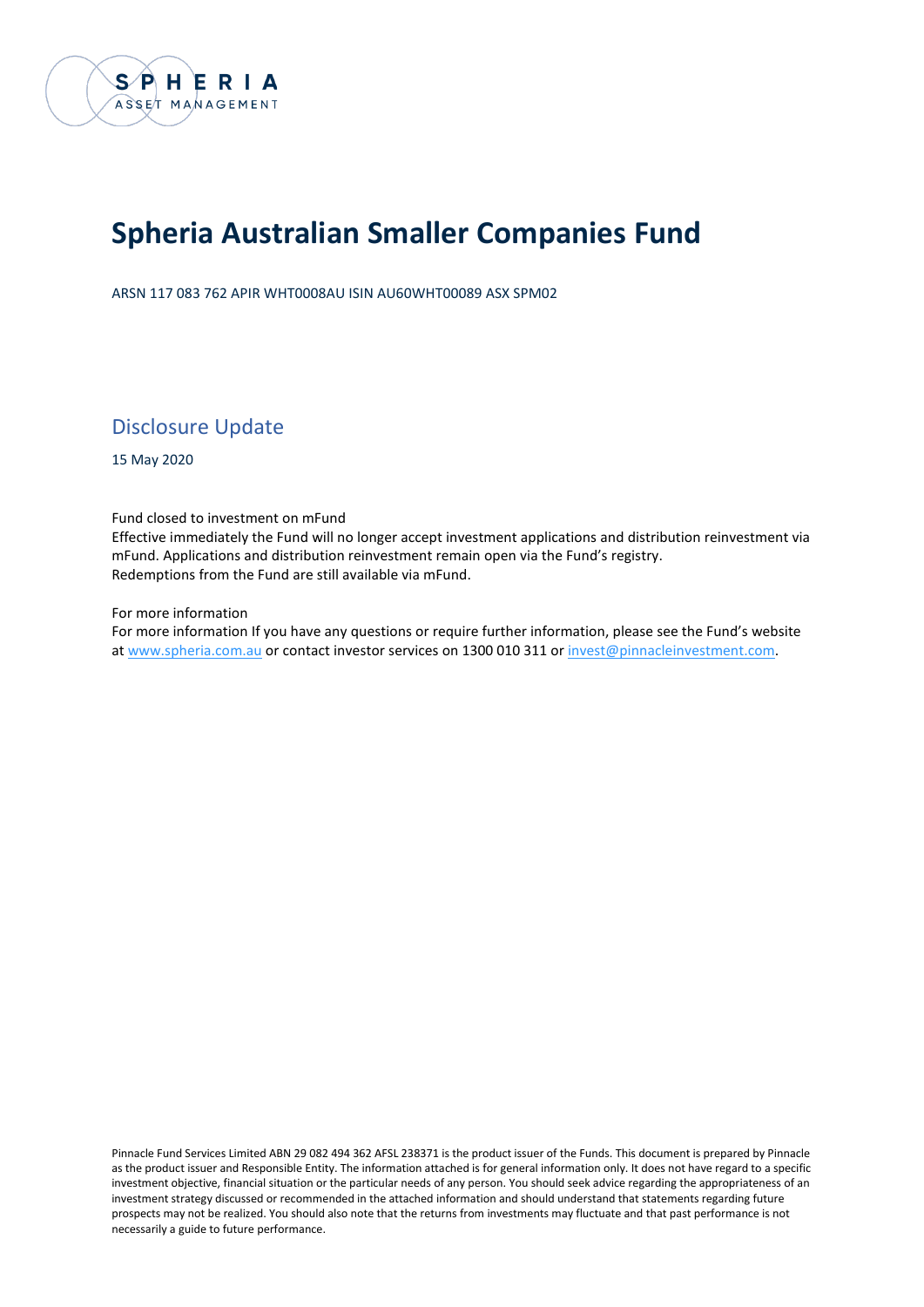

# **Spheria Australian Smaller Companies Fund**

ARSN 117 083 762 APIR WHT0008AU ISIN AU60WHT00089 ASX SPM02

# Product Disclosure Statement

31 January 2022

Issued by: Pinnacle Fund Services Limited

ABN 29 082 494 362 AFSL 238371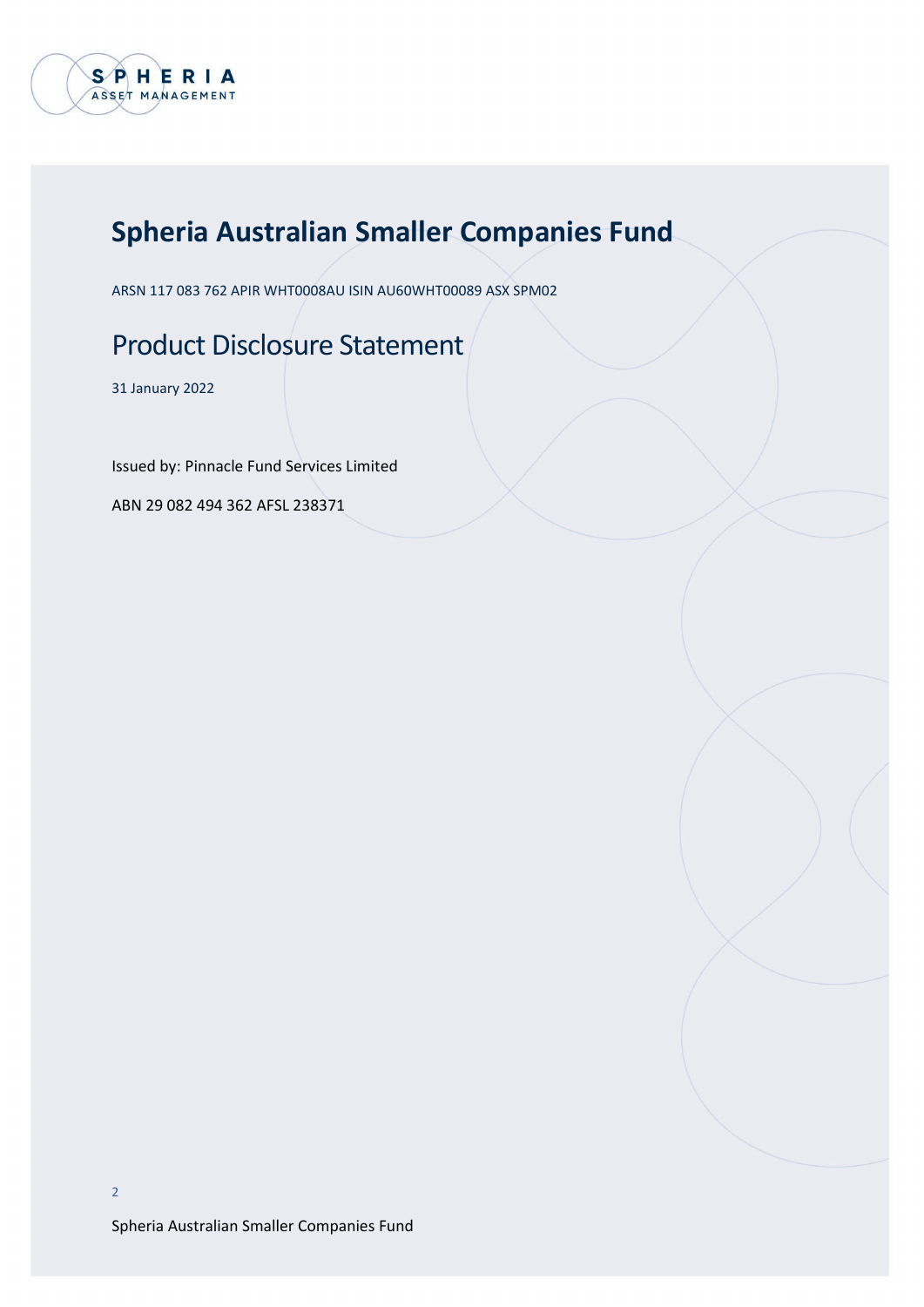## Important Information

This Product Disclosure Statement ('PDS') provides a summary of significant information you need to make a decision about the Spheria Australian Smaller Companies Fund ARSN 117 083 762 ('Fund'). The PDS should be considered before making a decision to invest in the Fund. You can access the PDS on the internet at www.spheria.com.au or call 1300 010 311 for a copy.

Pinnacle Fund Services Limited ABN 29 082 494 362 AFSL 238371 is the Responsible Entity ('Responsible Entity', 'RE', 'we', 'our', 'us') of the Fund.

We have appointed Spheria Asset Management Pty Limited ABN 42 611 081 326 ('Spheria' or 'Investment Manager') as the investment manager of the Fund. Spheria has been appointed as a corporate authorised representative (1240979) of Pinnacle (AFSL 322140). Pinnacle Fund Services Limited is wholly owned by Pinnacle Investment Management Limited ABN 66 109 659 109 ('Pinnacle').

None of the Responsible Entity, Pinnacle and Spheria guarantees the performance of the Fund or the return of capital or income. Your investment in the Fund is subject to investment risk. This could involve delays in repayment and loss of income or the principal invested.

The information in this PDS is general information only. To the extent the information in this PDS constitutes financial product advice, such advice does not take into account your individual objectives, personal financial situation or needs. Before investing, you should consider the appropriateness of the advice in light of your own objectives, financial situation and needs. We strongly recommend that you consult a licensed financial adviser to obtain financial advice that is tailored to suit your personal circumstances. You should also read this PDS before making any decision about whether to acquire units in the Fund.

The investment offered in this PDS is available only to persons receiving this PDS (electronically or in hard copy) within Australia and New Zealand. Units in the Fund may not be offered or sold within the US, or sold to, or for the account or benefit of, any 'US Persons' (as defined in Regulation S of the US Securities Act 1933, as amended).

All monetary amounts referred to in this PDS are given in Australian dollars and all telephone/fax numbers are to telephone/fax numbers in Australia (unless otherwise stated). All calculation examples shown are rounded to the nearest whole dollar.

A reference to a 'Business Day' is a reference to a day which is not a Saturday, Sunday or public holiday in New South Wales, Australia.

## Updated information

The information in this PDS may change over time. We may update this information where this does not involve a material adverse change and make it available to you, where permitted by law, at www.spheria.com.au. You can also obtain updated information by contacting Spheria on 1300 010 311. A paper copy of any updated information is available free on request. If a change is considered materially adverse, we will issue a supplementary PDS. By making an application to acquire a unit, you agree to receive certain communications and disclosures in relation to the Fund and units in digital form.

## Contact details

If you have a query in relation to the Fund, please contact us at:

| Telephone: | 1300 010 311                          |
|------------|---------------------------------------|
| Address:   | PO Box R1313, Royal Exchange NSW 1225 |
| Email:     | service@pinnacleinvestment.com        |
| Website:   | www.spheria.com.au                    |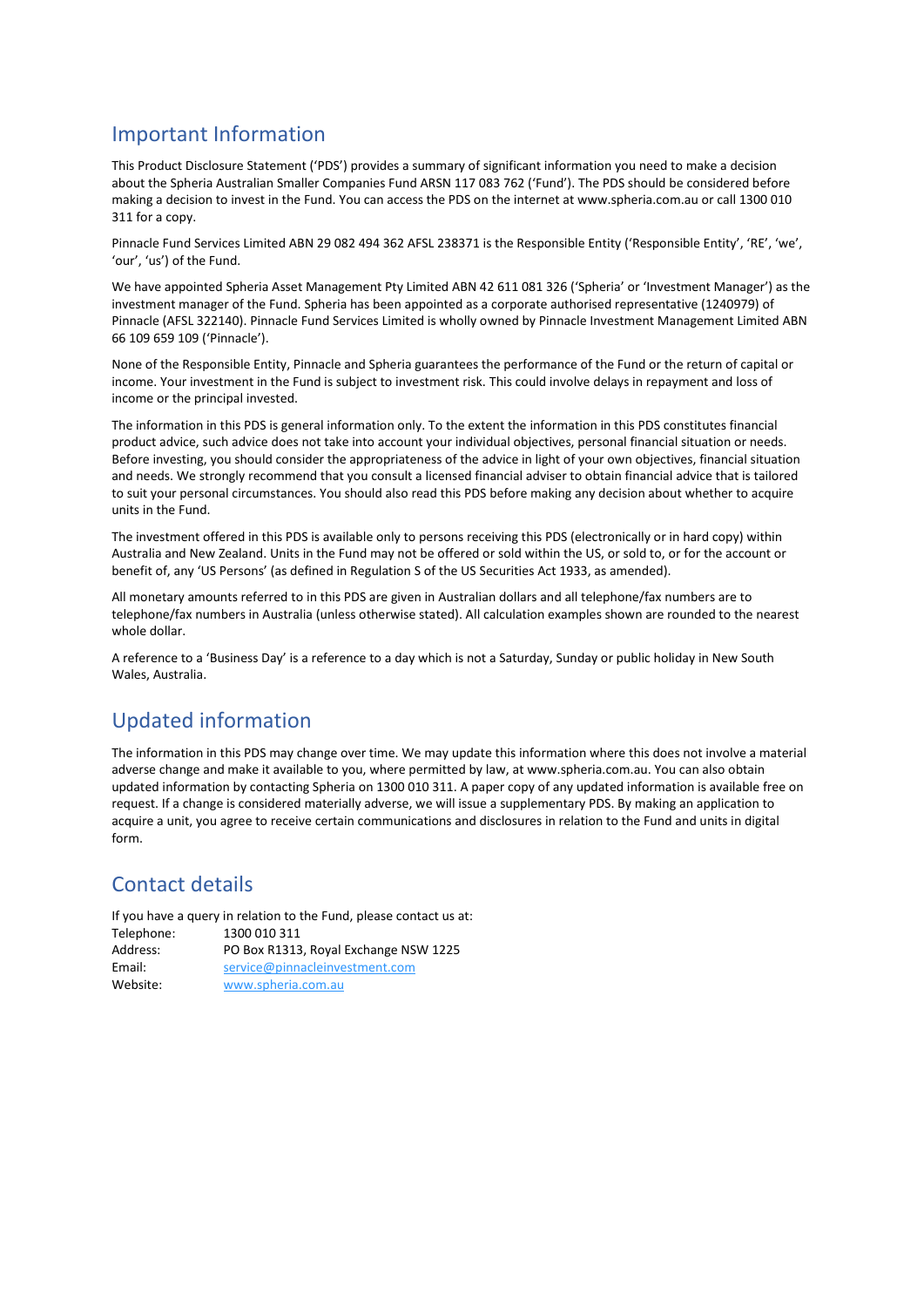## Contents

| 1.  |  |
|-----|--|
| 2.  |  |
| 3.  |  |
| 4.  |  |
| 5.  |  |
| 6.  |  |
| 7.  |  |
| 8.  |  |
| 9.  |  |
| 10. |  |
| 11. |  |
| 12. |  |
| 13. |  |
| 14. |  |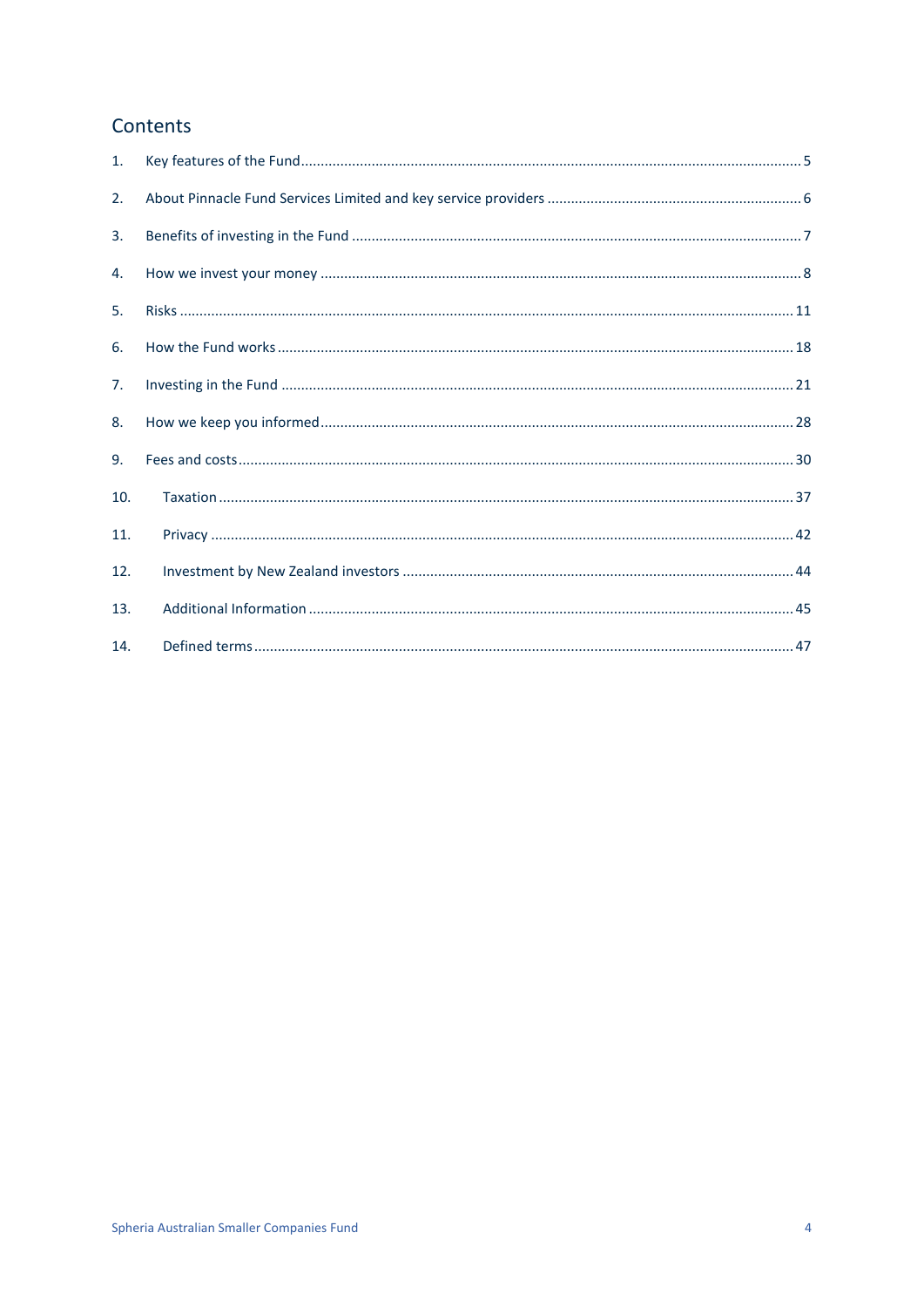## <span id="page-4-0"></span>1. Key features of the Fund

For more information on each of the features, please refer to the relevant sections below.

| Feature                                        | Summary                                                                                                                                                                                                                                     | Section        |
|------------------------------------------------|---------------------------------------------------------------------------------------------------------------------------------------------------------------------------------------------------------------------------------------------|----------------|
| <b>Responsible Entity</b>                      | <b>Pinnacle Fund Services Limited</b>                                                                                                                                                                                                       | 2              |
| <b>Investment Manager</b>                      | Spheria Asset Management Pty Limited                                                                                                                                                                                                        | 2              |
| Administrator                                  | Citigroup Pty Limited                                                                                                                                                                                                                       | 2              |
| Investment objective <sup>1</sup>              | The Fund aims to outperform the S&P/ASX Small Ordinaries<br>Accumulation Index over the medium to long term.                                                                                                                                | 4              |
| <b>Benchmark</b>                               | S&P/ASX Small Ordinaries Accumulation Index                                                                                                                                                                                                 | 4              |
| Minimum suggested investment<br>timeframe      | 5 years or more                                                                                                                                                                                                                             | 4              |
| <b>Risk level</b>                              | High                                                                                                                                                                                                                                        | 4              |
| Minimum initial investment <sup>2</sup>        | \$25,000                                                                                                                                                                                                                                    | $\overline{7}$ |
| Minimum additional<br>investments <sup>2</sup> | \$5,000                                                                                                                                                                                                                                     | 7              |
| Minimum investment balance <sup>2</sup>        | \$5,000                                                                                                                                                                                                                                     | $\overline{7}$ |
| Minimum withdrawal amount <sup>2</sup>         | \$5,000                                                                                                                                                                                                                                     | 7              |
| Transaction cut-off time                       | 12pm (Sydney time) on a Business Day                                                                                                                                                                                                        | 7              |
| Fees and expenses <sup>3,4</sup>               | Management fee: 1.10% p.a. on the net asset value of the Fund<br>Performance fee: 20% of the difference in the Fund's return (net of<br>management fees) relative to its benchmark return multiplied by the<br>net asset value of the Fund. | 9              |
| Buy/Sell spread                                | $+0.30\%$ / $-0.30\%$                                                                                                                                                                                                                       | 9              |
| Distribution frequency                         | Distributions are payable half-yearly.                                                                                                                                                                                                      | 6              |

1. The investment objective is expressed after the deduction of management fees, expense recoveries and taxation, i.e. the investment objective is measured relative to the Fund's benchmark, after fees and costs and taxes are deducted from the Fund's performance. Refer to Sections 9 and 10 for further information on fees and costs and taxation. The investment objective is not intended to be a forecast; it is only an indication of what the investment strategy aims to achieve over the medium to long term, assuming financial markets remain relatively stable during that time. The Fund may not achieve its investment objective and returns are not guaranteed.

2. Or less at the discretion of the Responsible Entity. The minimum initial investment and minimum additional investment amounts do not apply to investments through an IDPS.

3. Fees and costs may can be negotiated for certain investors such as wholesale clients (as defined in the Corporations Act), depending on factors such as the amount invested. See 'Differential fee arrangements' below for further information about negotiable fees.

4. Fees are inclusive of GST and net of any applicable Reduced Input Tax Credits ('RITC').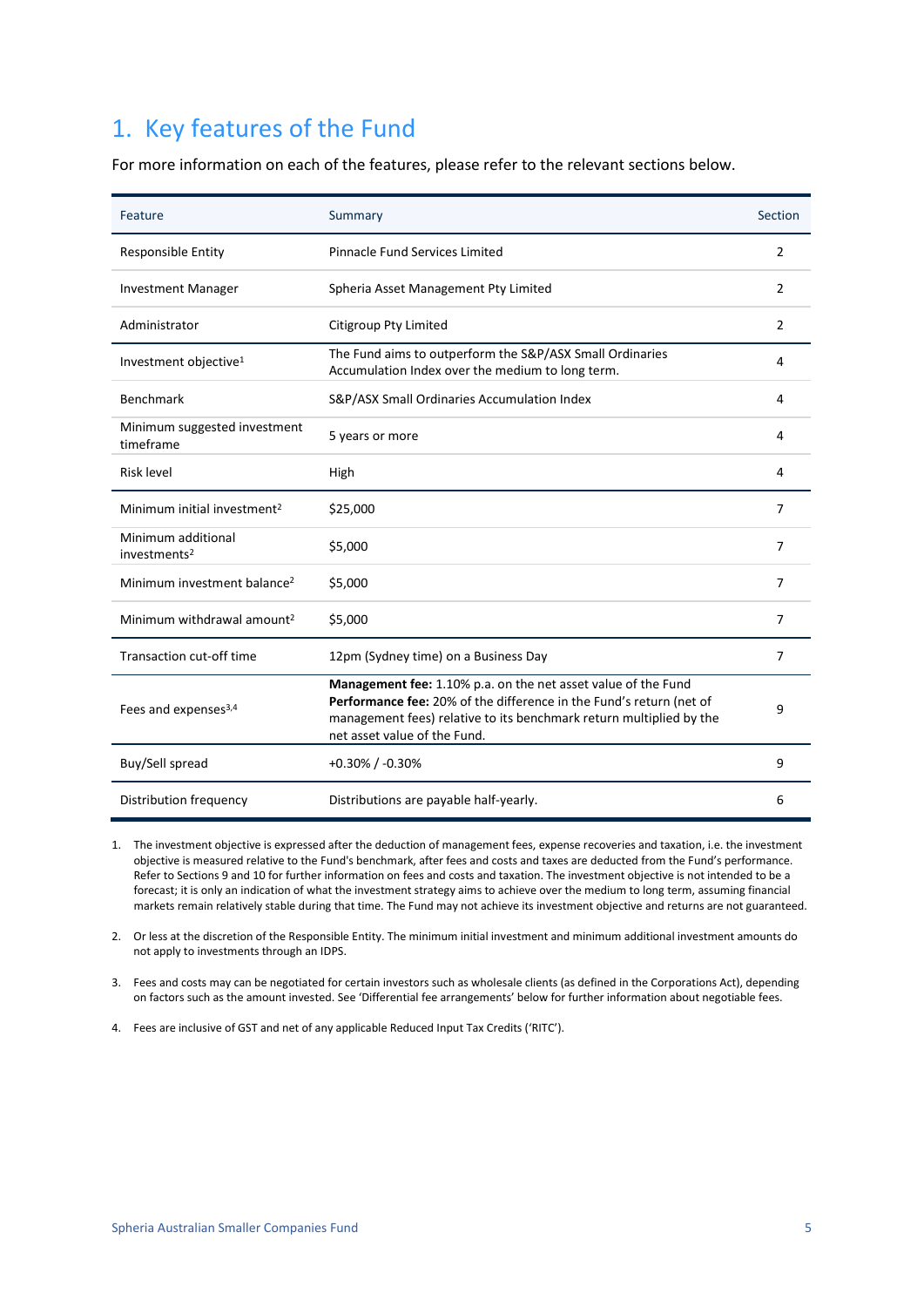## <span id="page-5-0"></span>2. About Pinnacle Fund Services Limited and key service providers

## Pinnacle Fund Services Limited

Pinnacle Fund Services Limited ABN 29 082 494 362 AFSL 238371 is the Responsible Entity ('Responsible Entity', 'we', 'our', 'us') of the Spheria Australian Smaller Companies Fund ARSN 117 083 762 ('Fund').

Pinnacle Fund Services Limited is wholly owned by Pinnacle Investment Management Limited ABN 66 109 659 109 AFSL 322140 ('Pinnacle'). Pinnacle supports the development of high-quality investment management businesses and is the distributor of the Fund.

We have appointed Spheria Asset Management Pty Limited ABN 42 611 081 326 ('Spheria' or 'Investment Manager') as the investment manager of the Fund. Spheria has been appointed as a corporate authorised representative (1240979) of Pinnacle.

Neither the Responsible Entity nor Spheria guarantees the performance of the Fund or the return of capital or income. Your investment in the Fund is subject to investment risk. This could involve delays in repayment and loss of income or the principal invested.

## Spheria Asset Management Pty Limited

Spheria is a fundamental based investment manager with a bottom-up focus, specialising in smaller companies. Its investment philosophy is to purchase securities where the present value of future free cash flows can be reasonably ascertained, and the security is trading at a discount to the calculated intrinsic value, subject to certain risk criteria.

## Administrator

Citigroup Pty Limited ('Citi') has been appointed as the Administrator for the Fund. Citi as the Fund's Administrator means that it is responsible for the day to day administration of the Fund.

Citi has no supervisory role in relation to the operation of the Fund and has no liability or responsibility to you for any act done or omission made in accordance with the investment administration agreement. Citi was not involved in preparing, nor takes any responsibility for, this PDS and makes no guarantee of the success of the Fund nor the repayment of capital or any particular rate of capital or income return.

The Responsible Entity may replace Citi or any of its other service providers and appoint new service providers without notice to investors.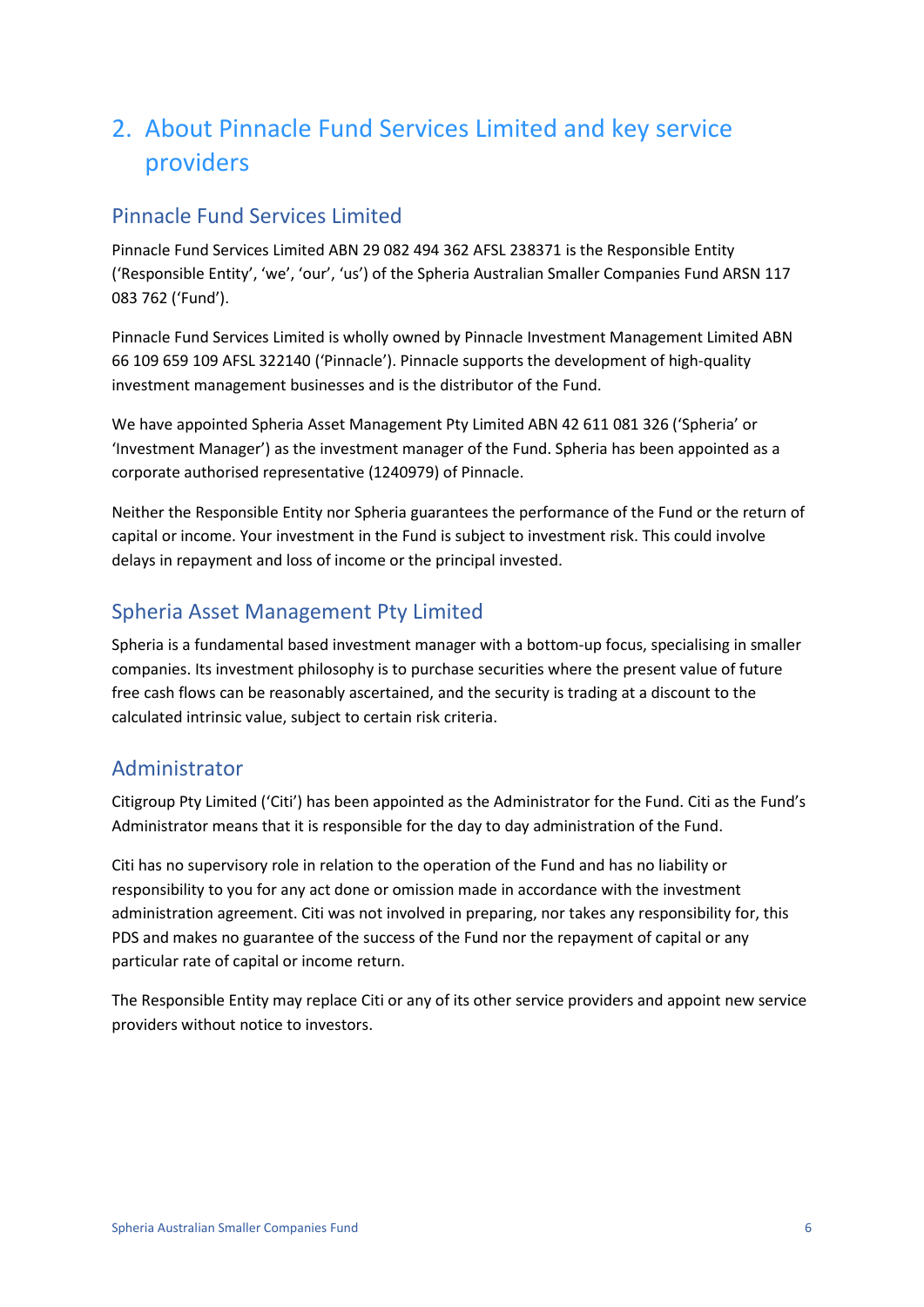## <span id="page-6-0"></span>3. Benefits of investing in the Fund

The Fund aims to outperform the S&P/ASX Small Ordinaries Accumulation Index over the medium to long term. This is achieved by investing predominantly in listed companies which are outside the top 100 ASX listed companies by market capitalization (and companies listed on the New Zealand Stock Exchange with an equivalent market capitalization).

## Significant features and benefits

**Focus on cash generative businesses** | Spheria is a fundamental based investment manager with a discounted cash flow valuation model

**Team experience** | The investment team of Spheria has over 60 years' combined experience investing in equities.

**Potential for higher growth** | Smaller companies generally have more potential for growth relative to large companies as they may be in the early stages of development or are providing new services or technologies.

**Open-minded, holistic thinking** | Spheria assesses businesses with a broader view, noting that global parallels are important in a technologically evolving environment.

**Risk aware** | Assessing risk is central to Spheria's thinking around portfolio construction and investment.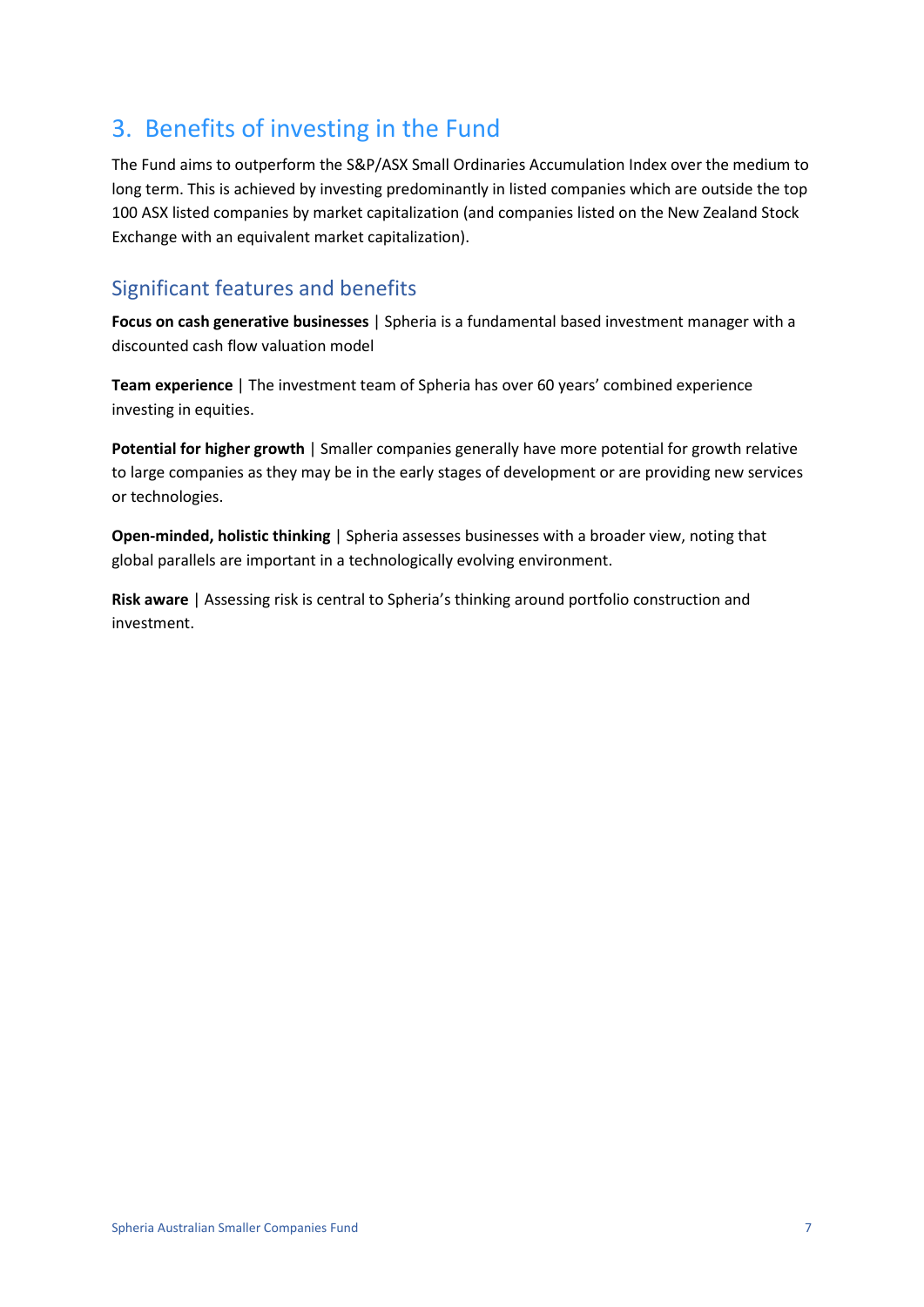## <span id="page-7-0"></span>4. How we invest your money

## How the Fund operates

In exchange for your invested money, you are issued with interests in the Fund called 'units'. Each unit in the Fund gives the unitholder a beneficial interest in the Fund as a whole, but not in any particular asset of the Fund. Your units are your proportionate share of the Fund and reflect the value of your investment, which will change over time as the market value of the assets of the Fund rise and fall.

You should consider the likely investment return, risk and your investment timeframe when choosing to invest in the Fund. An investment in the Fund is intended to be suitable for investors willing to take more risk in search of greater returns.

## About the Spheria Australian Smaller Companies Fund

**WARNING:** When it comes to choosing to invest in the Fund, you should consider the likely investment return, the risks and your investment timeframe.

| Spheria Australian Smaller Companies Fund                                 |                                                                                                                                                                                                                                                                                                                                                                                                                                                                                                                                                                                                                                                                       |                                                             |
|---------------------------------------------------------------------------|-----------------------------------------------------------------------------------------------------------------------------------------------------------------------------------------------------------------------------------------------------------------------------------------------------------------------------------------------------------------------------------------------------------------------------------------------------------------------------------------------------------------------------------------------------------------------------------------------------------------------------------------------------------------------|-------------------------------------------------------------|
| <b>Investment return</b><br>objective <sup>1</sup>                        | The Fund aims to outperform the S&P/ASX Small Ordinaries Accumulation Index over the<br>long term.                                                                                                                                                                                                                                                                                                                                                                                                                                                                                                                                                                    |                                                             |
| <b>Benchmark</b>                                                          | S&P/ASX Small Ordinaries Accumulation Index                                                                                                                                                                                                                                                                                                                                                                                                                                                                                                                                                                                                                           |                                                             |
| <b>Suggested investment</b><br>timeframe                                  | 7 years or more                                                                                                                                                                                                                                                                                                                                                                                                                                                                                                                                                                                                                                                       |                                                             |
| <b>Risk level</b>                                                         | High. This means there is a high risk of losing money in any year. Conversely, the Fund aims<br>to produce higher returns over the long term. Refer to section 5 for more information on<br>the risks of an investment in the Fund.                                                                                                                                                                                                                                                                                                                                                                                                                                   |                                                             |
| <b>Investment guidelines</b>                                              | The Fund aims to hold approximately 30 to 80 securities at any time.<br>Individual asset holdings are limited to 10% of the Fund's NAV.<br>The Investment Manager may use exchange traded derivatives for hedging purposes as<br>part of its investment strategy subject to the underlying effective face value being limited<br>to 10% of the NAV of the Fund.                                                                                                                                                                                                                                                                                                       |                                                             |
| <b>Portfolio allocation</b>                                               | Asset Class <sup>2</sup><br>Australian and New Zealand equities <sup>3</sup><br>Cash and cash equivalents                                                                                                                                                                                                                                                                                                                                                                                                                                                                                                                                                             | <b>Typical Allocation range</b><br>$80 - 100%$<br>$0 - 20%$ |
| <b>Currency exposure</b>                                                  | The Fund is unhedged to the Australian dollar, however, has the ability to hold currency<br>exposures that are otherwise aligned with the investment strategy or philosophy. Currency<br>exposures will be managed through derivative contracts.                                                                                                                                                                                                                                                                                                                                                                                                                      |                                                             |
| Labour standards or<br>environmental, social or<br>ethical considerations | Spheria applies environmental, social (including labour standards) and corporate<br>governance ('ESG') considerations when selecting, retaining or realising investments in the<br>Fund. The investment team measure individual companies with respect to their ESG<br>standing relative to peers, which is then incorporated into the valuation. In reviewing a<br>company that is already owned, it may also look to engage with the company and influence<br>its thinking with respect to these matters, and where Spheria believes the company has<br>demonstrated wilful disregard for ESG principles it may choose to divest or avoid, if not<br>already owned. |                                                             |

1. The investment objective is expressed after the deduction of management fees, expense recoveries and taxation, i.e. the investment objective is measured relative to the Fund's benchmark, after fees and costs and taxes are deducted from the Fund's performance.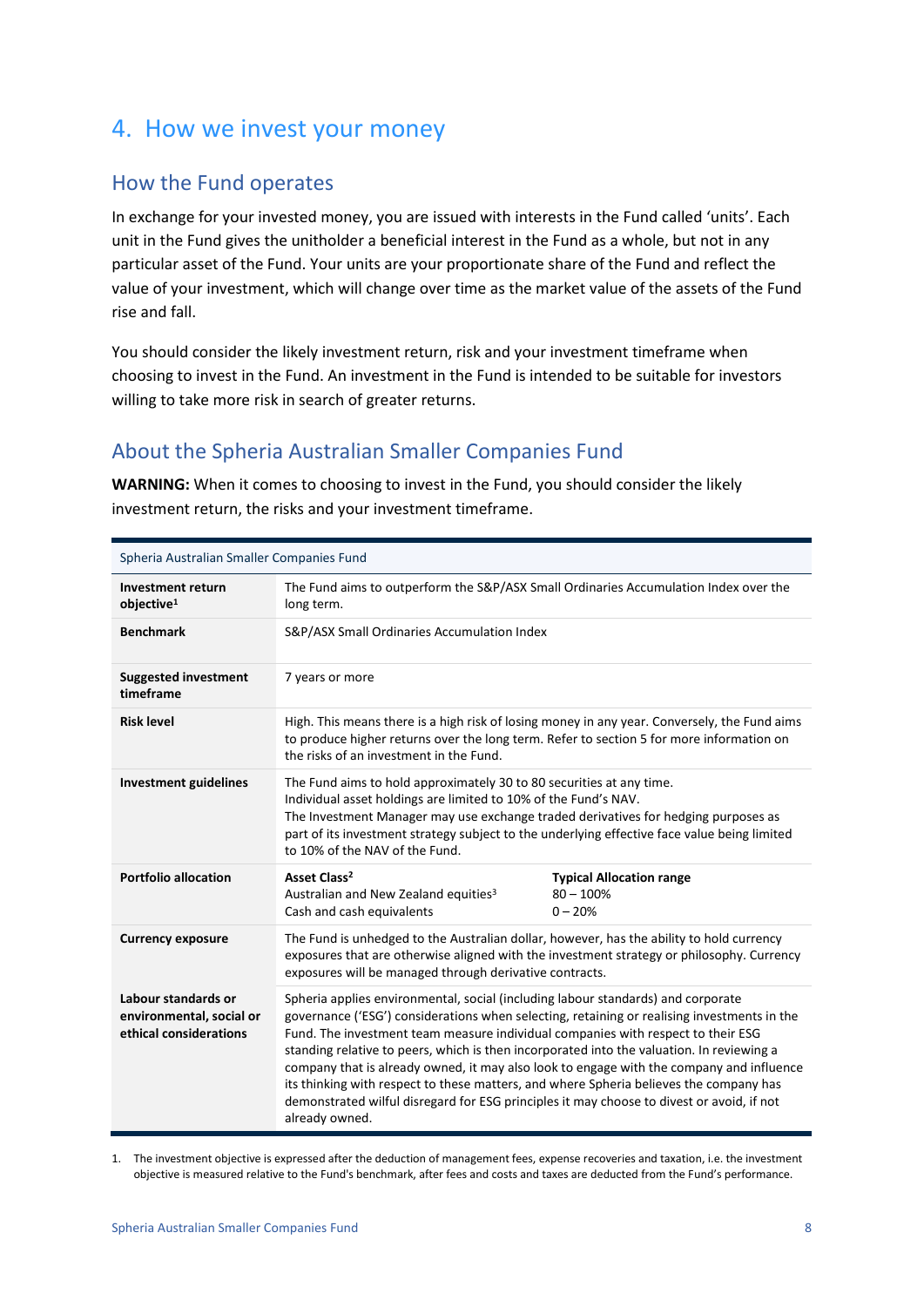Refer to Sections 9 and 10 for further information on fees and costs and taxation. The investment objective is not intended to be a forecast, it is only an indication of what the investment strategy aims to achieve over the medium to long term, assuming financial markets remain relatively stable during that time. The Fund may not achieve its investment objective and returns are not guaranteed.

- 2. The above ranges are indicative only. The Fund will be rebalanced within a reasonable period of time should the exposure move outside of the above ranges.
- 3. While the Fund primarily invests in Australian equities, the Fund may at times also invest in overseas listed equities.

#### Use of derivatives

The Investment Manager may invest in derivatives, including futures.

A derivative is a contract between two parties that derives its value from an underlying asset (or group of assets) and can be a highly volatile investment instrument. In addition to managing exposure of the Fund, the use of derivatives offers the opportunity for higher gains and can also magnify losses to the Fund.

The Fund will invest in derivatives that are traded on a regulated exchange. The Fund may invest in derivatives subject to the underlying effective face value being limited to 10% of the NAV of the Fund. The Fund will not use derivatives for gearing purposes.

Risks associated with using derivatives might include the risks associated with the derivative's counterparty, the value of the derivative failing to move in line with expectations or that of the underlying asset, potential illiquidity of the derivative, or the derivative's expiration. The use of derivatives may expose the Fund to risks including counterparty default, legal and documentation risk, and the risk of increased sensitivity of the Fund's unit price to underlying market variables through leverage.

#### Direct and indirect investments

In addition to holding direct assets, the Fund may also make investment indirectly, for example by investing in other managed funds where these are aligned with the Fund's investment strategy.

Any costs associated with these investments are outlined in 'Fees and costs'.

#### Borrowing

Whilst the Fund's constitution permits borrowing and is not restricted in its borrowing levels, the Responsible Entity does not intend to borrow on behalf of the Fund. The Fund will not use derivatives for gearing purposes.

#### Change to Fund details

We have the right to change the Fund's asset classes, asset allocation ranges and investment return objectives without prior notice. We will inform investors of any material change to the Fund's details via www.spheria.com.au or as otherwise required by law.

## Additional information about the Fund's strategy

#### Investment philosophy

Spheria believes the share market is inefficient, increasingly so when gravitating down the market capitalisation spectrum. Successful investing in the smaller companies' segment of the market requires maintaining an open mind as the market is prone to inefficiency. Whilst some managers are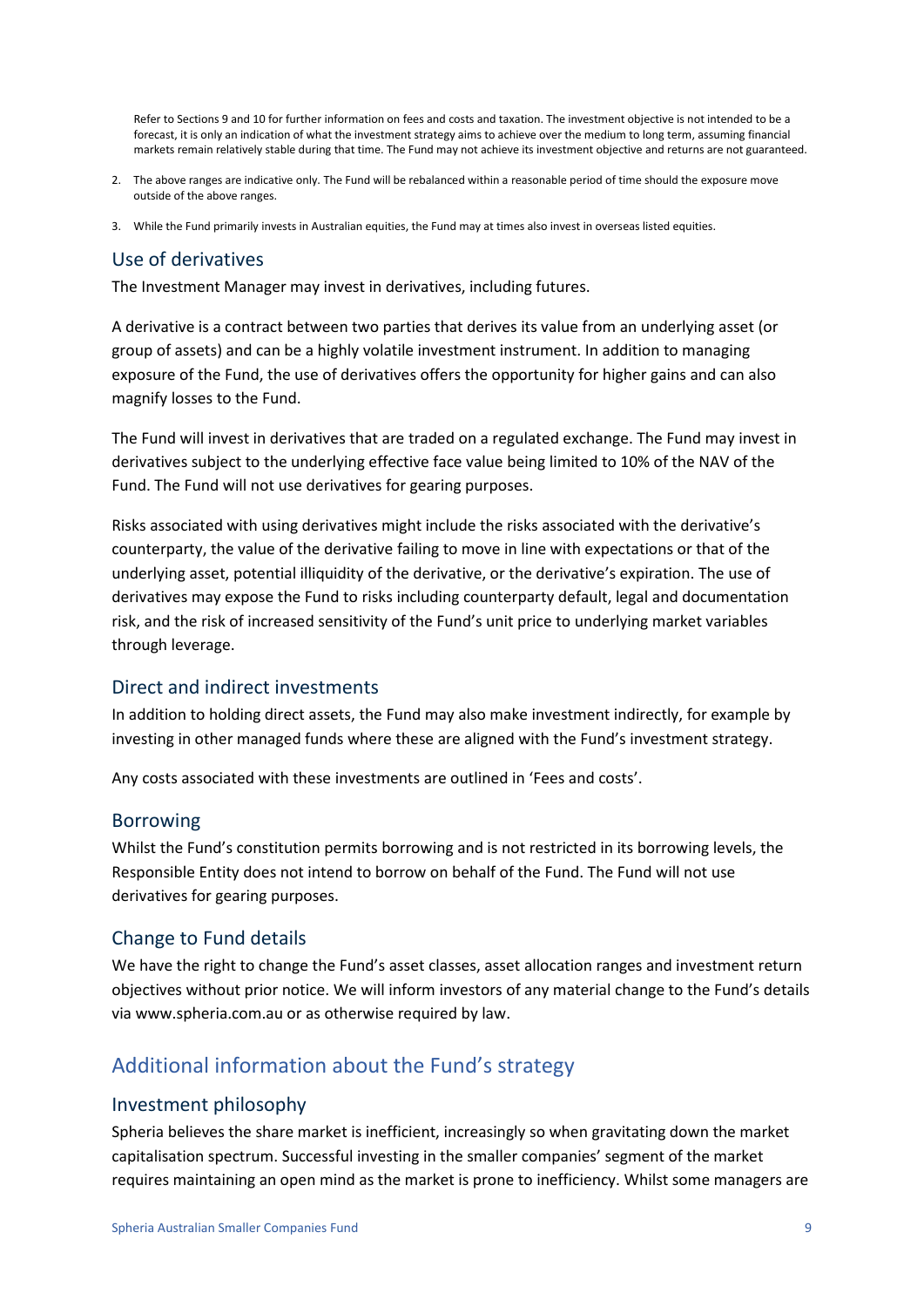categorised as either growth or value focussed, we believe these styles are not mutually exclusive and Spheria's systems and processes allow the team to research and invest in a wide range of opportunities across both the growth and value spectrum.

Spheria's investment philosophy is to focus on higher quality companies, where quality is defined as having competitive advantage and a degree of predictability to earnings. Spheria believes investing in shares is akin to buying a piece of a business, and, as long as the business meets Spheria's investment process, it is considered investable when the prevailing share price is at a discount to the calculated intrinsic value (subject to risk controls).

Assessing risk is fundamental to Spheria's investment philosophy. Risk is implicitly mitigated by ensuring businesses it invests in are capable of generating free cash flow, and that Spheria is buying them with a margin of safety. Explicit risk controls include a preference for companies with low or no balance sheet gearing. When the company does have debt, Spheria ensures that free cash flow can support the level of gearing and is appropriate for the nature of the business.

#### Investment process

The investment process of Spheria can be summarised as follows:

#### Screening & Identification

Quantitative screens are used to scan for companies that meet Spheria's free cash flow criteria. A model for the identified company is then automatically populated, which provides detailed financial information including historical analytics.

Qualitative techniques, including industry and company meetings, are also used to identify companies that might meet Spheria's philosophical requirements.

New listings are also a potential source of ideas for the Investment Manager.

#### Fundamental Analysis

Spheria's analysis includes reviewing financial reports and supporting data to better understand the business. Industries in which the company operates are researched and dimensioned, and the business position determined. The company's management, board practices, and track record are also examined.

These leads to Spheria forecasting earnings, cash flows and ultimately a valuation for the company, which is the basis for an investment decision.

#### Risk Factors

Spheria assesses risk on several levels with a primary focus on a company's ability to generate free cash flow, and therein self-fund, through various market cycles. In addition, Spheria examines gearing levels to ensure there is enough earnings and cash flow to cover fixed charge obligations (including interest) with a minimum fixed charge cover required for it to be investable. The portfolio weights are determined based on risk versus return and are adjusted when necessary. In cases of high assessed risk Spheria will hold little to no exposure to an investment. Finally, Spheria also assesses where the business is operating within its own business cycle; is it close to the top in which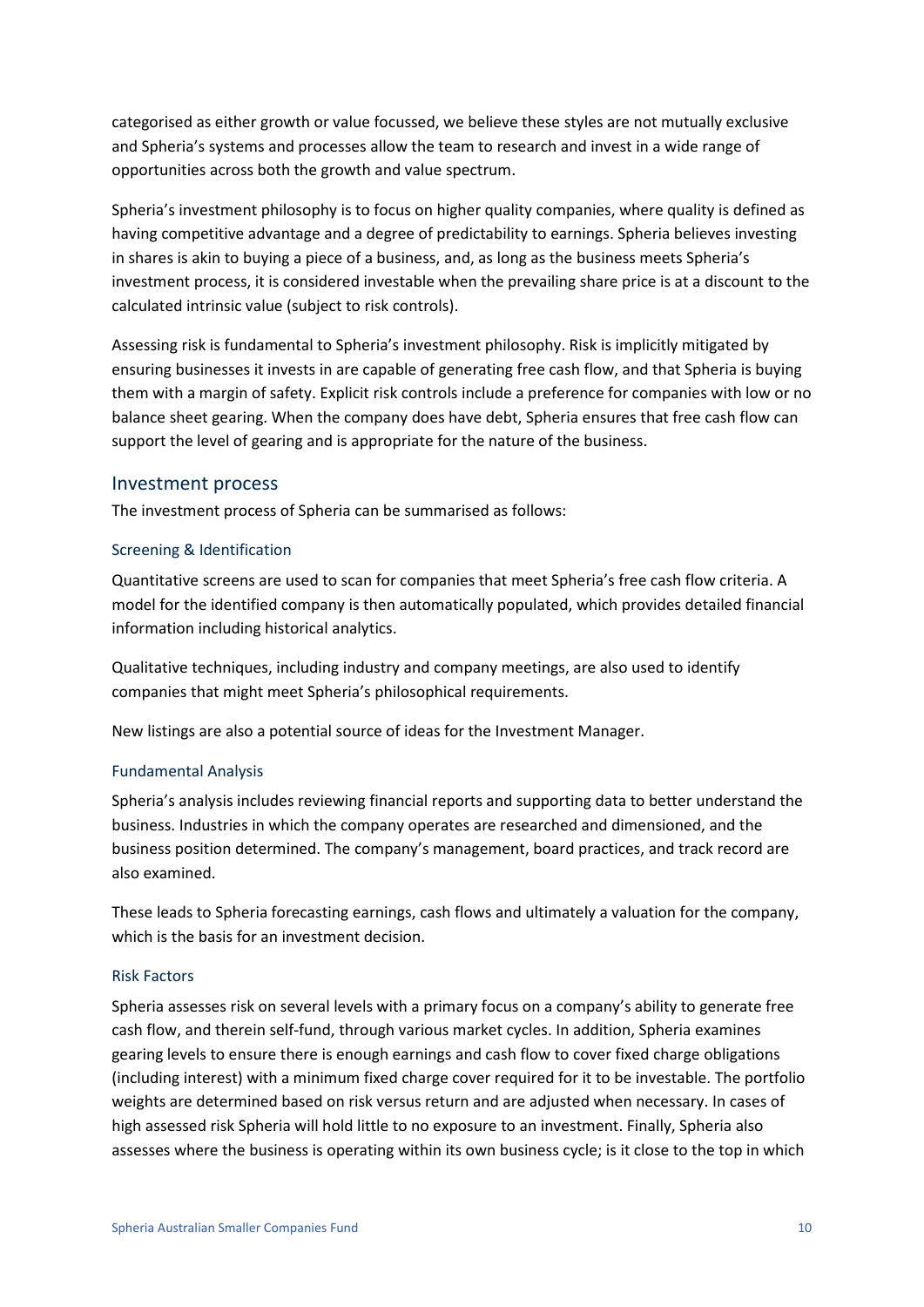case forward looking risk assessment should indicate an increase in risk, or near the bottom of its cycle in which case risks are likely to be reducing going forward.

#### Portfolio Construction

Spheria assesses each company on its valuation merit with a risk overlay. Its core holdings (larger active weights) have valuation upside and have generally lower risk. satellite holdings (smaller active weights) have valuation upside but perhaps greater risk.

#### Labour standards or environmental, social or ethical considerations

Whilst Spheria doesn't apply a commonly accepted benchmark to measure individual companies with respect to their environmental, social (including labour standards) and corporate governance ('ESG') standing, Spheria undertakes a qualitative process to rate individual companies relative to peers, This is a multifactor assessment of the 'E', 'S' and the 'G' to derive an average rating that is incorporated into the valuation process. The average rating is used to discount or inflate valuations for each company analysed by the investment managers. The assessment is based on the following three principles:

- Environmental factors (the company's assessment and management of environmental concerns and impact on product design, business practices, distribution and procurement).
- Social factors (the company's approach to workplace relations, employee diversity and health and welfare of employees).
- Governance factors (the performance of the company and its board on representing the interests of shareholders, and a culture of open disclosure and transparency in their business practices and financial reporting).

In instances where investment process identifies that a company is not meeting minimum acceptable standards, Spheria may look to engage with the company and influence its thinking with respect to these matters, if already invested. In instances where Spheria has reason to believe a company demonstrates wilful disregard for ESG principles, they may choose to divest or avoid, if not already owned.

## <span id="page-10-0"></span>5. Risks

## Risk profile

Depending on the weighting of investments in particular assets, the Fund will have different earnings and risk profiles.

Generally, the greater the potential return of an investment, the greater the risk of loss. To help understand the correlation between risk and return, investors should refer to the following table where, in the second column various risk categories are defined and the third column shows this correlation of potential return.

Risk Category Description **Description Potential Return1**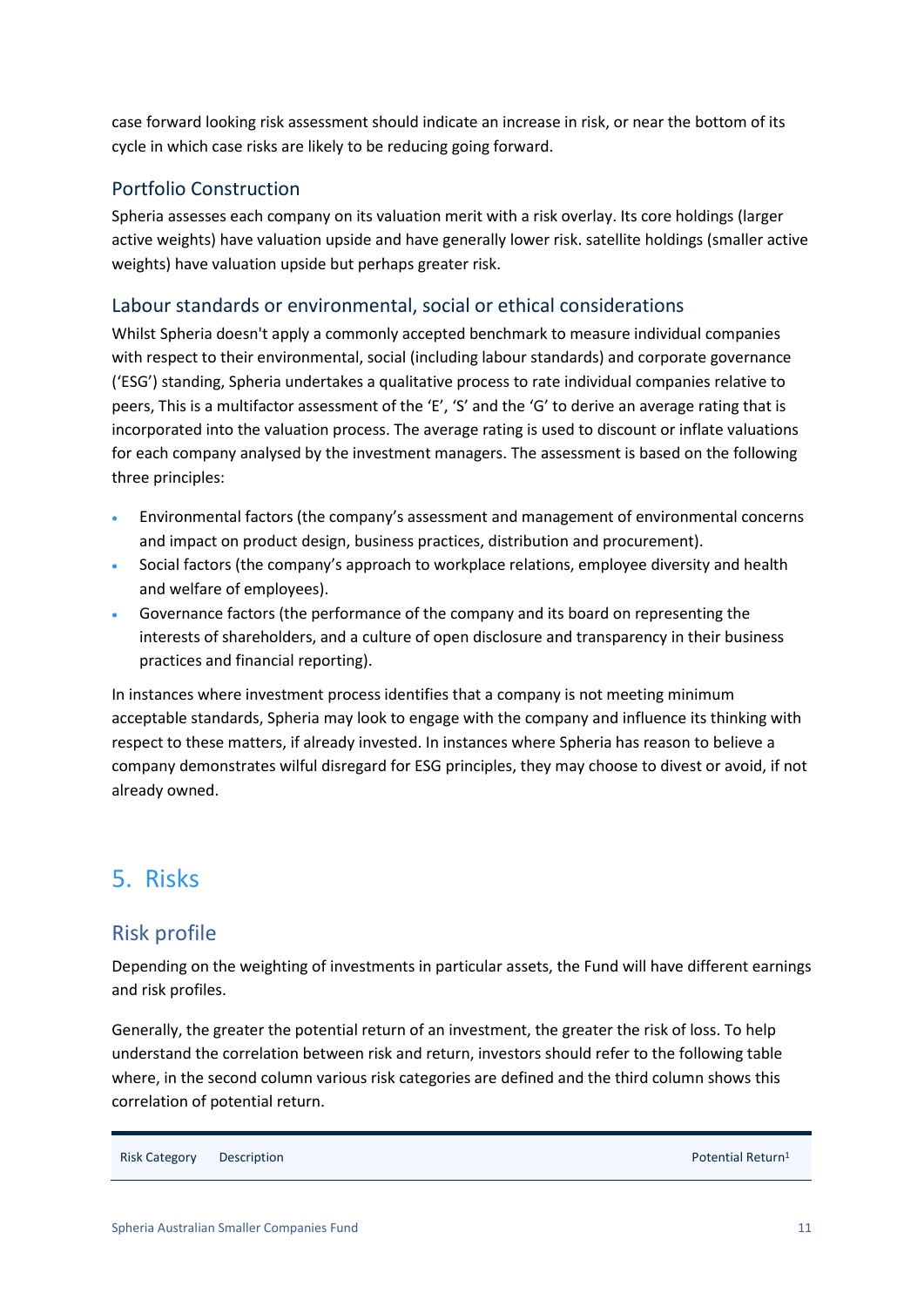| Low         | For investors who are looking for some growth but are mostly concerned about<br>protecting their capital.                                                                                                                                  | Low        |
|-------------|--------------------------------------------------------------------------------------------------------------------------------------------------------------------------------------------------------------------------------------------|------------|
| Low-Medium  | For investors who are looking for good long-term returns without large ups-and-<br>downs in the short-term. Investors should aim to invest over a medium period.                                                                           | Low-Medium |
| Medium-High | For investors who are prepared to take more risk in exchange for potentially<br>higher returns on their investments over the longer term. Investors should be<br>comfortable with volatility and with the possibility of negative returns. | Medium     |
| High        | For investors who are willing to take more risk in search of greater returns.<br>Investors should be comfortable with volatility and with the greater possibility<br>of negative returns and should aim to invest over a long period.      | High       |

1. Past performance is no guide to future performance and cannot be relied upon to predict the future value of an investment.

#### Financial Advice

It is recommended that investors obtain professional advice before making any investment decision. Using the categories outlined above is not a substitute for personal advice or a detailed financial plan. The information provided is only a guide to help investors consider their approach to investing. It is recommended investors speak with an adviser to decide on an investment strategy that is best suited for them.

## Risks of Managed Investment Schemes

**All investments carry risk**. All managed investment schemes carry different types of risk which can have varying impacts on returns. Different strategies can carry different levels of risk, depending on the assets that make up that strategy. Assets with the highest long-term returns may also carry the highest level of risk.

Due to uncertainty in all investments, there can be no assurance that the Fund will achieve its investment objectives. The value of your units at any point in time may be worth less than your original investment even after taking into account the reinvestment of Fund distributions. Future returns may differ from past returns and past performance is not a reliable guide to future performance. Returns are not guaranteed, and you may lose some or all of your money.

None of the Responsible Entity, Pinnacle, Spheria, their directors, associates nor any of their related bodies corporate (as defined in the Corporations Act) guarantee the success of the Fund, the repayment of capital or any particular rate of capital or income return. Investments in the Fund are not guaranteed or underwritten by the Responsible Entity, Pinnacle or Spheria or any other person or party and you may lose some or all of your investment.

Risks can be managed but cannot be completely eliminated. It is important to understand that:

- the value of your investment may go up and down:
- investment returns may vary, and future returns may be different from past returns;
- returns are not guaranteed and there is always the chance that you may lose money on any investment you make; and
- laws affecting your investment may change over time, which may impact the value and returns of your investment.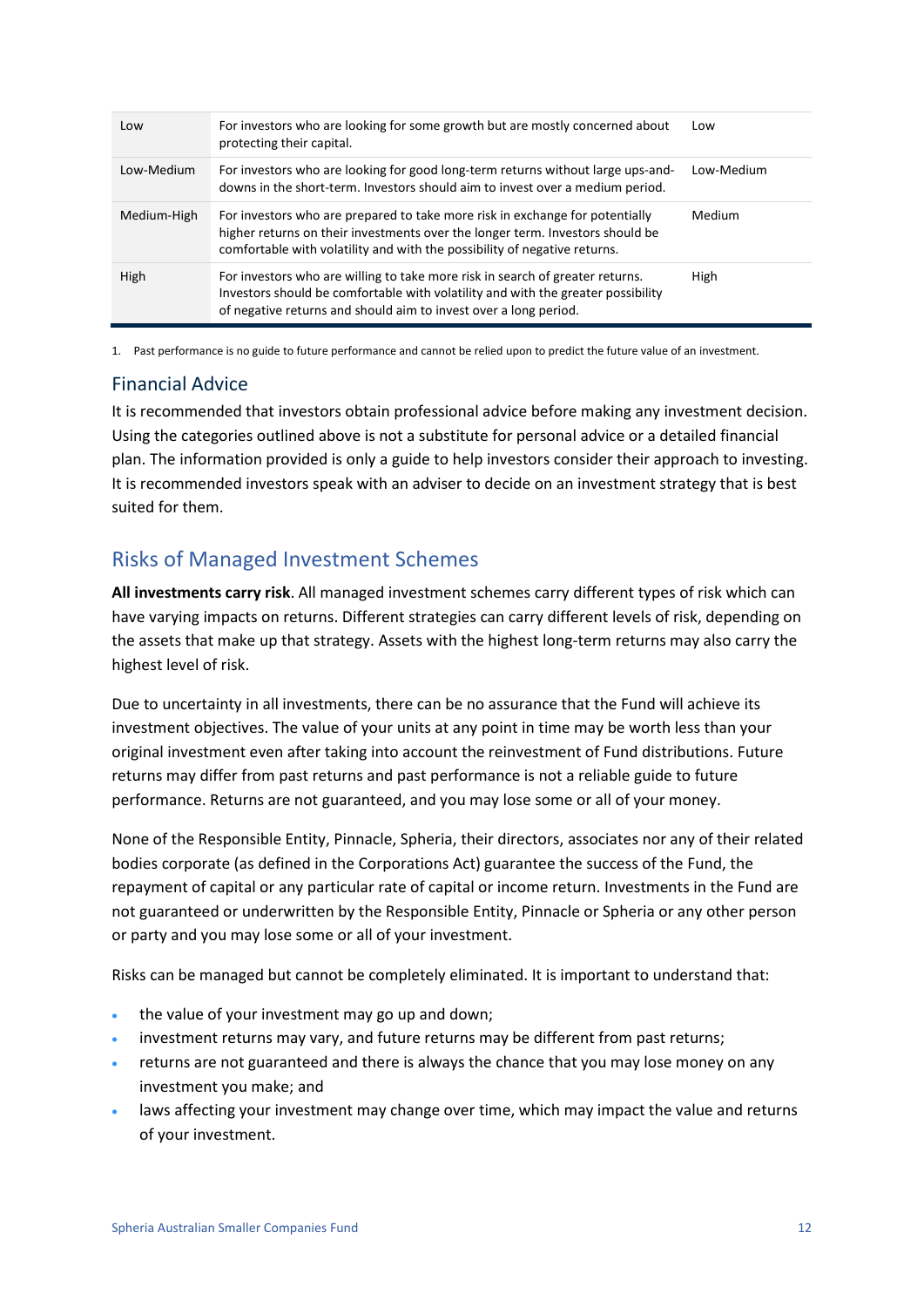Some of the key risks that may impact the value of your investment in the Fund are outlined below. You need to consider the level of risk that you are comfortable with, taking into account factors such as your objectives, financial situation and needs.

The Fund will be exposed to risks directly as a managed investment scheme, and indirectly through its investment in the underlying assets. The significant risks for the Fund are:

#### Concentration risk

The risk associated with a fund that concentrates its investments in a small number of securities or invests in a small subset of an asset class. When investments are concentrated in a smaller number of securities than the broader market index, the unit price of the Fund may be more volatile than the return of the benchmark or a more diversified Fund as the returns from the underlying assets are more correlated.

#### Counterparty risk

The Fund relies on external service providers in its normal operation and investment activities. There is a risk with external counterparty and service provider arrangements that the party to a contract (such as a derivatives contract, physical security trade or foreign exchange contract) defaults on, or fails to perform, its contractual obligations (either in whole or in part). This may result in a loss for the Fund, or the investment activities of the Fund being adversely affected.

#### Currency risk

The Fund may have exposure to currencies other than the Australian dollar. The Fund does not aim to hedge this international currency exposure, and the Fund may be exposed to assets denominated in other currencies.

Investing in assets denominated in or primarily exposed to a currency other than the Fund's base currency may cause losses resulting from exchange rate fluctuations. For example, an increase in the value of the Australian dollar relative to other currencies (that the Fund holds assets in) may negatively impact the value of the investment. Conversely, a decline in the Australian dollar relative to other currencies may positively impact the value of the investment.

The Investment Manager may seek to manage the Fund's currency exposure using derivative hedging instruments (for example, foreign exchange forwards swaps, "non deliverable" forwards, and currency options) or cash foreign exchange trades.

Refer also to 'Derivative risk'.

#### Derivative risk

The Fund may invest in derivatives as part of its investment strategy. A derivative is an instrument whose value is linked to the value of an underlying asset and can be a highly volatile investment instrument. The derivative itself is a contract between two or more parties based upon the asset or assets. In addition to managing exposure of the Fund, the use of derivatives offers the opportunity for higher gains and can also magnify losses to the Fund.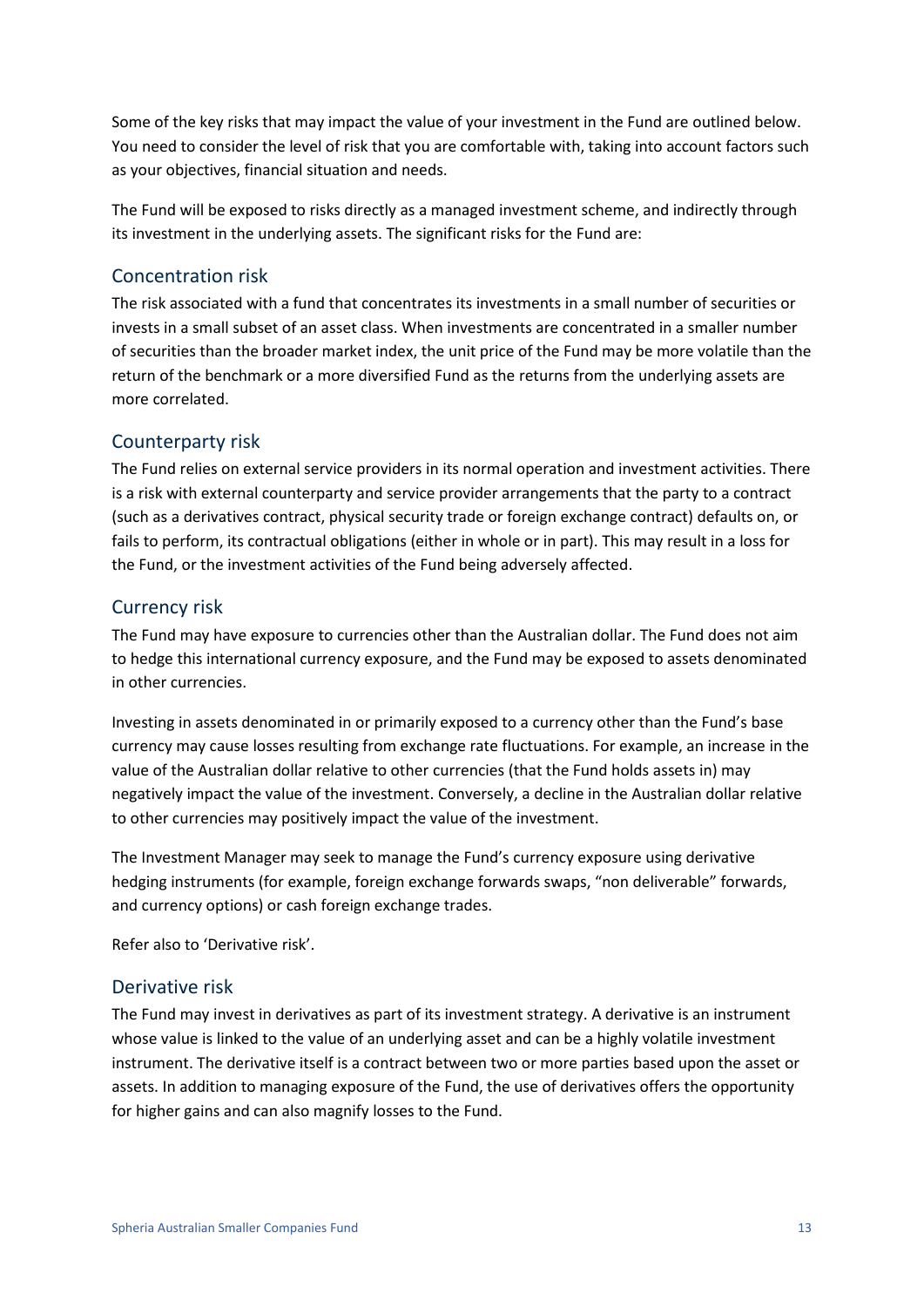Risks associated with using derivatives might include the risks associated with the derivative's counterparty, the value of the derivative failing to move in line with expectations or with the value of the underlying asset, potential illiquidity of the derivative, or the derivative's expiration.

Additionally, the use of derivatives may expose the Fund to risks including counterparty default, legal and documentation risk, and the risk of increased sensitivity of the Fund's unit price to underlying market variables through leverage.

Refer also to 'Counterparty risk'.

#### Equity security risk

The Fund primarily invests in equity securities issued by listed companies. An equity security represents ownership interest held by shareholders in an entity (a company, partnership or trust), realised in the form of shares of capital stock, which includes shares of both common and preferred stock.

A security's share price can rise and fall as a consequence of many factors including, but not limited to, economic conditions, changes in interest rates or currency rates, adverse investor sentiment, management performance, financial leverage, reduced demand for the company's products and services, or factors that affect the company's industry, including changes in regulation or taxation, as well as competitive conditions within the industry. This may result in a loss of value in the portfolio of the Fund and a change in value of your investment.

Equity securities may make payments (regular or irregular) as dividends, and these may fluctuate significantly in their market value with the ups and downs in the economic cycle and the fortunes of the issuing firm.

#### Foreign investment risk

The Fund may invest in a range of international securities or foreign investment vehicles, and in companies that have exposure to a range of international economies and regulatory environments.

Global and country specific macroeconomic factors may impact the Fund's international investments, and therefore the Fund's performance. Governments may intervene in markets, industries and companies; may alter tax and legal regimes; and may act to prevent or limit the repatriation of foreign capital. Such interventions may impact the Fund's international investments. Where the Fund is exposed to international investment vehicles, risk that taxation or other applicable laws may change in Australia that may affect the operation of the Fund, including how distributions are paid from the Fund, which may affect the operation of the Fund.

#### Income risk

The Fund may make payments (regular or irregular) as distributions, depending on the income the Fund receives from underlying assets. These may fluctuate significantly in their value with the ups and downs in the economic cycle and the fortunes of the issuing firm. Additionally, the aggregate effect of holding all assets simultaneously may result in risk due to the losses from other assets.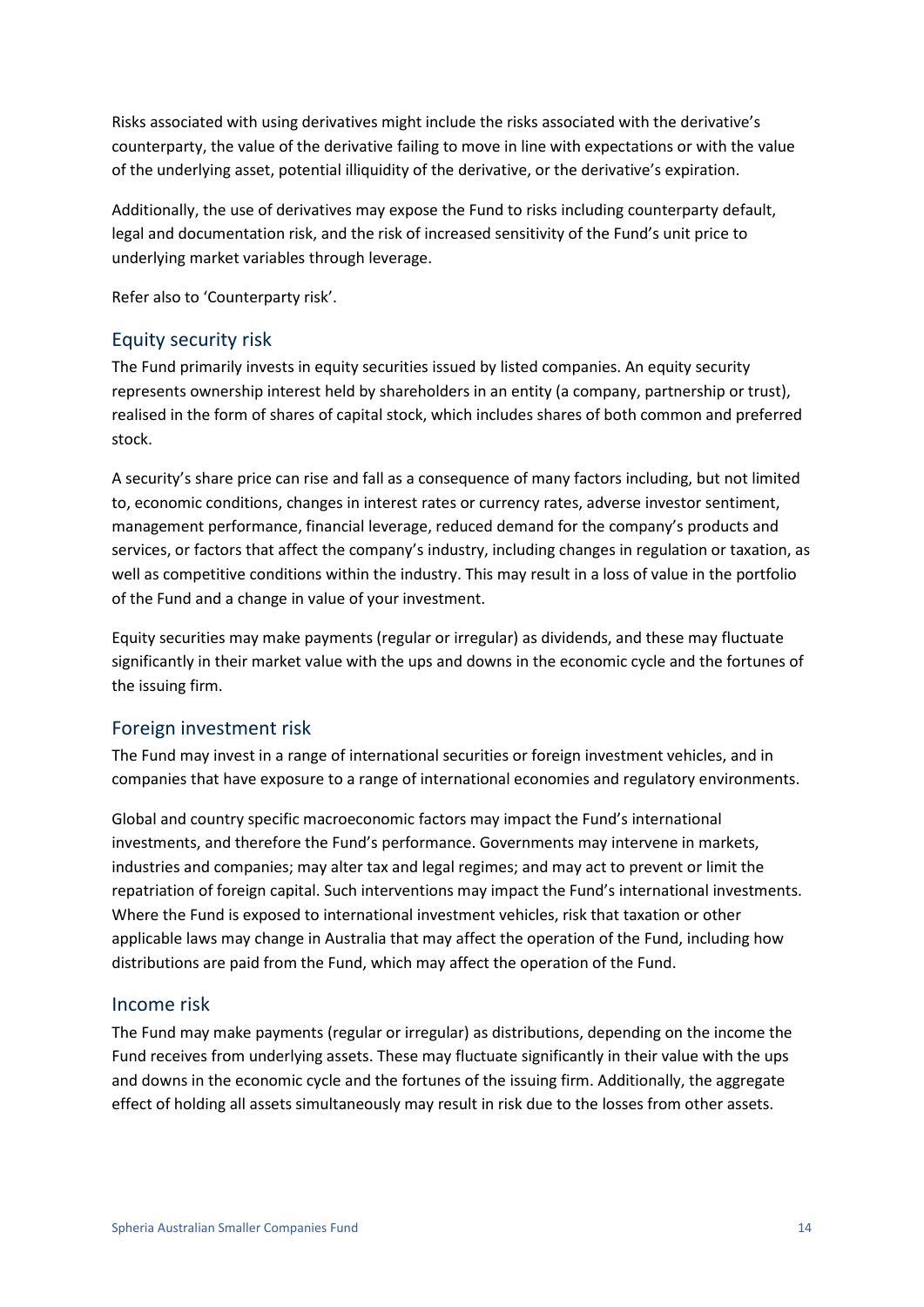#### Investment strategy risk

The success of the Fund depends upon the Investment Manager's ability to develop and implement investment processes and identify investment opportunities that achieve the investment objectives of the Fund. Matters such as the loss of key staff, the investment manager's replacement as investment manager of the Fund, or the investment manager's failure to perform as expected may negatively impact on returns, risks and/or liquidity.

Additionally, the Fund may fail to perform as expected or be able to achieve its stated objectives thereby reducing the value of your investment leading to loss.

#### Investment structure risk

There are risks associated with investing in a managed investment scheme, such as the Fund. These may involve risks of the Fund's termination, changes to investment strategy or conditions, changes to fees or expenses, or changes to the Fund's operating rules (such as payments or reinvestments of distributions, or additional investments). An investment in the Fund is governed by the terms of the latest constitution and the PDS of the Fund, the Corporations Act 2001 (Cth), and other laws (such as regulatory updates, government policies, or taxation rules). Investing in the Fund result in different performance from holding the underlying assets of the Fund directly, for example because of the aggregate effect of holding all assets simultaneously, or the impact of other investor transactions.

The Fund may also invest in other managed investment schemes or collective investment vehicles ('Underlying Fund'). In addition to the risks for the Fund, these also apply to the Underlying Fund. The Fund may also experience risks the Underlying Fund will face transaction restrictions or liquidity constraints.

#### Liquidity risk

Under extreme market conditions there is a risk that investments cannot be readily converted into cash or converted at an appropriate price. This may be due to the absence of an established market or as a result of a shortage of buyers. This may result in the Fund being unable to liquidate sufficient assets to meet its obligations (for example payment of withdrawals) within required timeframes, or the Fund it may be required to sell assets at a substantial loss in order to do so.

Additionally, different securities may be less liquid than other securities or pose a higher risk of becoming illiquid during times of market stress. The less liquid the security, the less likely the Fund will be able to transact quickly, and the more difficult it may be to sell the security when the investment managers wishes to do so. Therefore, it may become more challenging to realise the investment manager's perception of fair value.

#### Market risk

The Fund has exposure to different financial markets. The risk of an investment in the Fund is higher than an investment in a typical bank account investment and the Fund is not expected to behave like a cash investment. Amounts distributed to unitholders may fluctuate, as may the Fund's unit price.

The Fund may be materially affected by market, economic, social and/or political conditions globally and in the jurisdictions and sectors in which it invests or operates. This includes conditions affecting interest rates, the availability of credit, currency exchange and trade barriers. These conditions are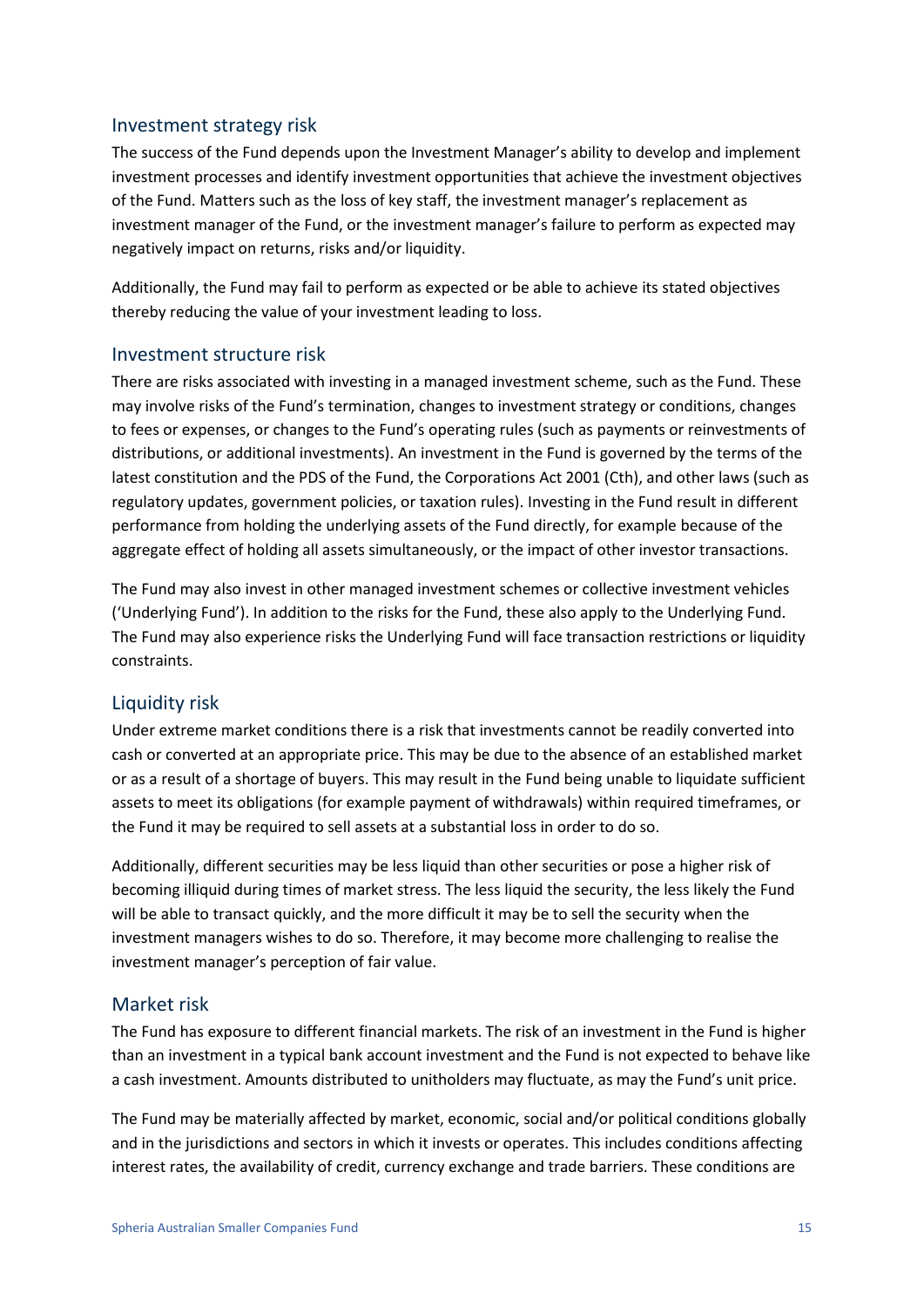outside the control of the Fund and could adversely affect the liquidity and value of the Fund's investments and may reduce the ability of the Fund to liquidate its positions or make attractive new investments.

The unit price may vary by material amounts, even over short periods of time, including during the period between a withdrawal request or application for units being made and the time the withdrawal unit price or application unit price is calculated. While the Fund net exposure to share markets may vary through the use of derivatives. This means the value of the Fund could fall materially in a short period of time and you could lose some or all of your investment.

#### Regulatory risk

The value of some investments may be adversely affected by changes in Australian government policies, regulations and laws, including tax laws and laws affecting registered managed investment schemes. Changes to regulations can affect the Fund's operation (for example changes to taxation rules can affect the Fund's income payments), disclosure (for example new regulations may require different information be reported or disclosed compared to current information), or investment activities (or example new regulations or tax rules may prohibit or restricts practices or activities the Fund relies on).

Refer also to 'Investment structure risk'.

#### Small Company risk

Investing in securities of smaller companies may be riskier than investing in larger, more established companies as they are more likely to have limited markets, narrower product lines and they may depend heavily on key personnel.

Smaller companies may have limited financial resources, a less established market for their shares, or fewer shares issued. This can cause the share prices of smaller companies to fluctuate more than those of larger companies. The market for the shares of small companies may be less liquid as they are likely to trade less frequently and in smaller volumes.

Refer also to 'Liquidity risk'.

#### Unlisted security risk

Unlike equity securities, an unlisted security is a stock or other financial instrument that is not traded on a formal exchange. As they are not exchange traded, unlisted securities can be less liquid than listed securities as there may not be an established market or market participants may not be as accessible. These also may less transparent than listed securities as they are not regulated by an established exchange.

Refer also to 'Liquidity risk'.

#### Withdrawal risk

When the Fund is liquid, there may be circumstances where your ability to withdraw from the Fund is restricted. These circumstances may include (but are not limited to):

- market events affect the liquidity or marketability of the Fund's assets;
- the Fund is no longer liquid or cannot meet its liquidity requirements; or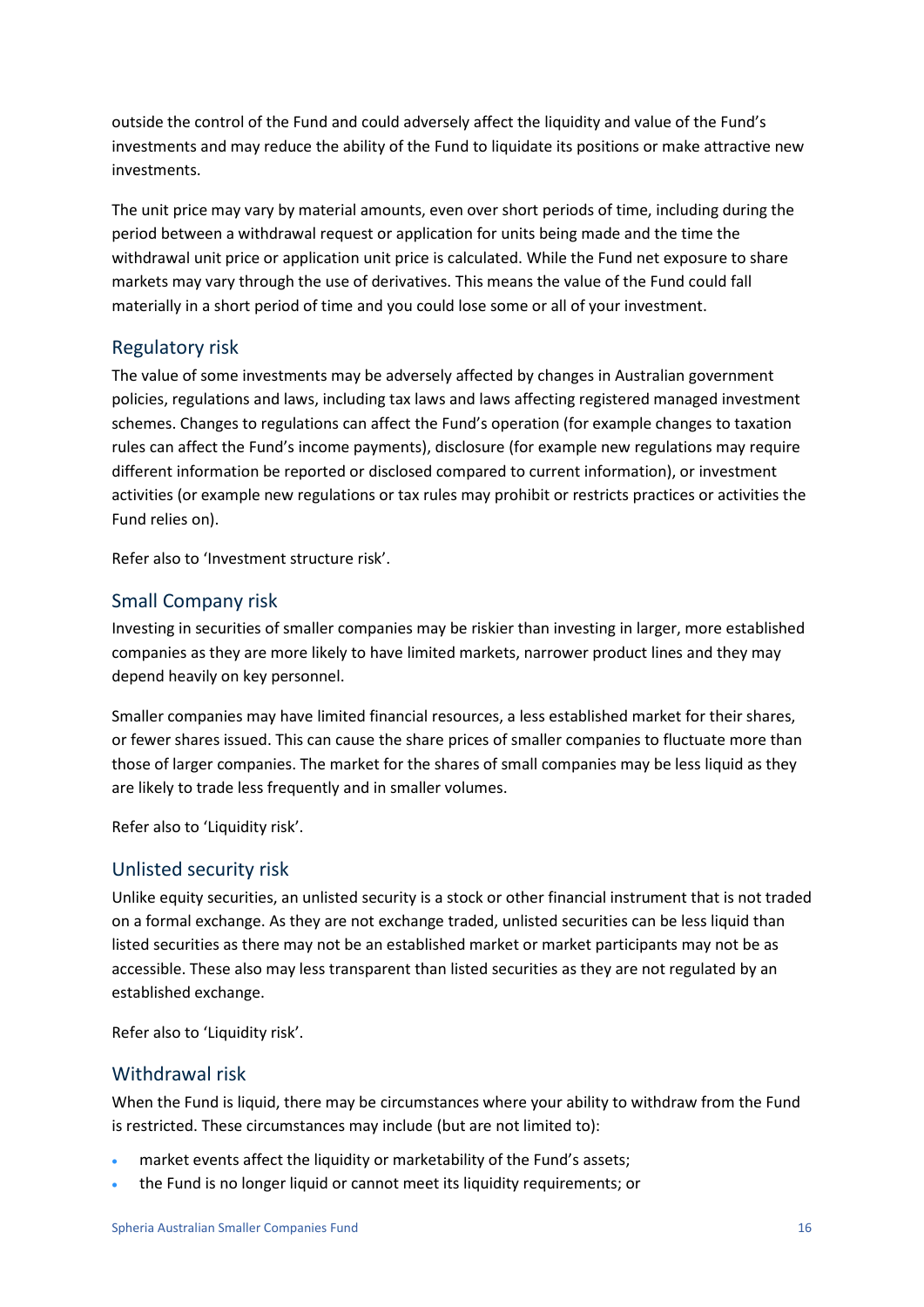• investor activity has affected the Fund's ability to realise assets at an acceptable price.

If we, as Responsible Entity, determine that this is in the best interests of all unit holders, we may suspend or delay withdrawals and these payments make take longer than the typical timeframe. The timeframe in which we have to meet a withdrawal request is set out in the constitution of the Fund and outlined in Section 7 'Investing in the Fund'.

Where the Fund is not liquid, you may only withdraw when we make an offer to withdraw to all investors, as required by the Corporations Act 2001 (Cth).

Refer also to 'Investment structure risk', 'Liquidity risk', and 'Market risk'.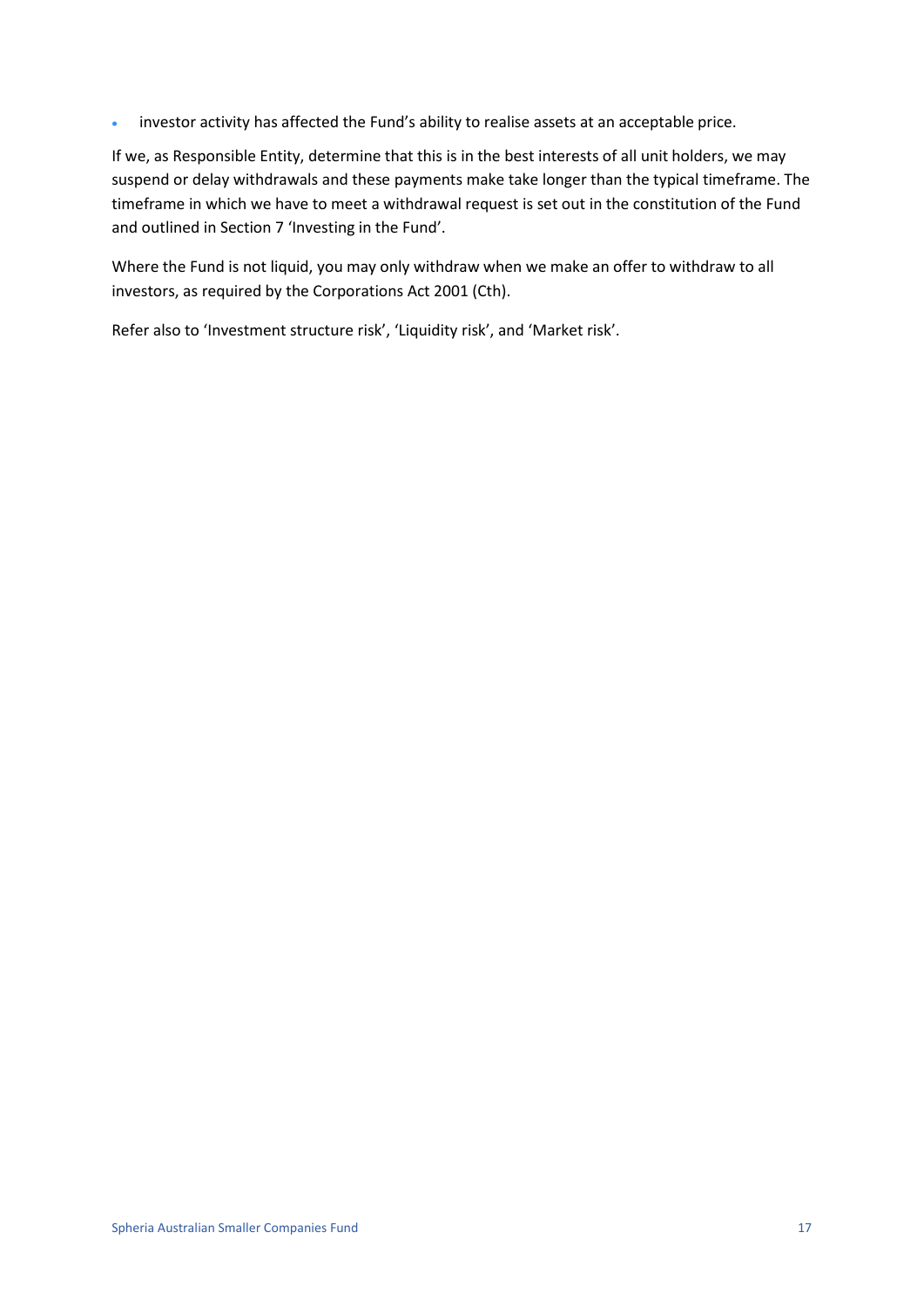## <span id="page-17-0"></span>6. How the Fund works

## How the Fund is valued

All assets within the Fund are usually valued every Business Day. More frequent valuations are permitted under the constitution and we may revalue the Fund's assets more or less frequently if it is considered appropriate or in certain circumstances.

The Gross Asset Value ('GAV') of the Fund equals the market value of the assets. The Net Asset Value ('NAV') of the Fund attributable to the units is obtained by deducting any liabilities (for example fees and costs) from the GAV attributable to the units.

### Unit prices

A unit price is calculated for every Business Day, which is equal to the value of the Fund's net assets attributable to the units divided by the number of units. Generally, the unit price changes daily as the market value of the Fund's assets rises or falls.

The Responsible Entity uses independent pricing services provided by the Fund's Administrator, Citi, for the valuation of the Fund's assets, which is generally calculated on a daily basis. Listed investments are marked to market. The value of unlisted investments is determined by the Responsible Entity after consideration of the recommendations from the scheme's investment manager or the valuation method adopted by an independent third party. Unit prices may be viewed on the Investment Manager's website, [www.spheria.com.au.](http://www.plato.com.au/) Unit prices are based on the NAV of the Fund including provision for income and expenses, which have accrued, and an adjustment for a transaction cost factor (see 'Buy/Sell Spread' in Section 9 'Fees and Costs'). A copy of documents outlining the unit pricing methodologies and practices, including information about the circumstances, where the Responsible Entity may exercise discretion in determining a unit price and the value of Fund assets is available on request, at no charge, by calling the Responsible Entity on 1300 010 311.

### Impact of investing just before the end of a distribution period

After a distribution is paid, the unit price usually falls by an amount similar to that of the distribution per unit. This means that if you invest just before a distribution, the unit price may already include income that you would be entitled to receive at the distribution date. Consequently, by investing just before a distribution, you may have some of your capital returned as income through the distribution payment.

This could affect your taxation position and we recommend you seek professional taxation advice.

#### Unit pricing policy

The Responsible Entity complies with ASIC Class Order 13/655 as it relates to unit pricing requirements and has adopted a compliant policy for unit pricing discretions it uses in relation to the Fund ('Unit Pricing Policy'). Additional documents may be prepared for this purpose from time to time. This document may be revised or updated to reflect changes in the Fund constitution or the pricing policies of the Responsible Entity. The Unit Pricing Policy and discretions exercised by the Responsible Entity are available from us, at no charge, upon request.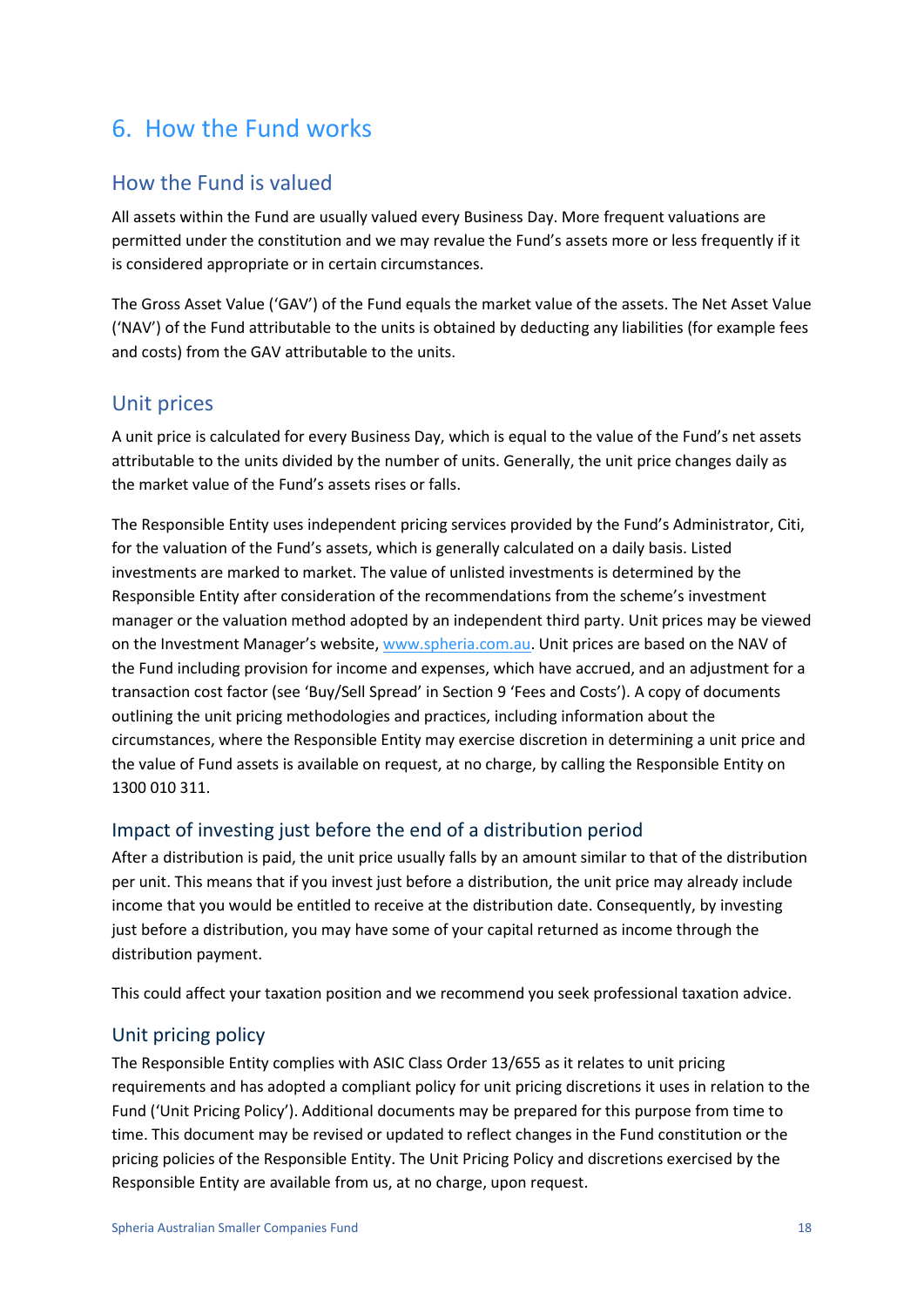## Income distributions

#### How you receive income from your investment

Income (such as interest, dividends and realised capital gains) from investments in the Fund will be paid to you via income distributions. Distributions are payable half-yearly, subject to the Fund having sufficient distributable income.

Distributable income takes into account income received from the investment activities of the Fund less any expenses charged to the Fund, as well as net capital gains made due to trading in the assets of the Fund. Revenue losses are not able to be distributed.

Capital gains are generally not distributed until the end (or shortly thereafter) of the period ending 30 June each year. Any net capital losses are carried forward to be offset against capital gains in future income periods.

#### Distribution reinvestment

Distributions will be automatically re-invested unless you advise otherwise.

The distribution reinvestment price is the unit price at the end of the distribution period (without the applicable buy spread) less the distribution per unit payable. All units allotted as part of the distribution reinvestment will rank equally in all respects with existing units in the same class. At the time the distribution reinvestment price is set, all information that would, or would be likely to, have a material adverse effect on the realisable price of the units will be publicly available.

Investors may elect to have their distributions paid as cash any time by notifying us or the Fund's Administrator. The change will apply from the date of receipt, as long as it is at least 10 days prior to a distribution date, or such future date as nominated by you.

The Responsible Entity may cancel or suspend distribution reinvestments or modify the terms by which distribution reinvestments are permitted.

## Different classes

As permitted under the constitution, we may issue more than one class of units in the Fund, with different applicable fees and other different conditions of issue. For information relating to other unit classes, please contact us.

### Operational governance

The Fund's operation is governed by its constitution and the Corporations Act 2001 (Cth), with other Relevant Laws.

#### The Fund's constitution

The constitution contains the rules relating to a number of operational issues and practices, including rights, responsibilities and duties of the Responsible Entity and unitholders in the Fund, some of which are outlined in further detail in this document.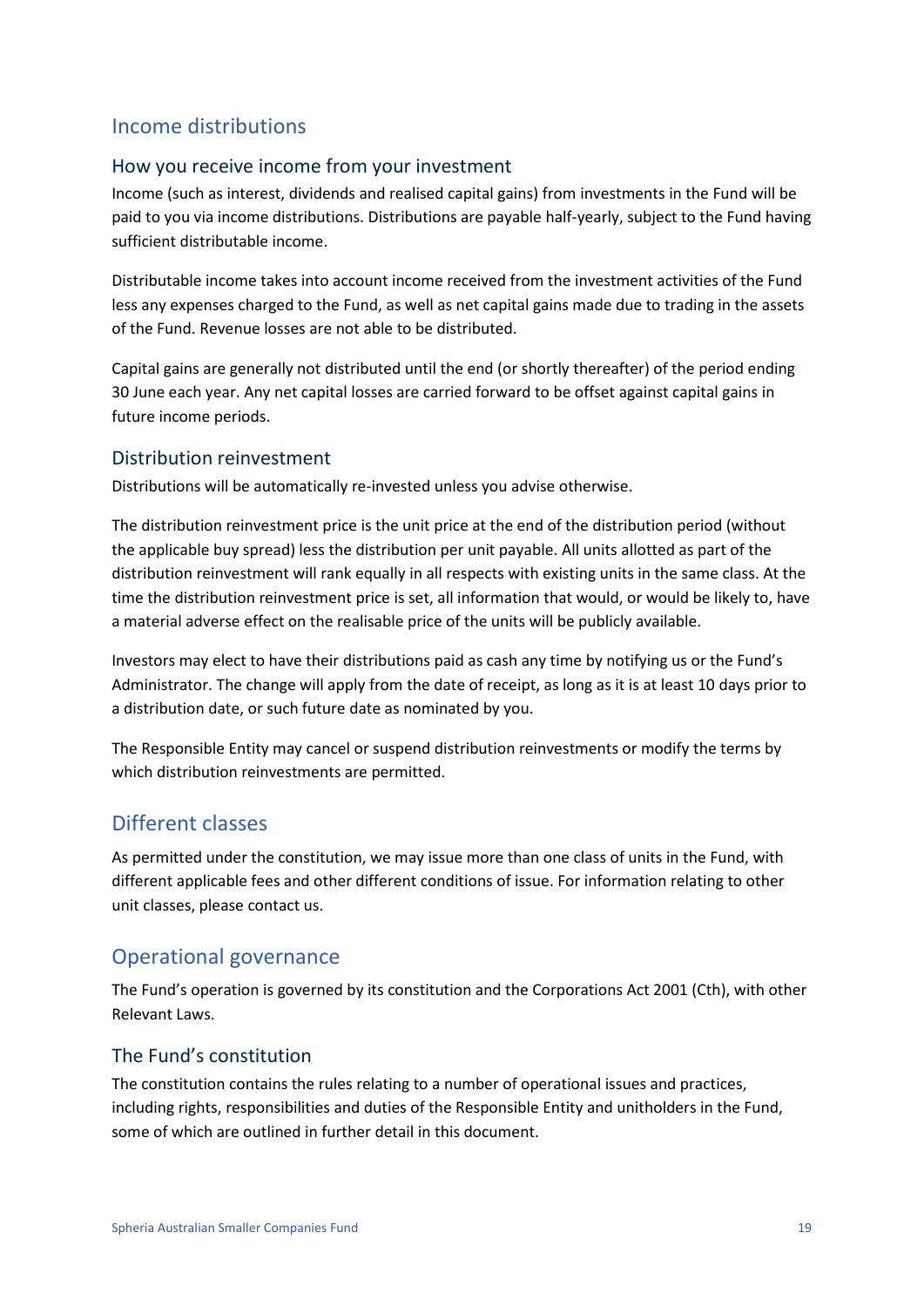Copies of the Fund's constitution can be provided on request. Please contact us on 1300 010 311 for further details.

#### The Fund's compliance plan

The Fund's compliance plan outlines how we aim to ensure compliance with the Fund's constitution, the Corporations Act 2001 (Cth) and other relevant laws.

As a registered managed investment scheme, the Fund's compliance plan has been lodged with the Australian Securities and Investments Commission ('ASIC').

### Appointed third parties

The Responsible Entity may appoint third parties to assist with the operational management or governance of the Fund. Unless specifically stated, these third parties have no independent discretion with respect to investment management of Fund's assets.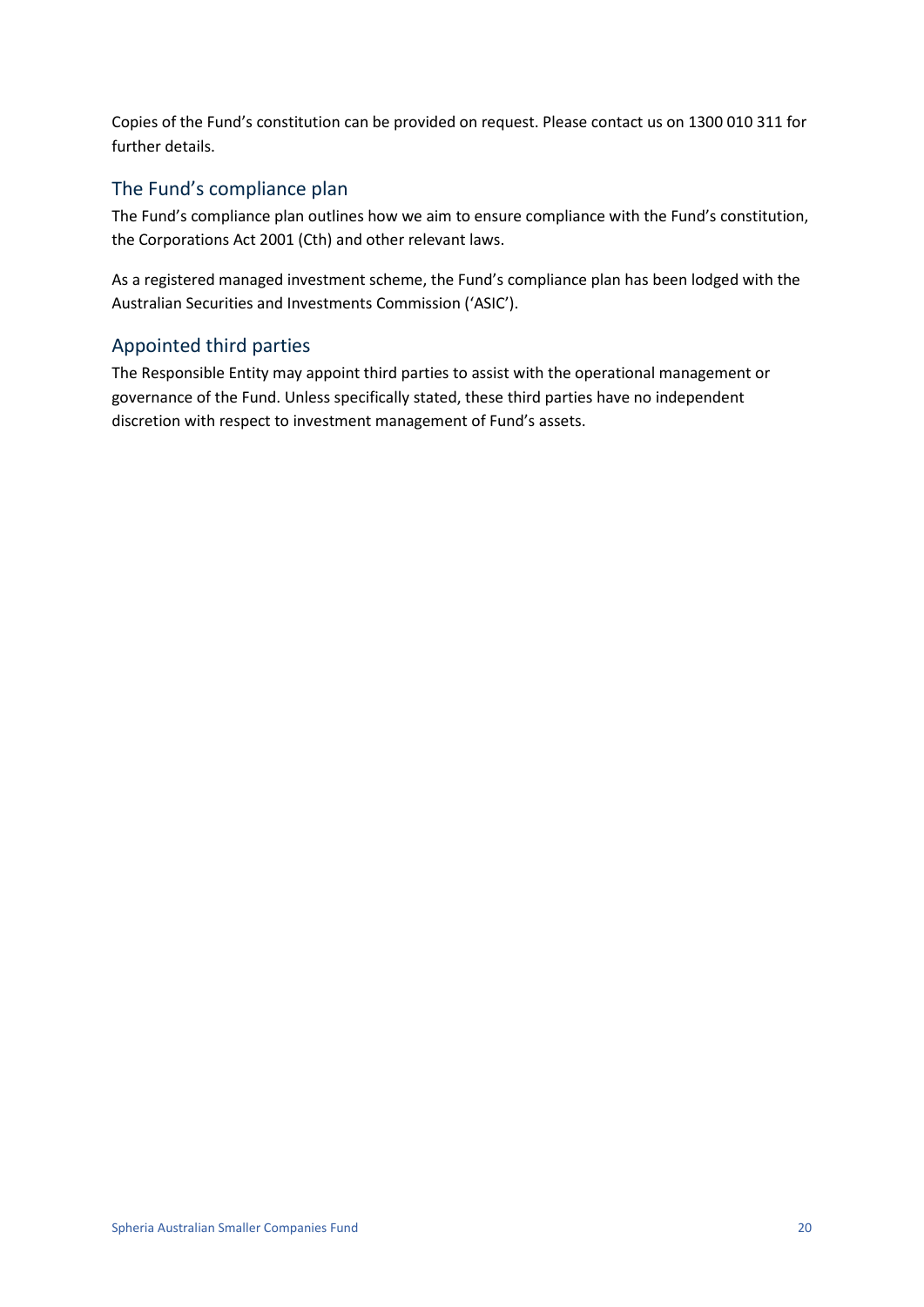## <span id="page-20-0"></span>7. Investing in the Fund

### Applications

#### Making an application

#### Direct investors

A copy of the Application Form can be obtained on the Fund's website at www.spheria.com.au, or by contacting us on 1300 010 311 or by email service@pinnacleinvestment.com. You can also invest in this Fund via the online application form.

To invest, complete the Application Form (including the provision of other documentation required for identification purposes) and return it, via post, with your initial investment to the Fund Administrator.

Applications received, verified and accepted by Citi prior to 12pm (Sydney time) on a Business Day will generally be processed using the unit price for that day. For applications accepted after 12pm (Sydney time) or on a non-Business Day, generally the next Business Day's unit price will apply.

We reserve the right not to accept (wholly or in part) any application for any reason or without reason. If we refuse to accept an application, any monies received from you will be returned to you without interest.

#### Indirect investors

Investors and prospective investors may also access the Fund indirectly. This PDS has been authorised for use by operators through an Investor Directed Portfolio Service ('IDPS') or master trust. An IDPS is an investment and reporting service offered by an operator.

People who invest through an IDPS, master trust or wrap account are indirect investors. Such indirect investors do not acquire the rights of a unitholder of the Fund. Rather, it is the operator or custodian of the IDPS or master trust that acquires those rights. Therefore, indirect investors do not receive income distributions or reports directly from us, do not have the right to attend meetings of unit holders and do not have cooling off rights. Indirect investors should not complete the Fund's Application Form. The rights of indirect investors are set out in the disclosure document for the IDPS or master trust. If you are investing through an IDPS or a master trust, enquiries should be made directly to the IDPS operator or the trustee of the master trust. Any changes to investor details must also be made through the IDPS operator.

#### mFund investors

You may apply for units in the Fund via your broker through mFund. Refer to information about "mFund" for further details.

#### Additional information about investing

For an application to be valid the Application Form must be completed correctly, must comply with the designated minimum investment amounts, and be appropriately signed by the applicant(s). However, the Responsible Entity may, at its discretion, accept amounts less than the minimum initial investment amounts. We will not be able to process your application if the Application Form is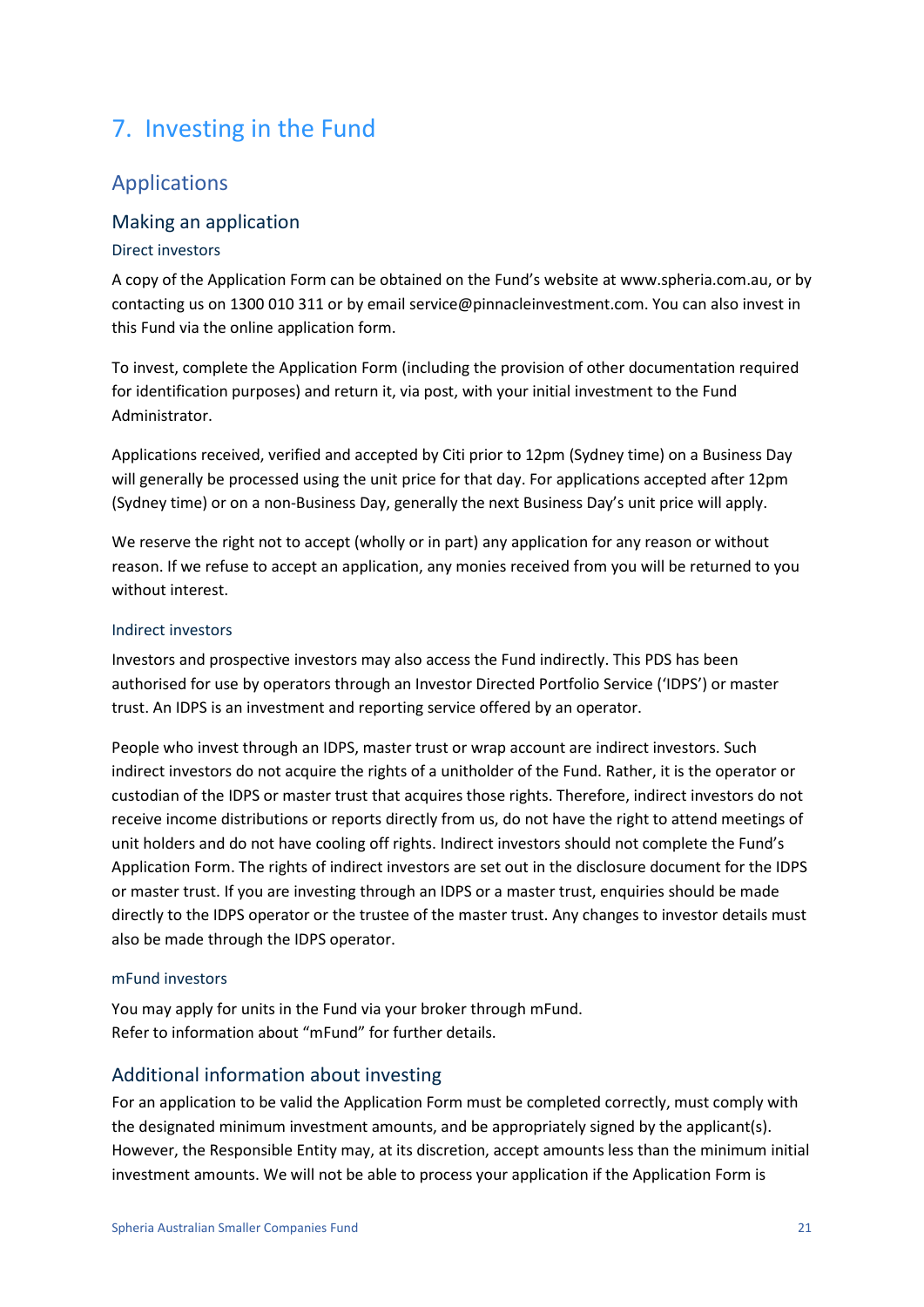incomplete or incorrectly completed, or we are not satisfied that we have received the necessary proof of identification requirements to meet our obligations under the Anti-Money Laundering and Counter-Terrorism Financing Act 2006 (Cth) and associated rules and regulations ('AML/CTF Law').

#### Incomplete applications

If, for any reason, we are unable to process your application the application monies will be held by us in a non-interest-bearing trust account for up to 30 days (while we endeavour to verify your identification information or obtain any necessary outstanding information) after which we will return the application monies to you. No interest is received on application monies, including monies for additional investments, and no interest will be paid to you if for any reason your application cannot be accepted.

### Effect of the Application Form

In addition to the acknowledgments contained in the declaration on the Application Form, by completing and signing the Application Form, the investor:

- a) agrees to be bound by the provisions of the Fund constitution;
- b) acknowledges having read and understood the PDS located at www.spheria.com.au;
- c) authorises the provision of information relating to the investor's account to the named financial adviser, and any other person authorised by that adviser, from time to time;
- d) authorises the use of the TFN information provided on the Application Form in respect of the investor's Fund account;
- e) acknowledges that neither the Responsible Entity, its respective holding companies and officers, nor the Investment Manager and its respective officers and holding companies, guarantees the capital invested by investors or the performance of the specific investments of the Fund;
- $f$  acknowledges that the provision of the product available through the PDS should not be taken as the giving of investment advice by the Investment Manager or the Responsible Entity, as they are not aware of the investor's investment objectives, financial position or particular needs;
- $g$ ) acknowledges that the investor is responsible for ensuring that the information on the Application Form is complete and correct;
- h) acknowledges that neither the Responsible Entity nor its agents are responsible where a loss may be suffered as a result of the investor providing incorrect or incomplete information;
- i) agrees that the Responsible Entity may:
	- i require the investor to provide any additional documentation or other information and perform any acts to enable compliance with the AML/CTF Law, FATCA, CRS or any other law;
	- at its absolute discretion and without notice to the investor, take any action it considers appropriate including blocking or delaying transactions on the investor's account or refuse to provide services to the investor to comply with the AML/CTF Law or any other law; and
	- iii in its absolute discretion and without notice to the investor report any, or any proposed, transaction or activity to anybody authorised to accept such reports relating to actual or suspected contraventions of the AML/CTF Law or any other law; and
- j) acknowledges that the Responsible Entity is required to collect the investor's personal information under the Corporations Act and the AML/CTF Law and agrees that information provided may be used as detailed in the PDS and the Responsible Entity's Privacy Policy.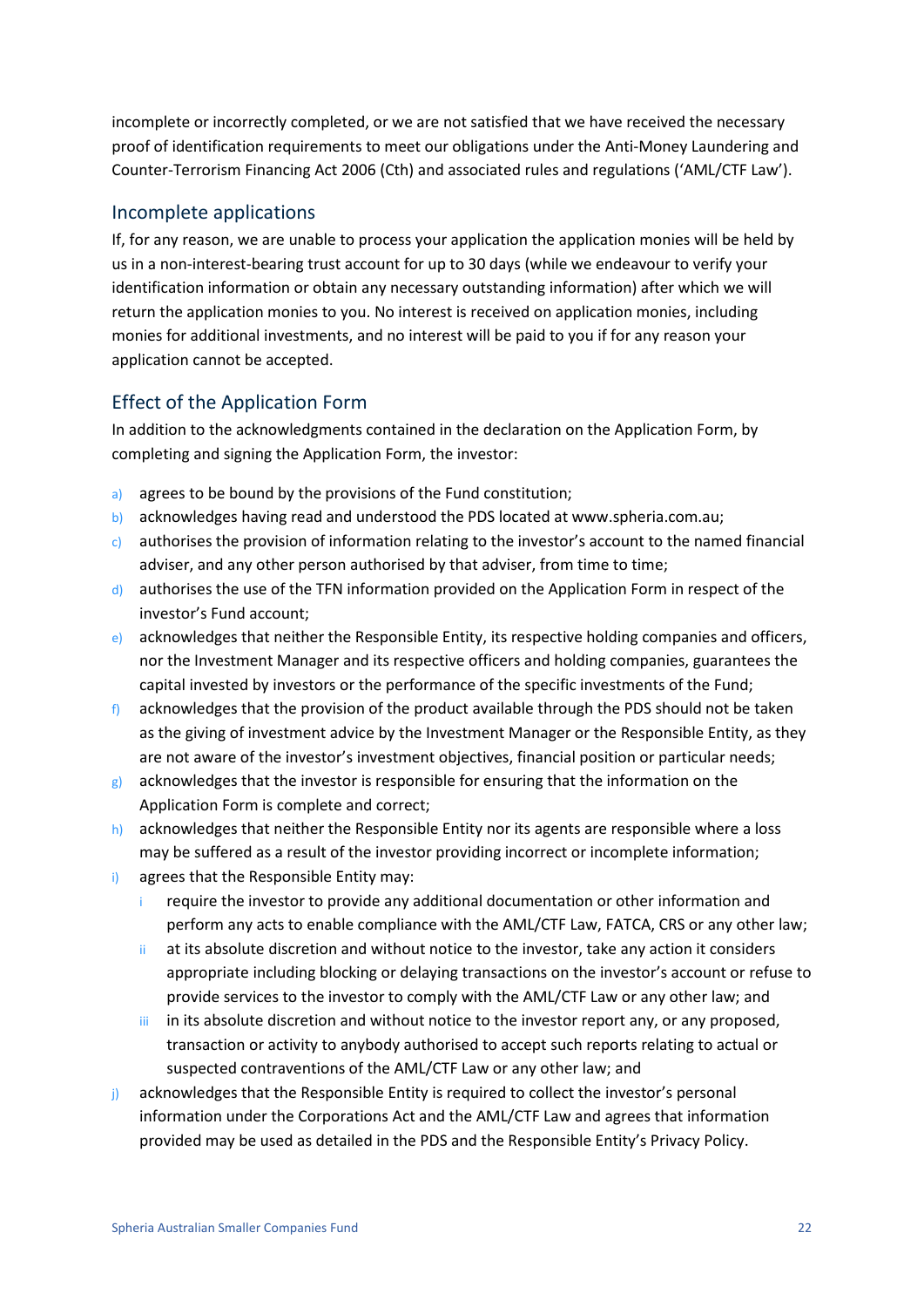## Electronic offer document

The application form may only be distributed when accompanied by a complete and unaltered copy of the PDS. The application form contains a declaration that the investor has personally received the complete and unaltered PDS prior to completing the application form.

The Responsible Entity will not accept a completed application form if it has reason to believe that the applicant has not received a complete paper copy or electronic copy of the PDS or if it has reason to believe the application form or electronic copy of the PDS has been altered or tampered with in any way. Whilst the Responsible Entity believes that it is extremely unlikely that, during the period of the PDS, the electronic version of the PDS will be tampered with or altered in any way, the Responsible Entity cannot give any absolute assurance that this will not occur.

Any investor who is concerned with the validity or integrity of an electronic copy of the PDS should immediately request for a paper copy of the PDS directly from the Responsible Entity.

### **Withdrawals**

#### Making a withdrawal

You can decrease your investment in the Fund by redeeming units at any time. The Responsible Entity endeavours to effect payment of withdrawals within 7 days of processing your withdrawal request, however, this timeframe is not guaranteed and there may be occasions when timeframes are significantly longer. Under the Fund's constitution, we have 30 days to satisfy a redemption request. We will not satisfy a withdrawal request if the Fund becomes illiquid (as defined under the Corporations Act. In certain circumstances, such as if there is a freeze on withdrawals, the Responsible Entity may delay payment of your withdrawal proceeds.

In addition to their share of the capital value of the Fund, and as part of the withdrawal proceeds, unit holders will receive their share of any net income of the Fund (corresponding to the unit class, the period of time during which their units were on issue, and the relevant distribution period) . These proceeds are included in the applicable withdrawal unit price and will be treated as capital.

#### Direct investors

Direct withdrawal requests can be made daily, and must be received, verified and accepted by Citi prior to 12pm (Sydney time) on a Business Day. Withdrawal requests received after that time, or on a non-Business Day, will be treated as being received on the next Business Day. Electronic transfer of the withdrawal proceeds can take up to 7 Business Days, however it will often be completed in a shorter period of time.

There is a minimum withdrawal amount of \$5,000 or less at the discretion of the Responsible Entity. In addition, if your withdrawal request would result in your investment balance being less than \$5,000, we may treat your withdrawal request as being for your entire investment. We will provide investors with advance notice of any compulsory withdrawals. Alternatively, we may return your withdrawal request to you unprocessed.

Please note that we only make payments to your nominated bank or financial institution account. No third-party payments will be allowed. There may be circumstances, as permitted under the Fund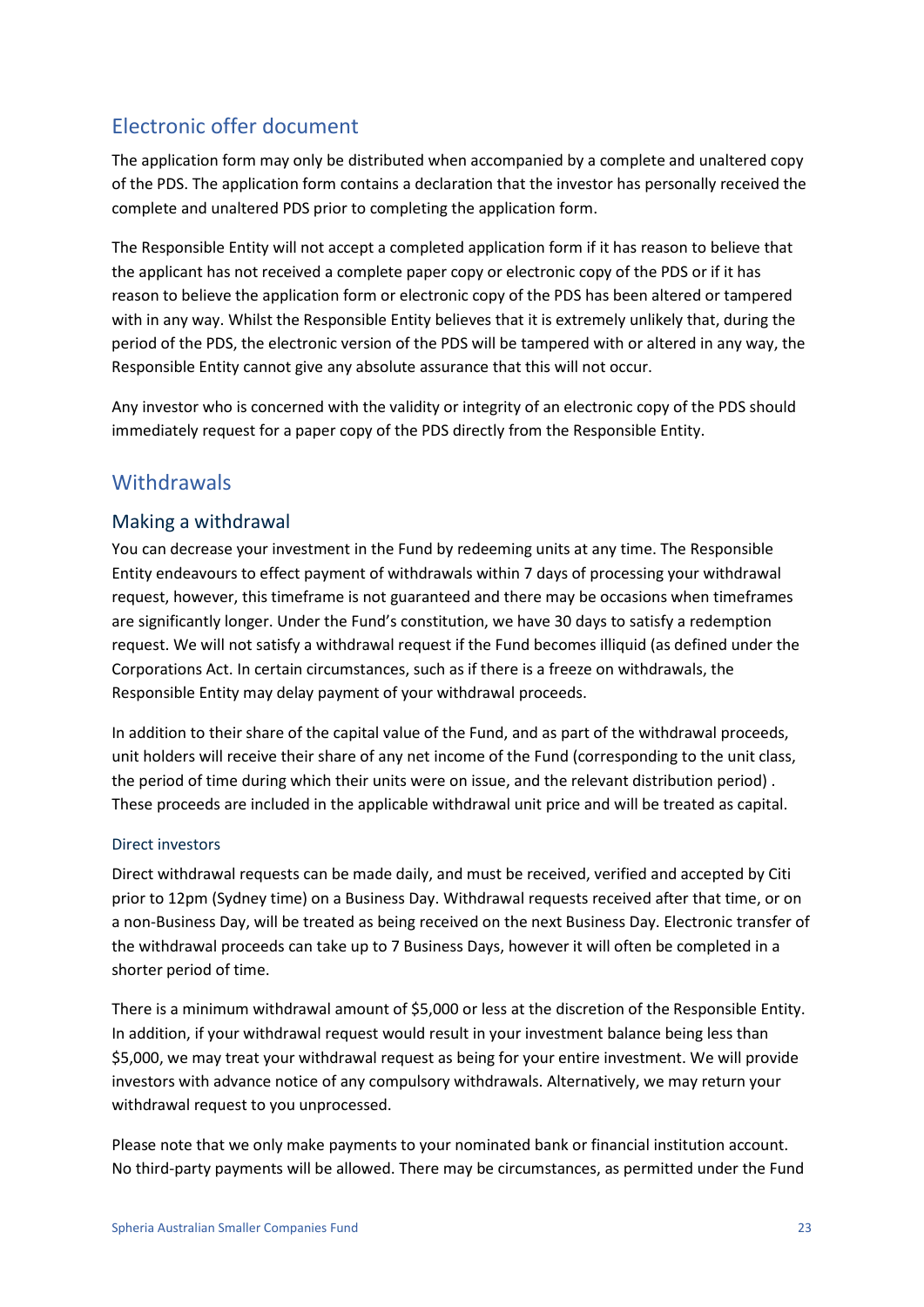constitution and Corporations Act, where your ability to withdraw from the Fund is restricted. The following text contains further information on restrictions on withdrawals.

#### Indirect investors

Indirect investors should not complete the Fund's withdrawal form. If you are investing through an IDPS or a master trust, enquiries should be made directly to the IDPS operator or the trustee of the master trust. The minimum balance does not apply to investments through an IDPS.

#### mFund investors

You may redeem your units in the Fund through mFund via your broker.

Refer to information about 'mFund Settlement Service' for further details

#### Delay to withdrawal payments

The Responsible Entity endeavours to effect payment of withdrawals within 7 days of receiving a valid withdrawal request; however, this timeframe is not guaranteed and there may be occasions when timeframes are significantly longer.

Under the Fund's constitution, the Responsible Entity may suspend withdrawal payments under certain circumstances for such period as it considers appropriate. This is likely to not exceed more than 30 days. These circumstances include, but are not limited to:

- we reasonably estimate that we must sell 5% or more of all the Fund's assets to meet outstanding withdrawal requests;
- total outstanding withdrawal requests require us to realise a significant amount of the Fund's assets, which may affect remaining unitholders (for example by creating an expense or tax burden);
- we reasonably consider it to be in the interests of unitholders to do so; or
- the law otherwise permits

Any withdrawal requests received during a period where withdrawals have been suspended, or for which a unit price has not been calculated or confirmed prior to the commencement of a period of suspension, will be deemed to have been received immediately after the end of the suspension period.

#### If the Fund becomes illiquid

We may delay or suspend a withdrawal request where we are unable to realise certain assets due to circumstances outside our control, such as when there is restricted or suspended trading in assets held by the Fund, or where the Fund becomes non-liquid as defined by the Corporations Act.

The Fund will be non-liquid under the Corporations Act if it has less than 80% of liquid assets (generally cash and marketable securities). If the Fund is non-liquid, withdrawals from the Fund may only be possible if we make a withdrawal offer in accordance with the Corporations Act. We are not obliged to make such an offer. However, if we do you will only be able to withdraw your investment in accordance with the terms of a current withdrawal offer. If an insufficient amount of money is available from the assets specified in the withdrawal offer to satisfy all withdrawal requests, the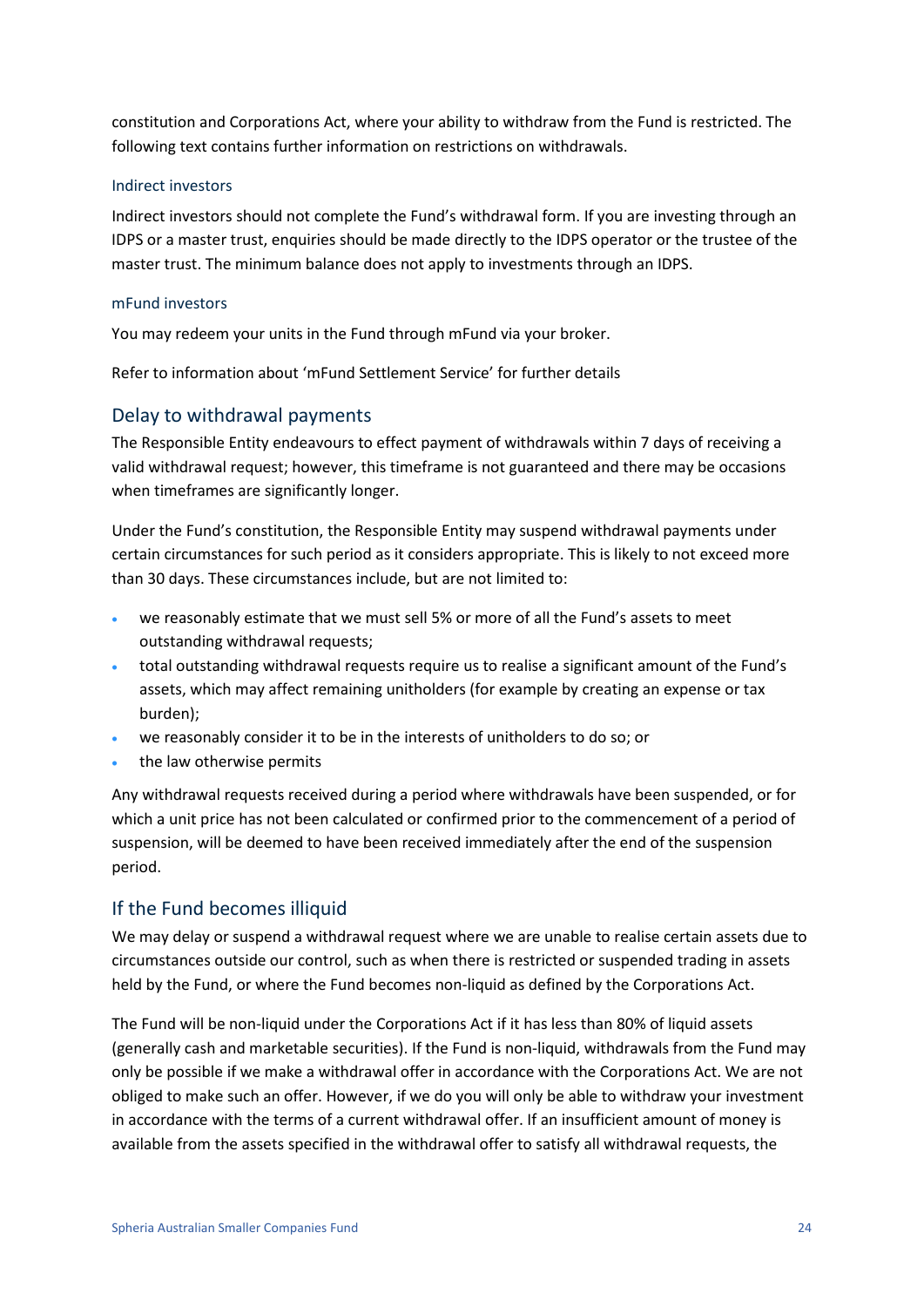requests will be satisfied proportionately among those unitholders wishing to withdraw from the Fund.

## Other transactions

#### Switches

Direct investors may switch from the Fund to another fund managed by Spheria and operated by us at any time. A switch operates as a withdrawal of units in one fund and the investment of units in the other fund and therefore may have taxation implications. Please contact a licensed financial or taxation adviser for further information.

There is no switching fee applicable as at the date of this document. However, a buy and/or sell spread or a contribution fee (where applicable) may apply to the relevant fund(s) at the time of the switch. Before making a decision to switch, you should read the relevant PDS located at www.spheria.com.au.

#### Transferring ownership

You can generally transfer some or all of your investment to another person, although we are not obliged to process a transfer that does not meet prescribed criteria. Transfers may be subject to tax or other relevant regulations, and we recommend you acquire financial advice before making a decision regarding transferring your units.

#### Changes and delays to permitted transactions

We can vary the minimum investment amounts for the Fund at any time and can also change the transaction cut-off time. The Responsible Entity has the right to refuse applications or withdrawals for any reason.

Where we consider it to be in the interests of unitholders, we may suspend application or withdrawal requests. Any application or withdrawal request received during a period where transactions have been suspended, or for which a unit price has not been calculated or confirmed prior to the commencement of a period of suspension, will be deemed to have been received immediately after the end of the suspension period.

### Transaction cut off times

Generally, transaction requests for direct investors can be made every Business Day, and must be received, verified and accepted by Citi prior to 12pm (Sydney time) on a Business Day. Requests received after that time, or on a non-Business Day, will be treated as being received on the next Business Day.

Indirect and mFund investors may be subject to earlier transaction cut-off times. Indirect investors should contact their IDPS operator for transaction cut-off time information, and mFund investors should contact their broker.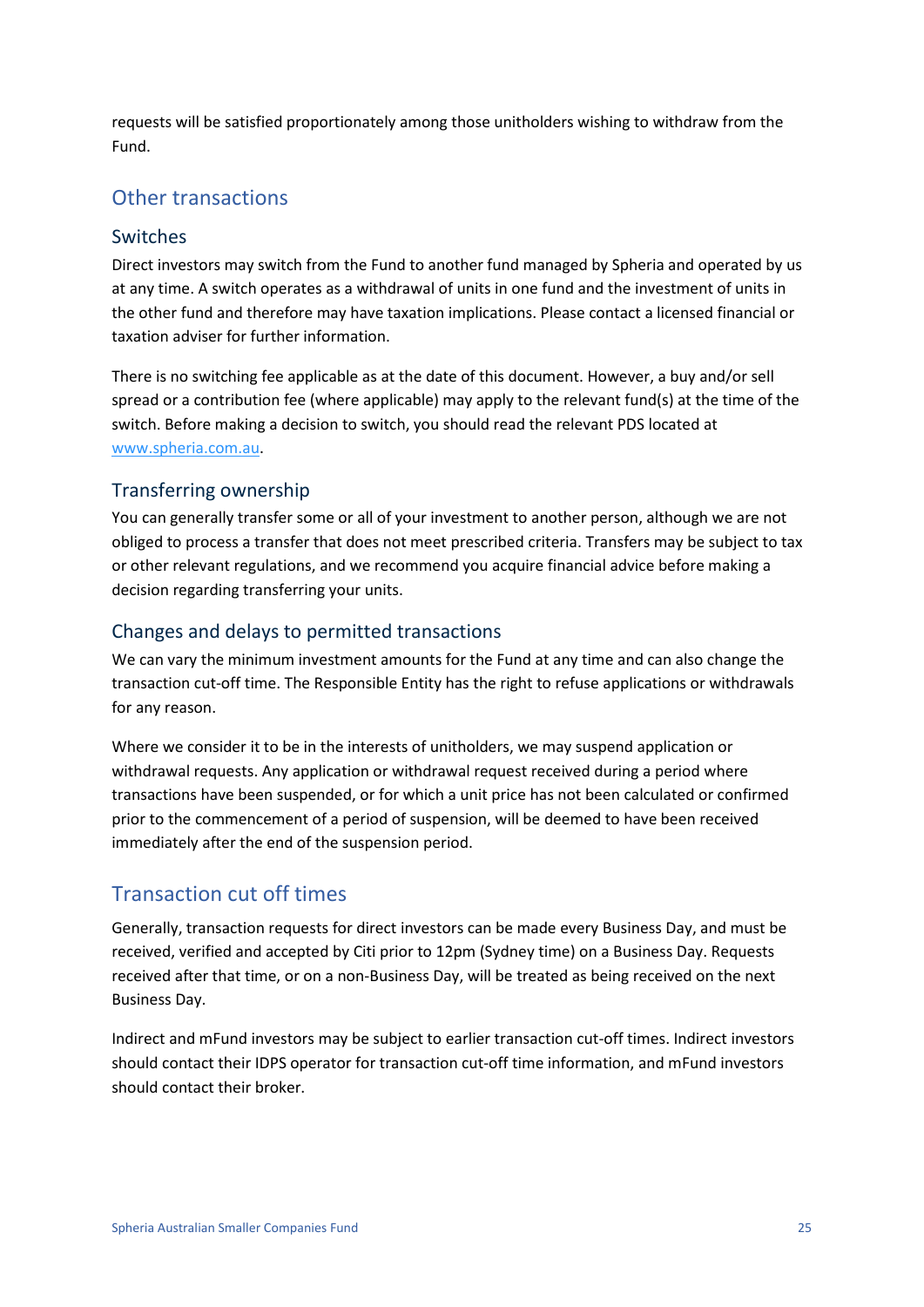## Cooling-off

If you are a retail client (as defined in the Corporations Act) investing directly in the Fund, a coolingoff period is permitted for a period of time following a purchase, when the purchaser may choose to cancel a purchase, for any reason, and obtain a full refund.

If you wish to exercise the cooling off rights, investors have a 14-day cooling-off period in which to decide if the investment is right for you. The 14-day cooling-off period commences on the earlier of the end of the fifth Business Day after we issue the units to you or from the date you receive confirmation of your application.

If you exercise your cooling-off rights, we will return your money to you and no fees will apply. However, the repayment of your investment under the cooling-off right is subject to market adjustment (both positive or negative) during the period in which the investment has been held. Where appropriate, administration costs may also be deducted. Therefore, there may be tax implications for you.

Cooling-off rights do not apply to:

- wholesale clients (as defined in the Corporations Act);
- to the operator of an IDPS or trustee of a master trust. Indirect investors do not have cooling off rights in respect of any units held in the Fund. Speak with the IDPS operator or trustee of a master trust to determine whether any cooling off rights are available to you through the service; or
- where units have been issued as a result of an additional investment, switch or distribution reinvestment plan.

## **Complaints**

The Responsible Entity has in place a procedure for handling all complaints. All complaints should be made by contacting us:

#### Complaints Resolution Officer

Pinnacle Fund Services Limited PO Box R1313 Royal Exchange NSW 1225 Email: complaints@pinnacleinvestment.com Telephone: 1300 010 311

All complaints received will be acknowledged in writing within 1 Business Day or as soon as practicable after receiving the complaint. The Responsible Entity will act in good faith to ensure your complaint is investigated and resolved. If your issue has not been satisfactorily resolved within 30 calendar days, you can lodge a complaint with the Australian Financial Complaints Authority ('AFCA'). AFCA provides fair and independent financial services complaints resolution that is free to consumers. You can contact AFCA at:

Website: [www.afca.org.au](http://www.afca.org.au/) Telephone: 1800 931 678 (free call)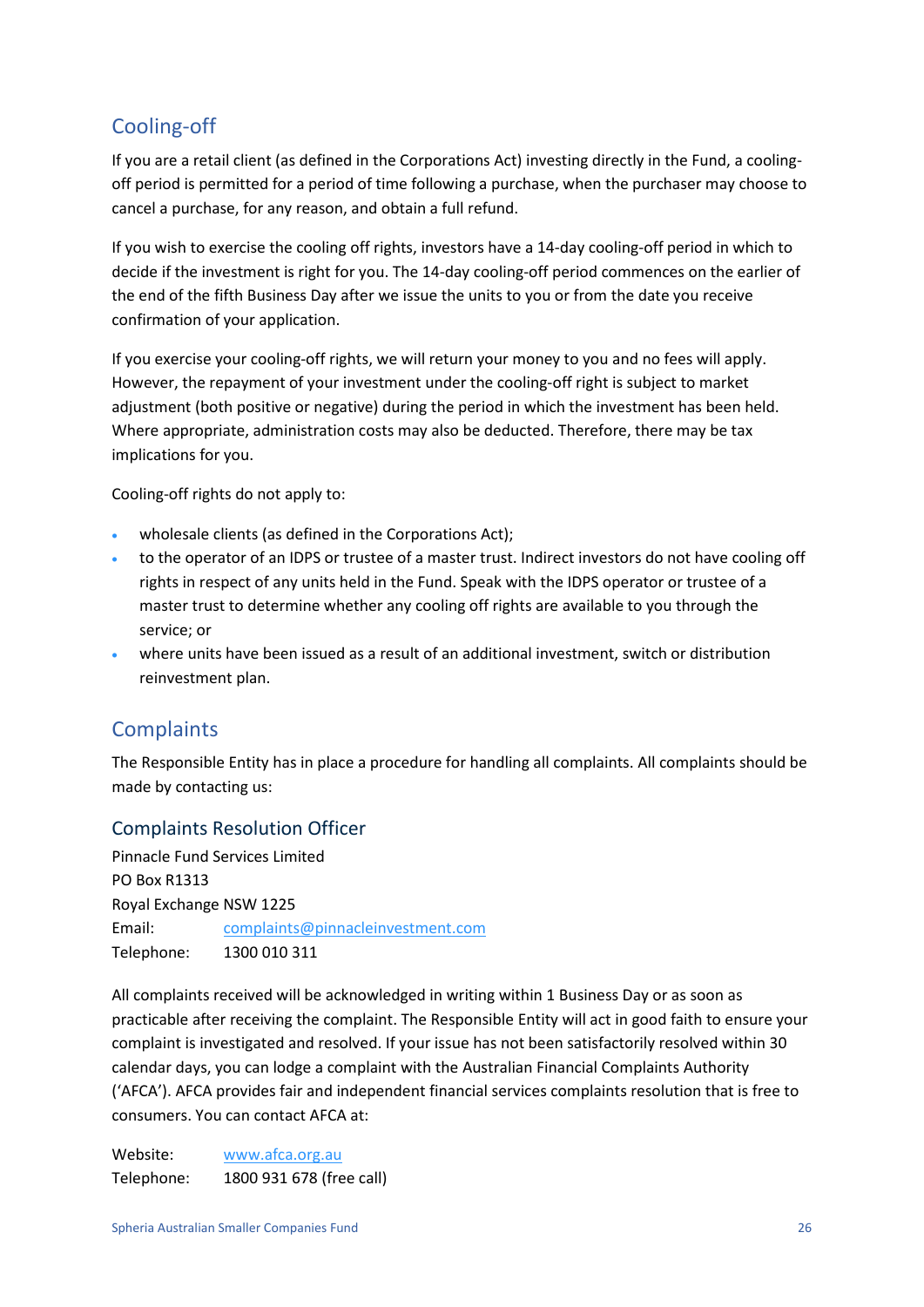#### Email: [info@afca.org.au](mailto:info@afca.org.au)

In writing to: Australian Financial Services Complaints Authority, GPO Box 3, Melbourne VIC 3001

The dispute resolution process described in this PDS is only available in Australia.

If you are an indirect investor, you may either contact your IDPS operator or us with complaints relating to the Fund. Complaints regarding the operation of your account with the IDPS should be directed to the IDPS operator. If you have first raised a complaint with your IDPS operator and are not happy with how the complaint has been handled, you should raise that with the IDPS operator or the IDPS operator's external dispute resolution service.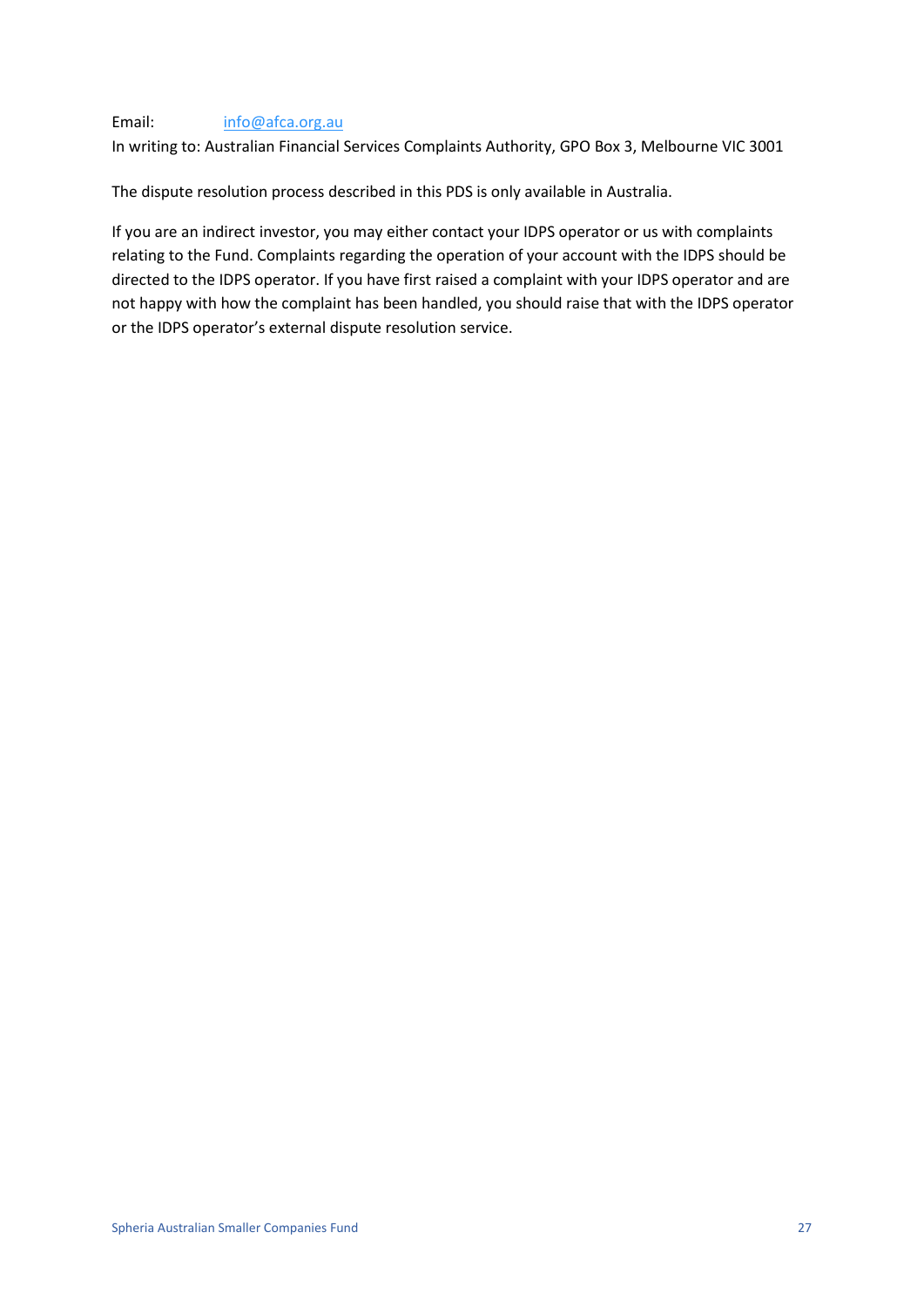## <span id="page-27-0"></span>8. How we keep you informed

## Statements and reports

For the most up to date information on your investment visit www.spheria.com.au.

At the Investment Manager's website, you can:

- access the PDS documents and the annual financial reports for the Fund;
- download Fund forms which includes the Application Form and other standard administration forms;
- monitor unit prices, investment performance and changes to the Fund; and,
- read the latest views and opinions of the Investment Manager's investment team.

By making an application to acquire a unit, you agree to receive certain communications and disclosures in relation the Fund and units in digital form.

#### Confirmation statement

A statement of confirmation will be sent to you for your initial investment, as well as any additional investments and withdrawals within 3 days of processing via your preferred method of communication.

#### Transaction statement

You will receive a transaction statement on a half-yearly basis. The transaction statement will provide you with the total value of your investment as at the end of that period, including any switches, withdrawals, investments and distributions received.

#### Annual taxation statement

After making any distribution for the final distribution period (ending 30 June) each year, an annual taxation statement will be posted to the address on your account.

#### Distribution statement

A distribution statement will be sent to you in the month following the end of a distribution period, detailing your income distribution and current balance.

#### Financial report

The annual financial report for the Fund you are invested in, detailing the financial performance of the Fund for the financial year ending 30 June, can be downloaded from www.spheria.com.au and will be available by 30 September each year.

### Continuous disclosure

The Responsible Entity will comply with the continuous disclosure requirements for disclosing entities under the Corporations Act where the Fund is a disclosing entity.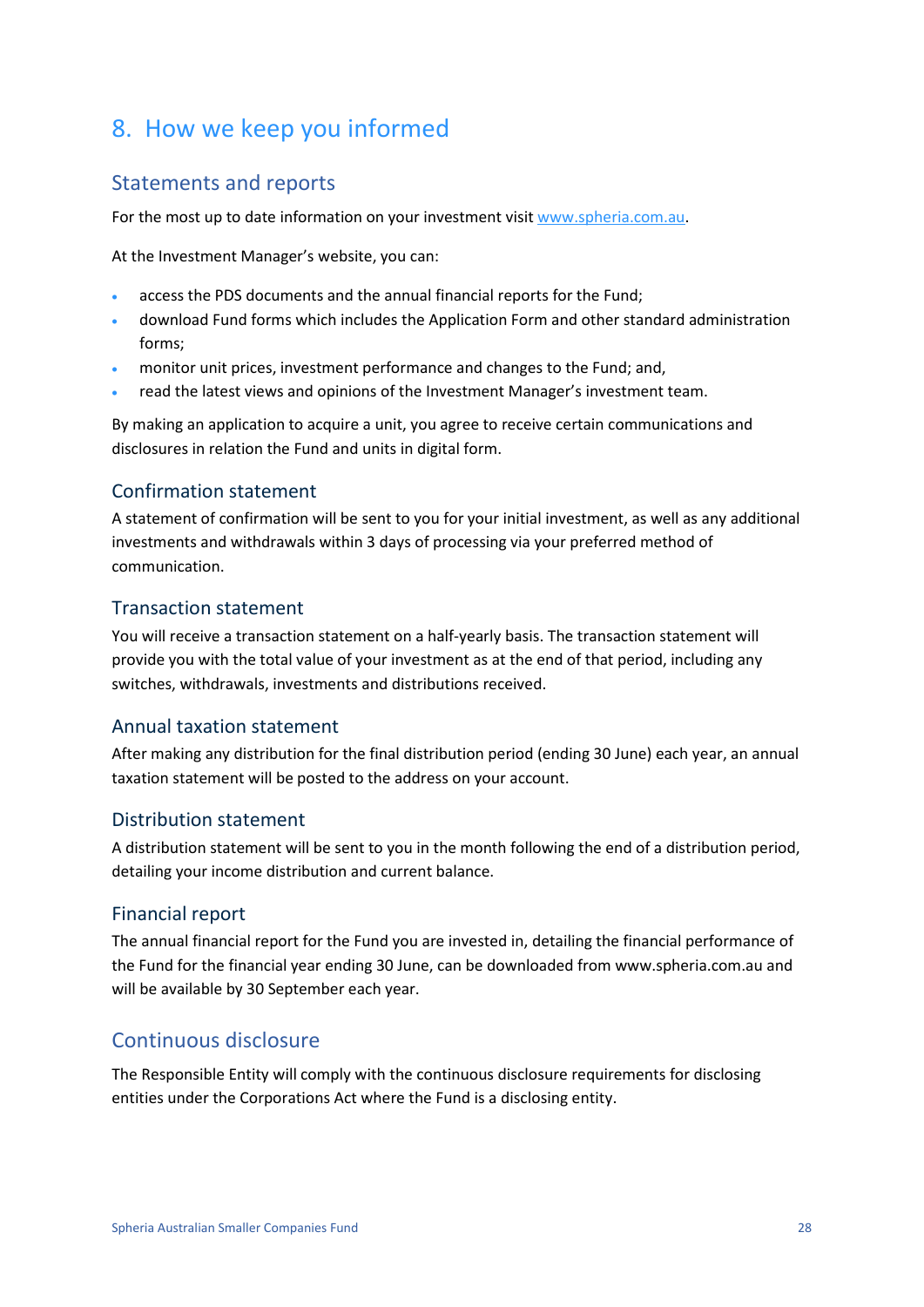This means that the Fund will be subject to regular reporting and disclosure obligations and copies of documents the Responsible Entity lodges with ASIC for the Fund may be obtained from or inspected at an ASIC office.

Upon request, and at no charge, the Responsible Entity will also send you copies of:

- The most recent annual financial report for the Fund lodged with ASIC.
- Any half year financial reports for the Fund lodged with ASIC after the lodgment of the most recent annual financial report and before the date of the relevant PDS.
- Any continuous disclosure notices given by the Fund after the lodgment of that annual report and before the date of the PDS.

Also, we will comply with our continuous disclosure obligations for the Fund by publishing material information on the Fund's website.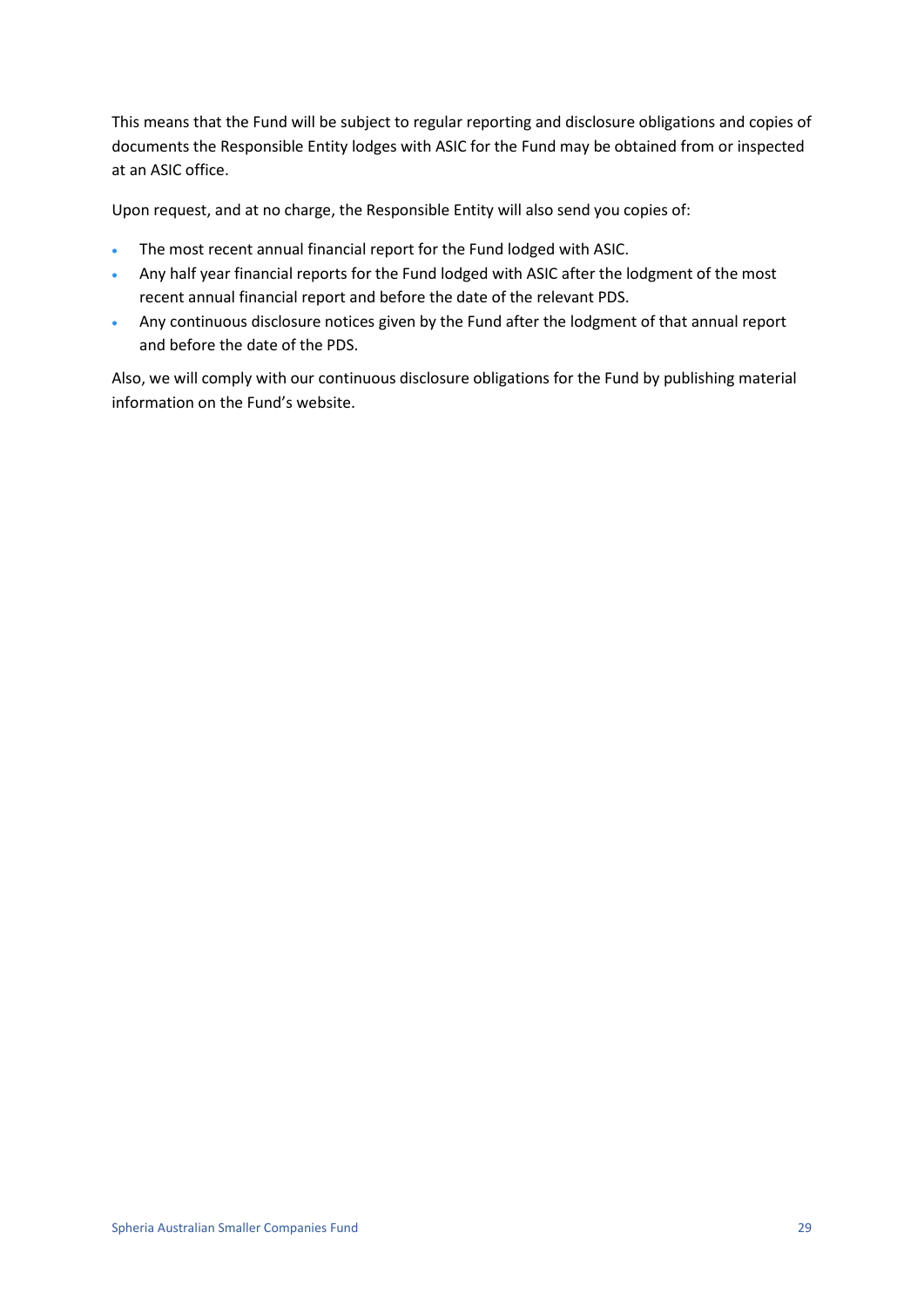## <span id="page-29-0"></span>9. Fees and costs

#### **Did you know?**

Small differences in both investment performance and fees and costs can have a substantial impact on your long-term returns.

For example, total annual fees and costs of 2% of your fund balance rather than 1% could reduce your final return by up to 20% over a 30-year period (for example, reduce it from \$100,000 to \$80,000). You should consider whether features such as superior investment performance or the provision of better member services justify higher fees and costs. You may be able to negotiate to pay lower fees. Ask the Fund (being the Responsible Entity) or your financial adviser.

#### **To find out more**

If you would like to find out more or see the impact of the fees based on your own circumstances, the Australian Securities and Investments Commission ('ASIC') Moneysmart website (www.moneysmart.gov.au) has a managed funds fee calculator to help you check out different fee options.

The information in the following Fees and Costs Summary can be used to compare costs between simple managed investment schemes. The fees and costs charged by the Fund may be deducted from your account, from the returns on your investment or from the Fund's assets as a whole. Taxes are set out in Section [10](#page-36-0) of this PDS. You should read all information about fees and costs because it is important to understand their impact on your investment.

**WARNING:** Additional fees and costs may be paid to a financial adviser if a financial adviser is consulted. The details of these fees and costs should be set out in the Statement of Advice by your adviser.

| FEES AND COSTS SUMMARY: SPHERIA AUSTRALIAN SMALLER COMPANIES FUND                                             |                                    |                                                                                                                                                                                                                                                                                                                                                        |
|---------------------------------------------------------------------------------------------------------------|------------------------------------|--------------------------------------------------------------------------------------------------------------------------------------------------------------------------------------------------------------------------------------------------------------------------------------------------------------------------------------------------------|
| Type of fee or cost                                                                                           | Amount                             | How and when paid                                                                                                                                                                                                                                                                                                                                      |
| Ongoing Annual Fees and Costs <sup>1,3</sup>                                                                  |                                    |                                                                                                                                                                                                                                                                                                                                                        |
| <b>Management fees and costs</b><br>The fees and costs for managing<br>your investment.                       | 1.10% p.a. of the NAV of the Fund. | The management fee is calculated on<br>the net asset value of the Fund. It is<br>reflected in the daily unit price and<br>payable monthly in arrears from the<br>Fund.<br>Extraordinary expenses are paid from<br>Fund assets as and when incurred. <sup>5</sup>                                                                                       |
| Performance fee<br>Amounts deducted from your<br>investment in relation to the<br>performance of the product. | 0.46% p.a. of the NAV of the Fund. | If applicable, a performance fee of<br>20% of the Fund's outperformance<br>(net of management fees) relative to<br>its Benchmark return, <sup>4</sup> multiplied by<br>the NAV of the Fund.<br>The performance fee is calculated and<br>accrued each Business Day and is<br>reflected in the daily unit price. The<br>performance fee is payable half- |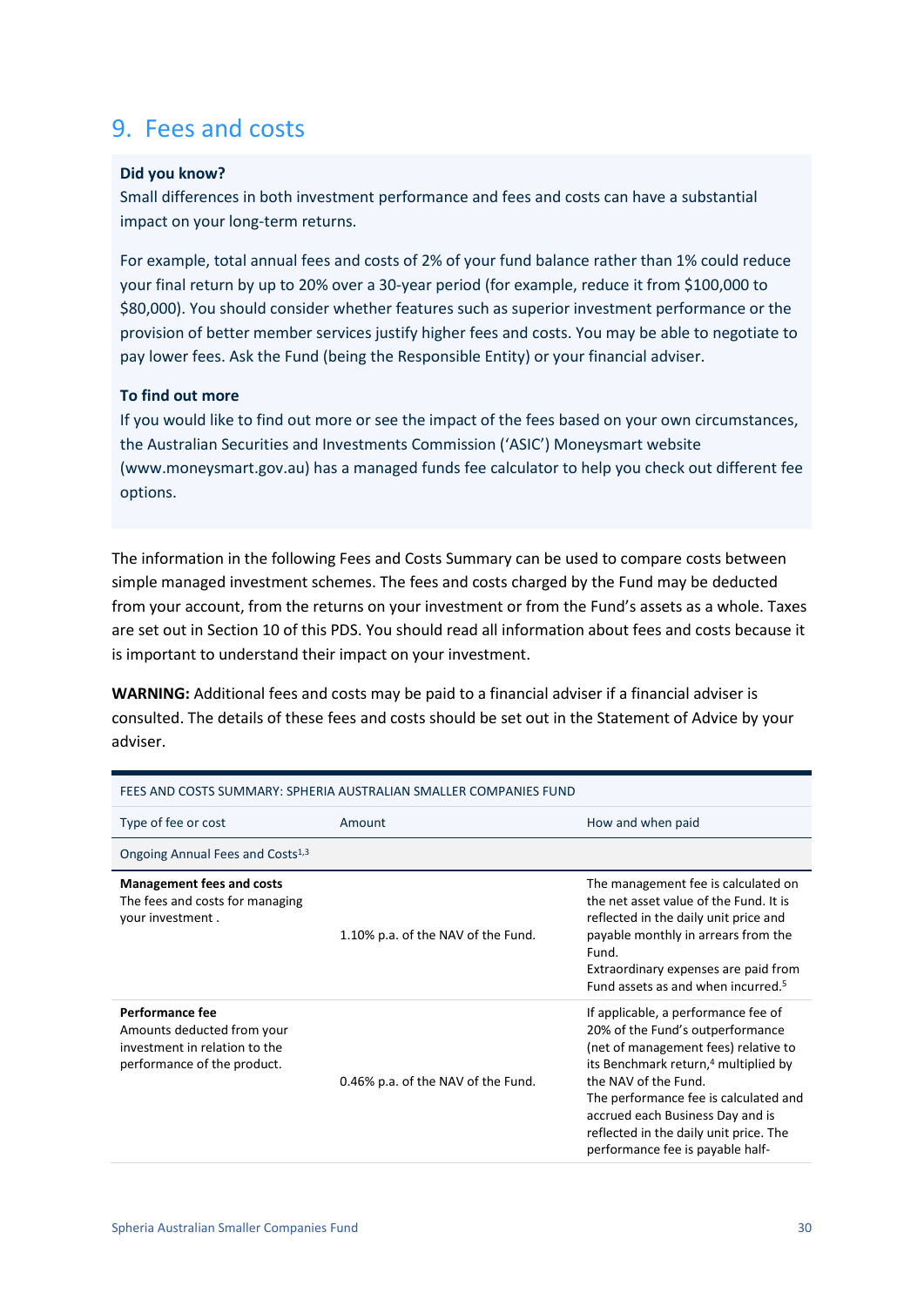|                                                                                                                                             | FEES AND COSTS SUMMARY: SPHERIA AUSTRALIAN SMALLER COMPANIES FUND                                         |                                                                                                                                                                                                                                                                                    |
|---------------------------------------------------------------------------------------------------------------------------------------------|-----------------------------------------------------------------------------------------------------------|------------------------------------------------------------------------------------------------------------------------------------------------------------------------------------------------------------------------------------------------------------------------------------|
| Type of fee or cost                                                                                                                         | Amount                                                                                                    | How and when paid                                                                                                                                                                                                                                                                  |
|                                                                                                                                             |                                                                                                           | yearly as at 31 December and 30<br>June.                                                                                                                                                                                                                                           |
| <b>Transaction costs</b><br>The costs incurred by the scheme<br>when buying or selling assets.                                              | Transaction costs are estimated to be<br>0.05% p.a. of the NAV of the Fund.                               | Transaction costs associated with<br>dealing with the Fund. As some<br>transaction costs will be paid for by<br>investors who are charged the<br>buy/sell spread when they enter or<br>exit the Fund, the transaction costs<br>shown are net of buy/sell spread.                   |
|                                                                                                                                             | Member activity related fees and costs (fees for services or when your money moves in or out of the Fund) |                                                                                                                                                                                                                                                                                    |
| <b>Contribution fee</b><br>The fee on each amount<br>contributed to your investment                                                         | Nil                                                                                                       | Not applicable                                                                                                                                                                                                                                                                     |
| Buy/sell spread <sup>2</sup><br>An amount deducted from your<br>investment representing costs<br>incurred in transactions by the<br>scheme. | 0.30% upon entry and 0.30% upon exit                                                                      | The buy/sell spread is applied to each<br>application and withdrawal from the<br>Fund and operates to increase the<br>relevant unit price for each new<br>investment and to decrease the unit<br>price for each withdrawal to cover<br>costs of dealing with the Fund's<br>assets. |
| Withdrawal fee<br>The fee on each amount you<br>takeout of your investment.                                                                 | Nil                                                                                                       | Not applicable                                                                                                                                                                                                                                                                     |
| <b>Exit fee</b><br>The fee to close your investment.                                                                                        | Nil                                                                                                       | Not applicable                                                                                                                                                                                                                                                                     |
| <b>Switching fee</b><br>The fee for changing investment<br>options                                                                          | Nil                                                                                                       | Not applicable                                                                                                                                                                                                                                                                     |

1. Fees are inclusive of GST and net of any applicable Reduced Input Tax Credits ('RITC').

2. When money moves in or out of the Fund, you may incur a buy/sell spread which is included in the unit price of the Fund. Refer to 'Buy/Sell spread' below for more information.

- 3. Fees and costs may be negotiated for certain investors such as wholesale clients (as defined in the Corporations Act), depending on factors such as the amount invested. Refer to 'Differential fee arrangements' below for further information about negotiable fees.
- 4. The Fund's benchmark is the S&P/ASX Small Ordinaries Accumulation Index. Refer to 'Performance fees' information below for further information.
- 5. Refer to 'Extraordinary Expenses' below for more information.

#### Example of annual fees and costs for the Fund

This table gives an example of how the fees and costs for the Fund can affect your investment over a one (1) year period. You should use this table to compare this product with other managed investment products.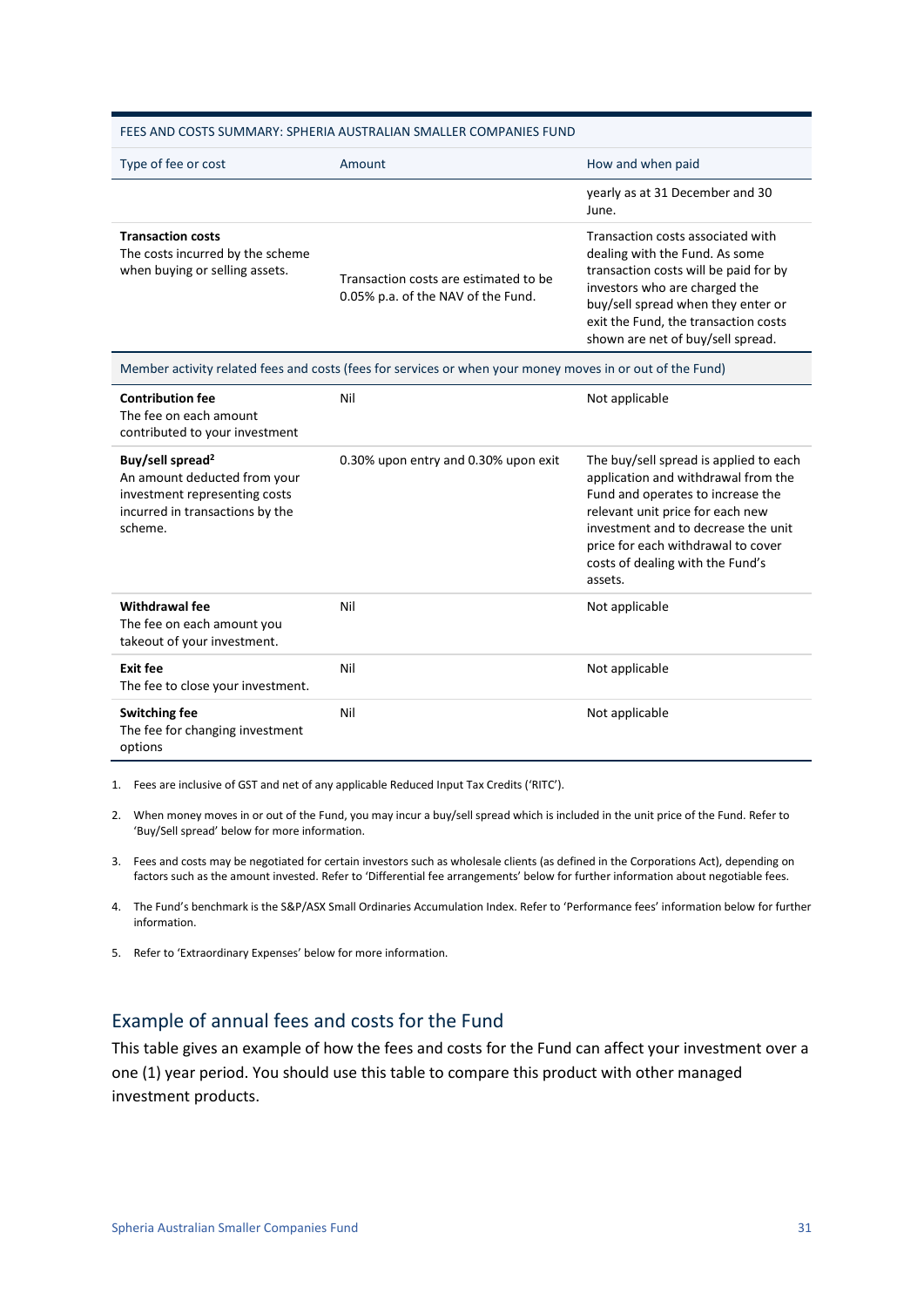| Example of fee or cost          | Amount                                                                                                                                                                                                                                                                                       | Balance of \$50,000 with a contribution of \$5,000<br>during the year                                               |
|---------------------------------|----------------------------------------------------------------------------------------------------------------------------------------------------------------------------------------------------------------------------------------------------------------------------------------------|---------------------------------------------------------------------------------------------------------------------|
| Contribution fees               | Nil                                                                                                                                                                                                                                                                                          | For every additional \$5,000 you put in, you will be<br>charged \$0.                                                |
| <b>PLUS</b> Management<br>costs | 1.10% p.a.                                                                                                                                                                                                                                                                                   | And, for every \$50,000 you have in the Fund you<br>will be charged or have deducted from your<br>investment \$550. |
| <b>PLUS</b> Performance fees    | $0.46\%$ p.a.                                                                                                                                                                                                                                                                                | And, you will be charged or have deducted from<br>your investment \$230 in performance fees each<br>year.           |
| <b>PLUS</b> Transaction costs   | And, for every \$50,000 you have in the Fund you<br>$0.05\%$ p.a.<br>will be charged or have deducted from your<br>investment \$25 in transaction costs.                                                                                                                                     |                                                                                                                     |
| <b>Equals Cost of Fund</b>      | If you had an investment of \$50,000 at the beginning of the year and you put in an additional<br>\$5,000 <sup>2</sup> during the year, you will be charged a fee of \$805. <sup>1</sup><br>What it costs you will depend on the investment option you choose and the fees you<br>negotiate. |                                                                                                                     |

- 1. The example includes a performance fee estimate of 0.46% which is the five-year average of performance fees charged by the Fund. This is the Responsible Entity's reasonable estimate of annual performance fees. However, the actual performance fee payable (if any) will depend on the performance of the Fund and the performance fee estimate provided may not be a reliable indicator of future performance fees of the Fund.
- 2. The example assumes management costs are calculated on a balance of \$50,000 with the \$5,000 contribution occurring at the end of the first year. Therefore, management costs are calculated using the \$50,000 balance only. Additional fees may apply, including a buy/sell spread (refer to further information below).

## Additional explanation of fees and costs

#### Management costs

The management costs, in relation to the Fund, are generally the administration and investment fees and costs (excluding transaction costs) of the Fund.

These costs include (where relevant):

- Responsible Entity fees;
- administration costs:
- safekeeping fees;
- audit costs;
- borrowing costs; and,
- legal costs.

The Investment Manager pays management costs out of the fees it receives. Therefore, for this Fund, the management fee, performance fee (if any), and indirect costs will typically reflect the total management costs.

#### Performance fees

Depending on how well the Fund performs, the Investment Manager may be entitled to receive a performance fee which is payable by the Fund. The five-year average of the performance fee charged by the Fund is 0.46% p.a. or \$230 based on a \$50,000 investment.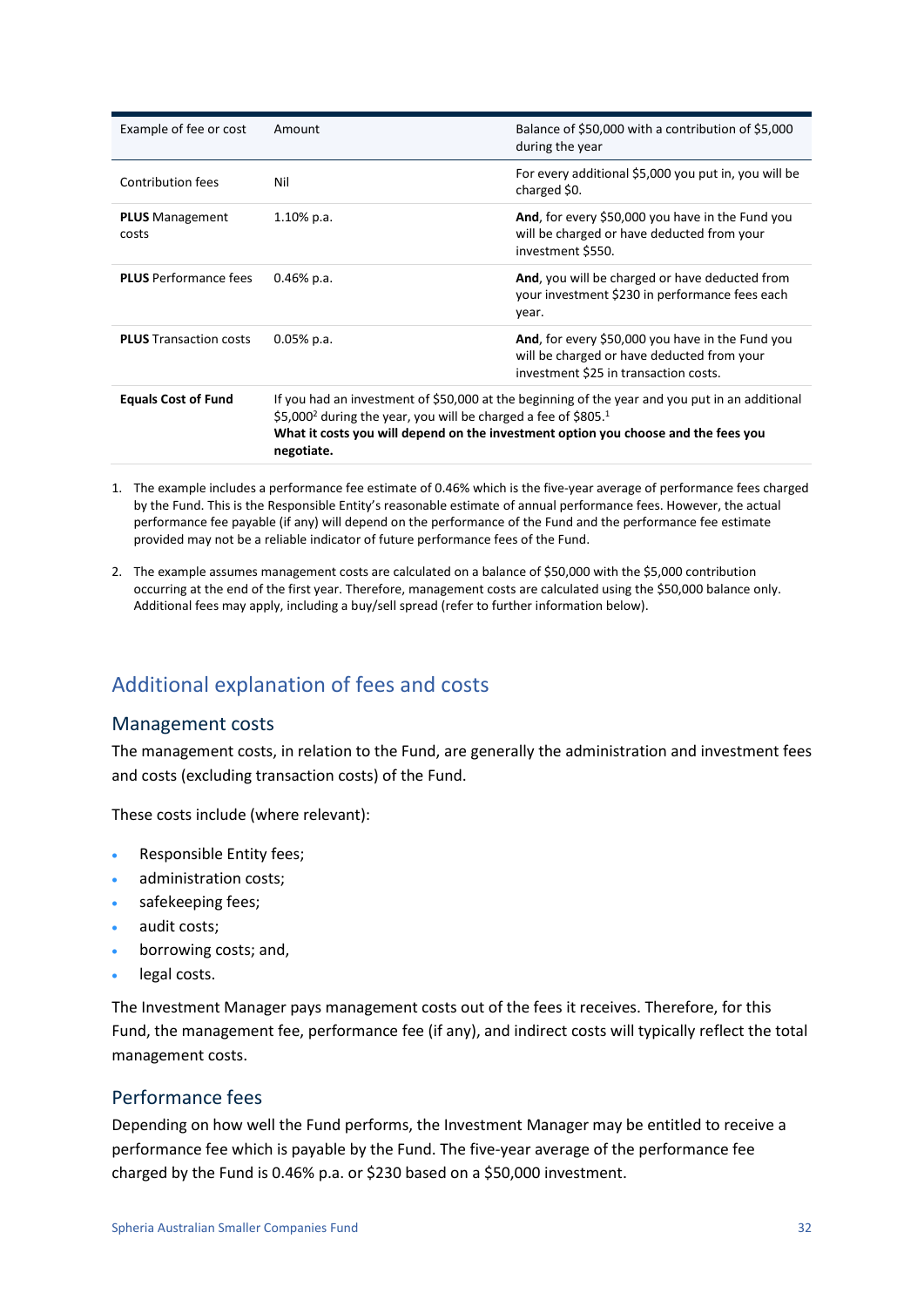The performance fee is equal to 20% of the Fund's outperformance (net of management fees) relative to its Benchmark return, multiplied by the NAV of the Fund. The performance fee is calculated and accrued each Business Day. The Benchmark used for calculating the performance fee is the S&P/ASX Small Ordinaries Accumulation Index. If the Benchmark ceases to be published, we will nominate an equivalent replacement index.

The performance fee is calculated each Business Day and may be positive or negative. If the performance fee is positive, the amount is incorporated in the Fund's unit price. If the performance fee is negative, the negative amount will be carried forward.

The performance fee amount payable by the Fund is equal to the total daily performance fee accrual for each half-year period, ending 31 December and 30 June.

The Investment Manager will only be paid the performance fee if the Fund's net daily performance fee accrual is positive. That is, any previous negative performance fee accruals generated when the Fund underperformed the benchmark have been recovered.

#### Performance fee calculation worked example

The worked example in the following table is shown only for the purpose of illustrating how the performance fee may be calculated for two unrelated days only and assumes there are no applications or withdrawals made during each day. The daily performance fee accrual is actually calculated as the day's opening NAV excluding the performance fee accrual plus any applications, minus any withdrawals (both assumed to be nil in the examples), multiplied by the Fund's daily out or underperformance of the Benchmark, multiplied by 20% (performance fee rate). The day's performance fee accrual is then added to the performance fee accrual balance (carried over from the previous day) to give the total performance fee for the period. The actual performance in the ordinary course of business, the unit price, the Benchmark, and the hurdles may all fluctuate during the period.

It is also important to note the below table is not an indication of the expected or future performance of the Fund, and that actual performance may differ materially from that used in the following worked example.

| <b>Fee Components</b>                                    | Example A<br>(Fund outperforms)<br>benchmark) | Example B (Fund<br>underperforms<br>benchmark) |
|----------------------------------------------------------|-----------------------------------------------|------------------------------------------------|
| Performance fee rate                                     | 20%                                           | 20%                                            |
| Opening NAV excluding performance fee accrual            | \$10,000,000                                  | \$20,000,000                                   |
| Fund daily return                                        | 0.10%                                         | $-0.25%$                                       |
| Benchmark daily return                                   | 0.05%                                         | 0.70%                                          |
| Daily out/underperformance of Benchmark                  | 0.05%                                         | $-0.95%$                                       |
| Performance fee accrual (carried over from previous day) | \$20,000                                      | \$75,000                                       |
| Daily performance fee accrual                            | \$1,000                                       | $-538,000$                                     |
| Total performance fee accrual <sup>1</sup>               | \$21,000                                      | \$37,000                                       |

If the performance fee accrual was positive on the last day of the performance period, a performance fee would be payable equal to the performance fee accrual (includes the net effect of GST and RITC).

Performance fees vary from year to year according to the Fund's actual performance and can be zero in any financial year. Past performance is not a reliable indicator of future performance. In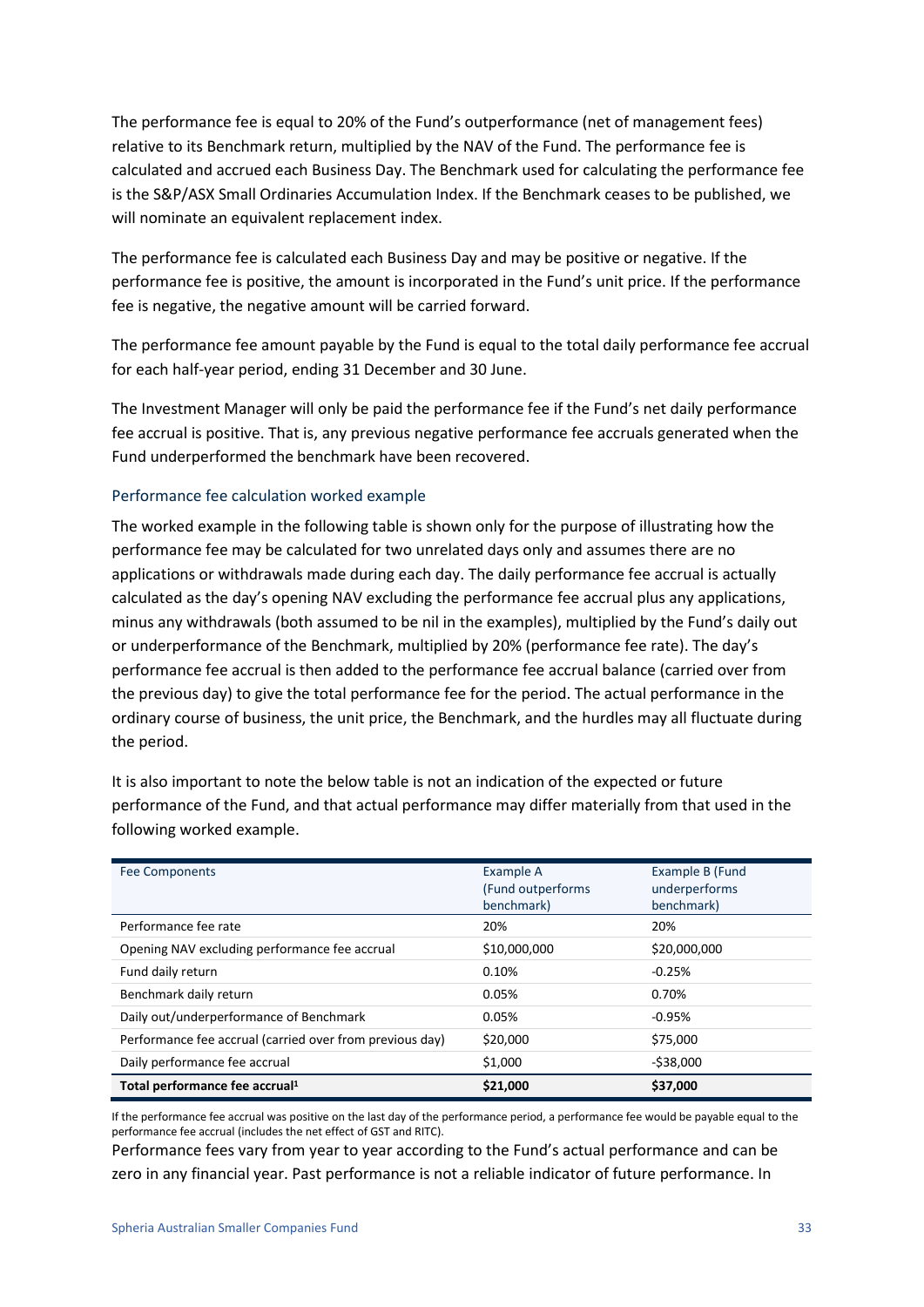particular, the performance fee payable (if any) will depend on the performance of the Fund and previous performance fees and may not be a reliable indicator of future performance fees of the Fund.

#### Units withdrawn during a calculation period

The proceeds received by Investors for units withdrawn during a calculation period will be net of any payable performance fees accrued.

Where the accrued performance fee is negative and the number of units on a Business Day decreases, the accrued performance fee will be reduced by the proportion that the number of decreased units bears to the number of units on issue prior to the withdrawal. For example, if the accrued performance fee is negative and 5% of the units on issue are withdrawn (net of any applications), then the accrued performance fee amount will be reduced by 5%. An implication of this mechanism is that net redemptions for units could cause negative performance fee accruals to be recovered earlier than if no adjustment to the negative performance fee accrual were made, provided that the Fund subsequently outperforms the benchmark. There is no reciprocal adjustment where the number of units increase.

#### Indirect Costs

Indirect costs form part of management fees and costs and include fees and expenses arising from any investment which qualifies as an interposed vehicle (e.g. any underlying fund that the Fund may invest in) and certain OTC derivative costs, where relevant. The Fund's indirect costs are estimated to be 0.00%, which is the actual indirect costs amount for the Fund for the previous financial year. The actual indirect costs payable (if any) will depend on the investments of the Fund and the indirect costs estimate provided may not be a reliable indicator of future indirect costs of the Fund.

#### Extraordinary expenses

In general, the management fees, performance fees (when accrued), and indirect costs are all that will be charged. However, under certain circumstances, extraordinary expenses may be paid directly by the Fund. Extraordinary expenses are not of an ongoing nature. Examples of this type of expense include:

- convening of a unitholders' meeting;
- termination of the Fund;
- amending the Fund constitution;
- defending or bringing of litigation proceedings; and
- replacement of the Responsible Entity.

#### Transaction costs

Transaction costs associated with dealing with the Fund's assets may be recovered from the Fund. Transaction costs, other than any buy/sell spread (which is described below), may include brokerage, settlement fees, clearing costs and applicable stamp duty when underlying assets are bought or sold.

The total transaction costs incurred by the Fund for the previous financial year were calculated to be \$100 based on a \$50,000 holding (approximately 0.20% of total average net assets). The total transaction costs, net of buy/sell spread recovery, were calculated to be approximately 0.05% of total average net assets, or \$25 based on a \$50,000 holding. These net transaction costs are borne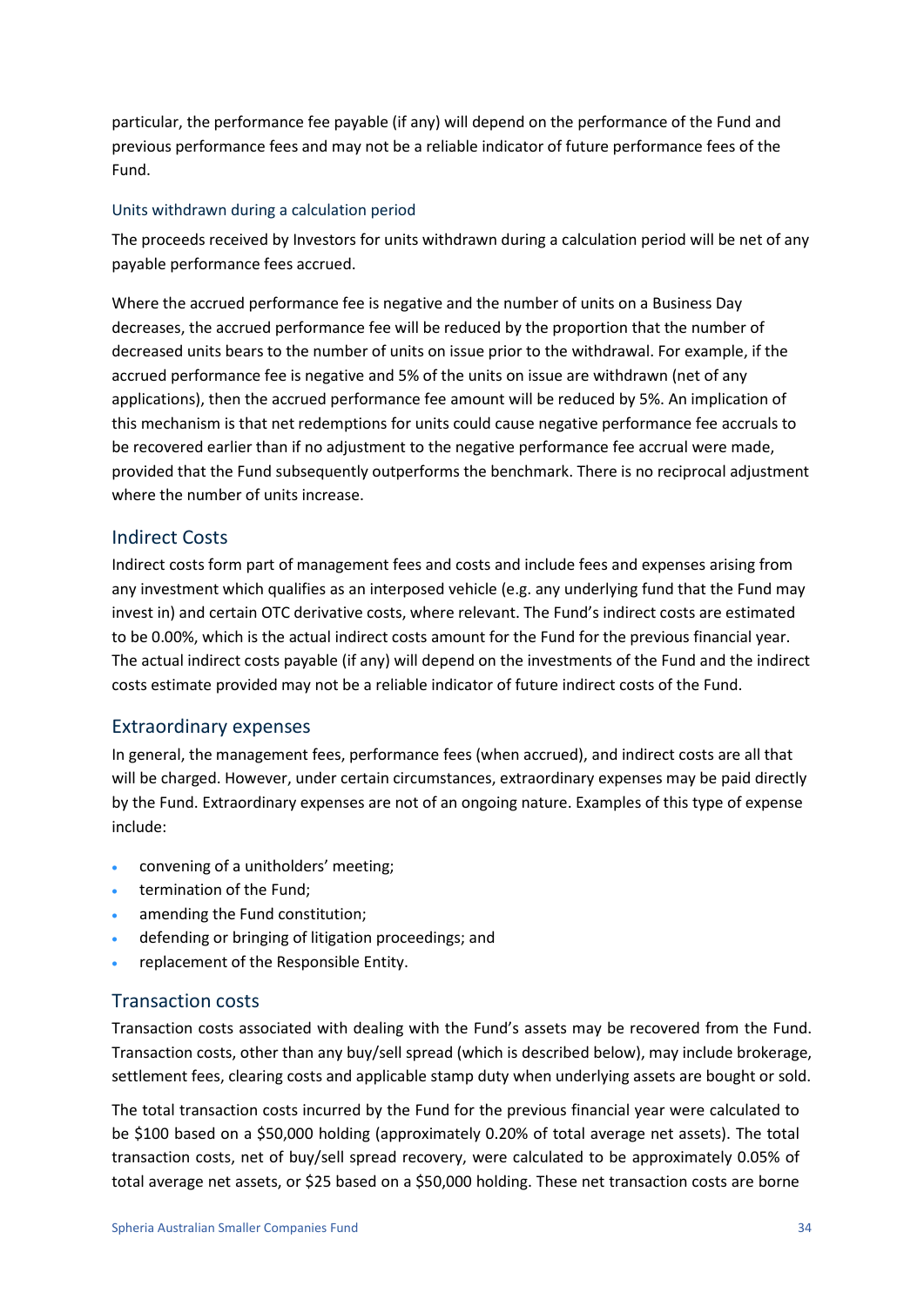by the Fund as an additional cost to investors and are shown above in the "Fees and costs summary". These costs are in addition to the management costs set out above. These estimated costs are based on the actual amount for the Fund for the previous financial year.

Transaction costs are paid out of the assets of the Fund and are not paid to Spheria.

#### Buy/sell spread

The buy/sell spread forms part of the transaction costs. When you invest or withdraw all or part of your investment we generally apply a cost via a unit price 'buy/sell spread', which is an additional cost to you and retained by the Fund. A buy/sell spread operates to increase the relevant unit price for each new investment and to decrease the unit price for each withdrawal to cover costs of underlying portfolio transactions, which include brokerage, share settlement and clearing fees, government charges/stamp duty, bank charges and foreign exchange transaction fees. The current buy/sell spread for the Fund, which is an estimate of these costs, is 0.30 % on both investment and withdrawal. For example, if \$50,000 was invested in, or withdrawn from, the Fund the cost of your buy/sell spread would be \$150 in and \$150 out.

The purpose of the buy/sell spread is to ensure that the costs to the Fund of buying or selling underlying assets is borne by investors as they invest or withdraw and to not disadvantage longer term investors remaining in the Fund.

From time to time, we may vary the buy/sell spread. Any revised spread will be applied uniformly to transacting investors while that spread applies. In circumstances where the Responsible Entity determines that unitholders of the Fund are not being treated equitably (for example, withdrawals in stressed and dislocated markets), the buy/sell spread may be higher than our estimate.

The Responsible Entity has discretion to waive or reduce the buy/sell spread where the Fund incurs no costs, or reduced costs. Investors will be provided with notification of any changes to the buy/sell spread via Spheria's website at www.spheria.com.au.

#### Incidental fees and costs

Standard government fees, duties and bank charges may also apply to your investments and withdrawals, including dishonour fees and conversion costs.

#### Adviser fees

We do not pay fees to financial advisers. If you consult a financial adviser you may incur additional fees charged by them. You should refer to the Statement of Advice they give you for any fee details.

#### Payment to IDPS Operators

Subject to the law, annual payments may be made to some IDPS Operators because they offer the Fund on their investment menus. Product access is paid by the Investment Manager out of its investment management fee and is not an additional cost to the investor.

### Fees for indirect investors (additional master trust or wrap account fees)

Indirect investors must also refer to the fees and costs payable for the IDPS, master trust or wrap account they are investing through. The IDPS operator will be the registered holder of the units and may charge you fees that are different or in addition to the Fund's fees detailed in this section. You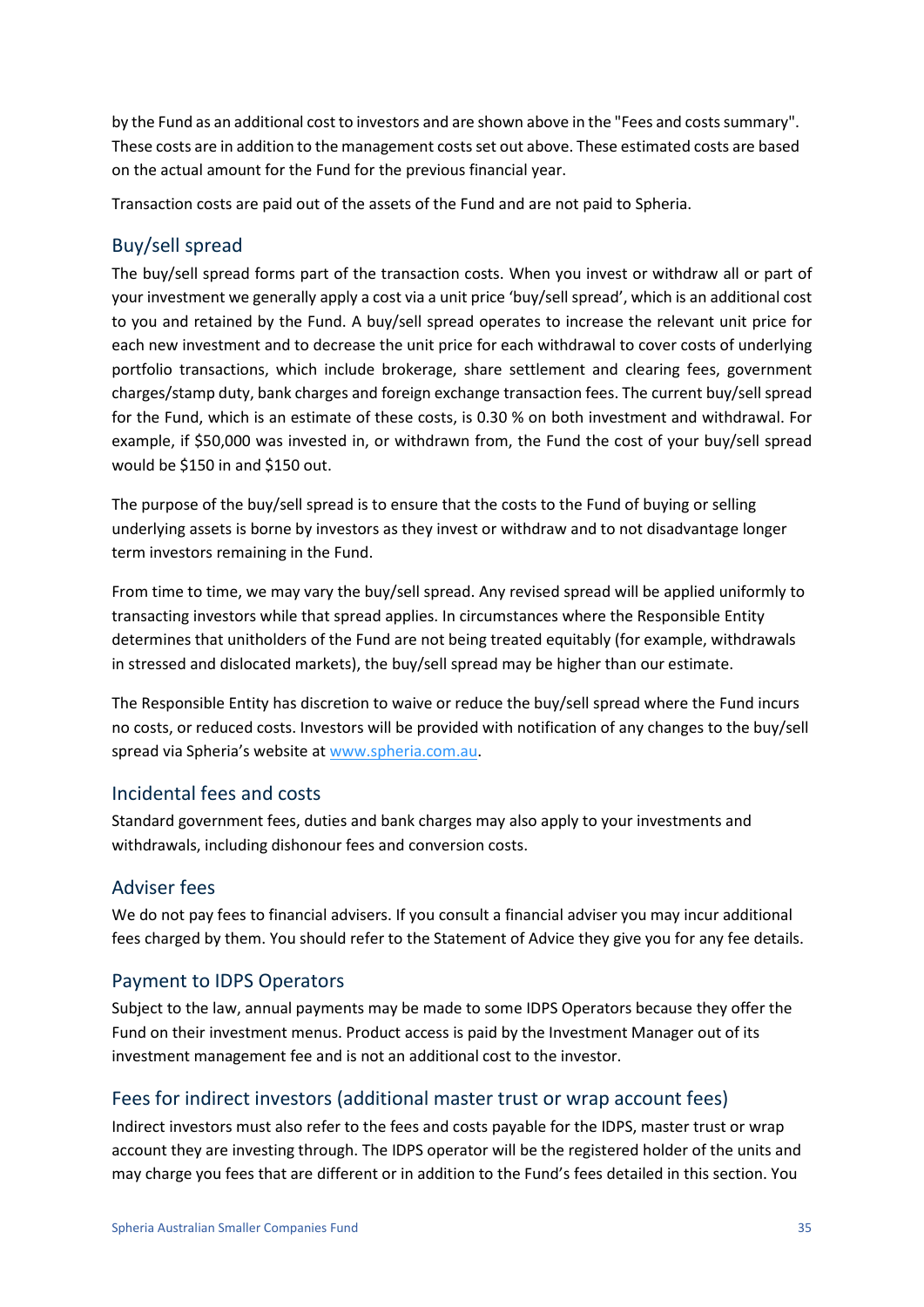should refer to the offer document for the relevant IDPS, master trust or wrap account for more information.

#### Differential fee arrangements

The management costs of the Fund may be negotiated with persons who qualify as wholesale clients within the meaning of the Corporations Act, such as sophisticated or professional investors. In negotiating such fees, we will take into consideration our obligations under the Corporations Act. Such arrangements will be by individual negotiation and will be disclosed separately to relevant clients. Please contact us on 1300 010 311 for further details.

#### Changes to fees and other costs

We reserve the right to change fees and other costs, subject to any limitations under the Fund constitution and applicable law. We will give investors 30 days' notice prior to increase in any fees.

The Investment Manager pays costs out of the management fees received. The Fund constitution provides for various fees, specifically a custodian's fee which we do not currently recover from the Fund.

#### For more information on fees and costs

If you would like to better understand how our fee structure may impact your investment in the Fund, we recommend that you speak to your financial adviser or visit the ASIC website at www.moneysmart.gov.au where a fee calculator is available to help you compare the fees of different managed investment products.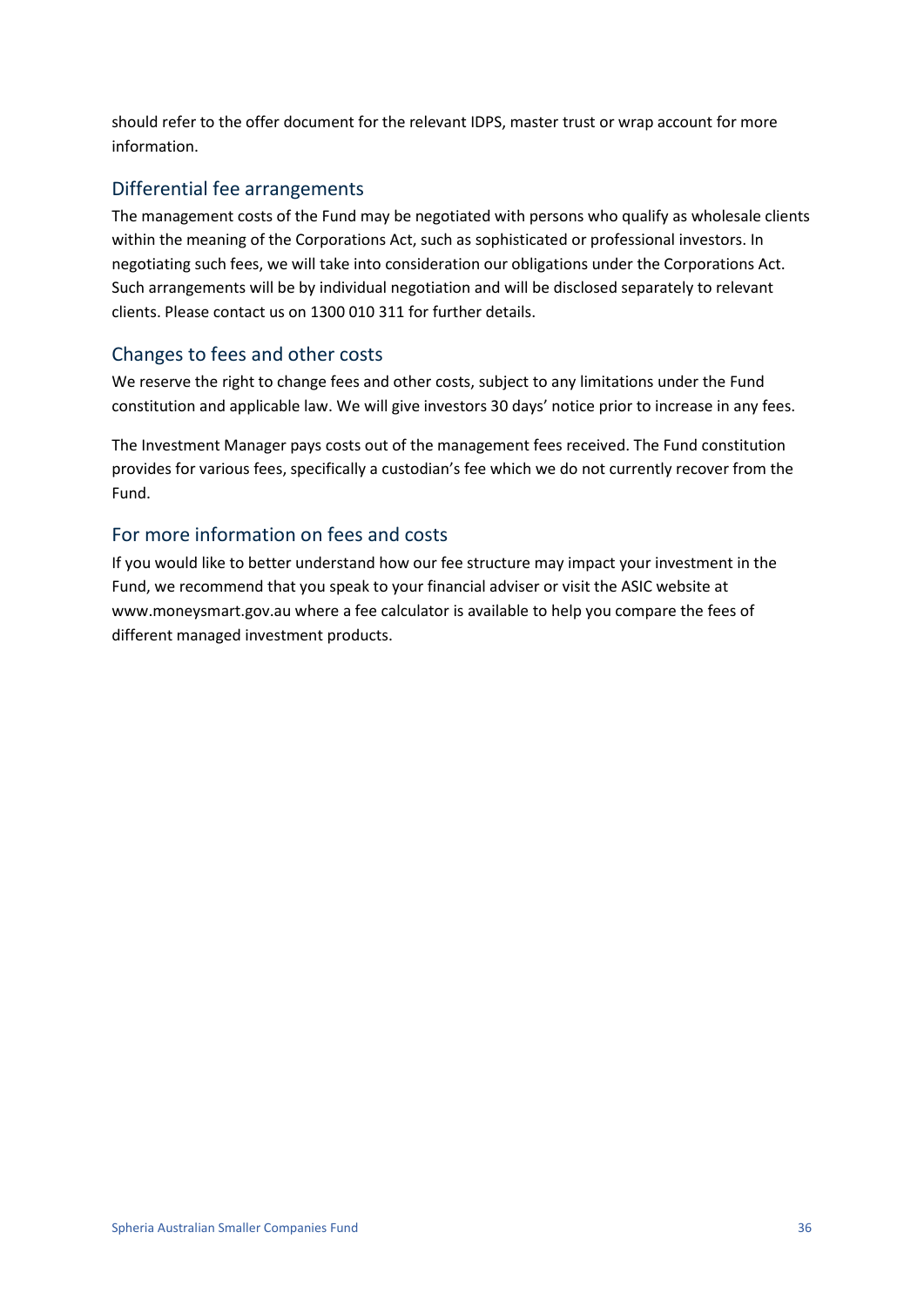## <span id="page-36-0"></span>10. Taxation

**WARNING:** Investing in a registered managed investment scheme may have tax consequences. You are strongly advised to seek professional tax advice.

The taxation implications of investing in the Fund can be complex and depend on a number of factors, including whether you are a resident or non-resident of Australia for taxation purposes and whether you hold the units on capital account or revenue account.

The following tax comments have been prepared on the assumption that:

- the investor holds the units on capital account as a long-term investment;
- the Fund qualifies as an attribution managed investment trust ('AMIT') within the meaning of Section 276-10 of the Income Tax Assessment Act 1997 and the Responsible Entity of the Fund elects to apply the AMIT regime to the Fund; and
- the Fund has made an irrevocable "capital election"' to apply the Capital Gains Tax ('CGT') provisions pursuant to Section 275-115 of the Income Tax Assessment Act 1997.

### Income of the Fund

The Fund has been established as an Australian resident unit trust. In accordance with the AMIT provisions, the Fund is required to determine its taxable income for the financial year. The Fund then attributes these amounts of assessable income, exempt income, non-assessable non-exempt income and tax offsets (referred to as "characters") to investors on a fair and reasonable basis in accordance with their interests. Investors will be provided with an AMIT Member Annual ("AMMA") Statement for tax purposes after 30 June each year to assist the investor in determining their tax position. The AMMA Statement will advise all amounts attributed to an investor by the Fund for inclusion in their income tax returns. The AMMA statements will also advise the character of the income, and any cost-base adjustments required to the units. Generally, no Australian income tax will be payable by the Responsible Entity of the Fund where investors are attributed with all taxable characters of the Fund each year.

The Fund's investments and activities are likely to give rise to income and dividends, capital gains and losses. Further detail in respect of the Australian tax treatment of these income/gains and losses at the Fund level is provided below.

In normal circumstances, you should expect the Fund to derive assessable income and/or capital gains each year.

#### Franking credits

The Fund may derive franking credits from the receipt of franked dividends. These franking credits will be attributed to investors if certain conditions are met. One of these conditions is that the 45 day holding period rule has been satisfied by the Fund.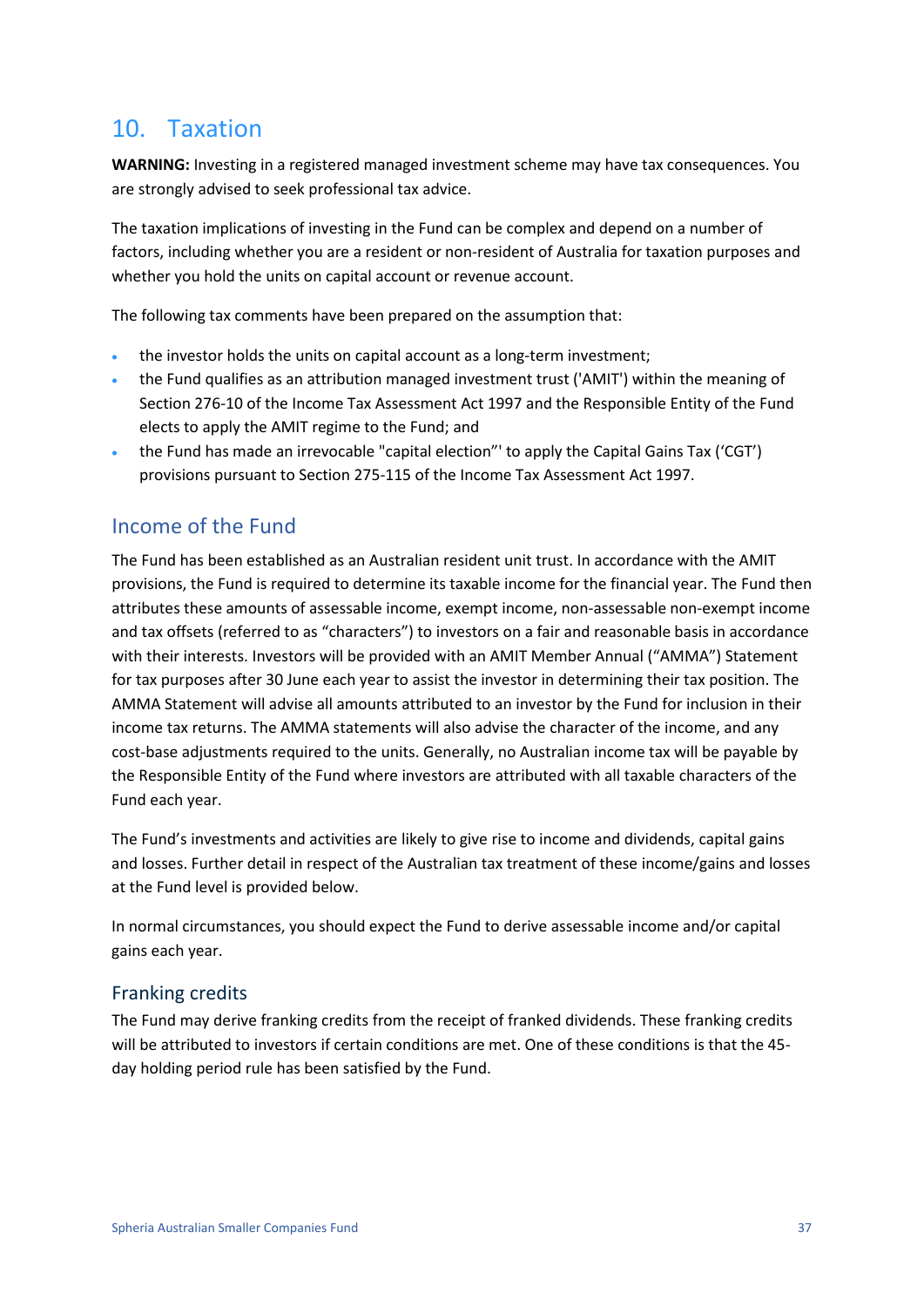#### Tax losses

In the case where the Fund makes a loss for tax purposes, the Fund cannot distribute the loss to investors. However, subject to the Fund meeting certain conditions, the Fund may be able to take into account the losses in determining the income tax position in subsequent years.

#### Taxation of Financial Arrangements (TOFA) rules

Financial arrangements directly held by the Fund (for example debt securities and hedging arrangements) may be subject to the TOFA rules. Under the TOFA rules, gains and losses on financial arrangements are generally assessable for tax purposes on an accruals basis (where the gains/losses are sufficiently certain) or realisation basis, unless a specific TOFA elective methodology is adopted. The TOFA rules will also treat relevant gains and losses in relation to financial arrangements as being on revenue account.

#### Taxation of Australian resident investors

Investors are generally subject to tax on their share of the taxable characters attributed to them by the Fund each year. Investors are treated as having derived their share of the taxable characters of the Fund directly on a flow through basis.

The way in which investors are taxed will depend on the underlying nature of each character they receive (for example, franked dividends to which franking credits may attach, capital gains, foreign income to which foreign income tax offsets may attach, or interest income).

The AMMA Statement, provided to investors after 30 June each year (within 3 months of the end of the income year), will outline the amounts attributed to you by the Fund and the nature of those amounts (i.e. the characters of the total amount attributed), including any foreign income tax offsets and franking credit entitlements.

#### Capital gains

To the extent that an investor is attributed with characters of a capital gain nature, investors will include the capital gain in their net capital gain calculation. Certain investors may be entitled to apply the relevant Capital Gains Tax ('CGT') discount in working out the net capital gain to include in their assessable income (refer further comments below).

#### Franking credits

If franking credits are attributed to investors by the Fund, investors must include the amount of franking credits in addition to the franked dividend income in their assessable income.

Certain requirements, including the 45-day holding period rule, may need to be satisfied in order to utilise franking credits in relation to dividends. The investor's particular circumstances will be relevant in determining whether the investor is entitled to any franking credits, in respect of franked dividends. A tax offset equal to the franking credits will be applied against the tax otherwise payable by investors on their total assessable income, subject to the investor satisfying specific conditions. Corporate investors may be entitled to convert any excess franking credits into tax losses. Certain other investors may be entitled to obtain a refund of any excess franking credits.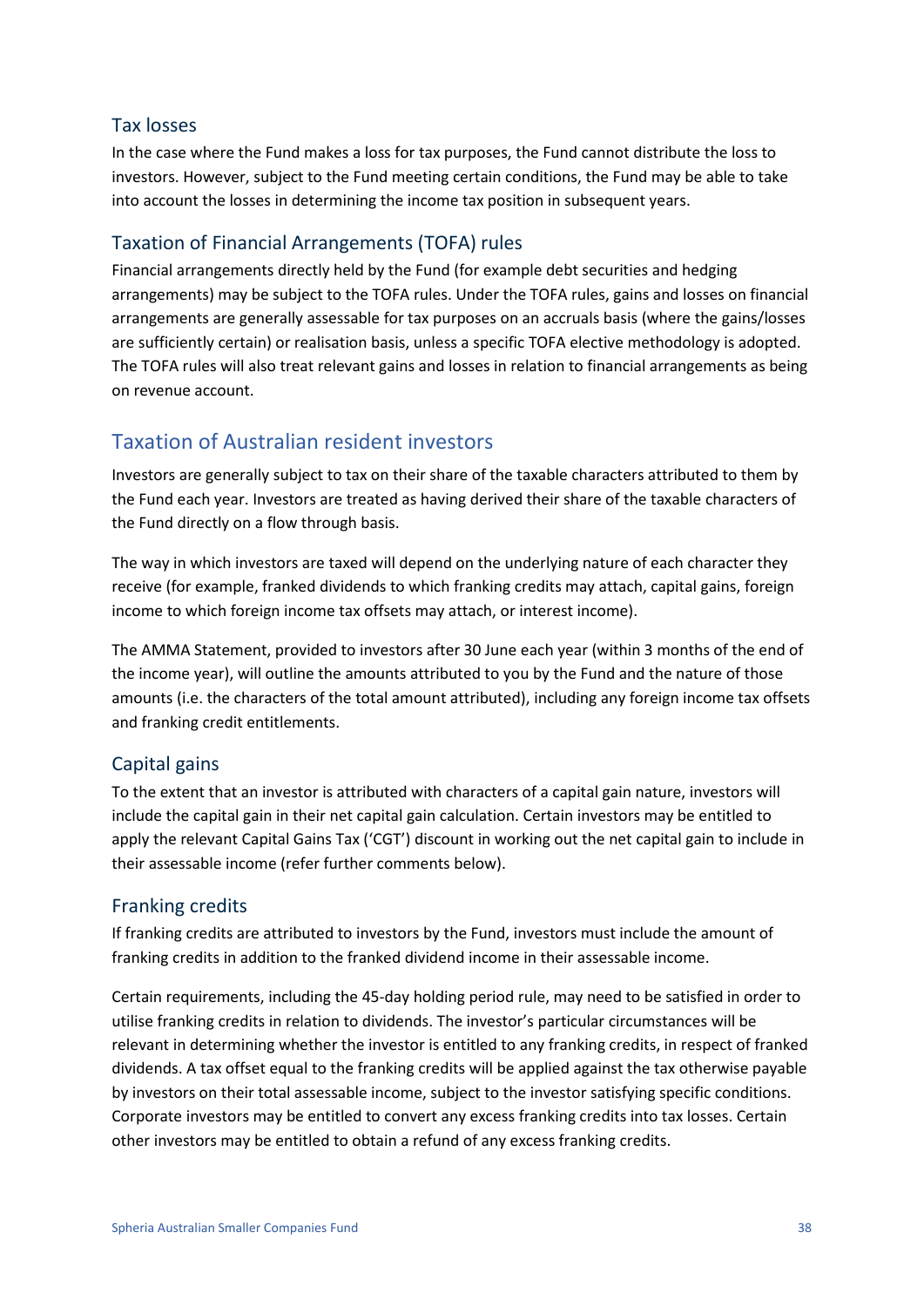#### Under and overstatements of taxable income

If the Responsible Entity discovers understatements or overstatements of taxable income and tax offsets in prior years, the Responsible Entity has the ability under the AMIT regime to deal with these understatements and overstatements in the financial year in which they are discovered or to carry these forward to be dealt with in a future income year. That is, the distribution statements in relation to the discovery year may be adjusted to take into account these understatements or overstatements from a prior financial year, rather than re-issuing amended distribution statements for the prior financial year to which the understatements or overstatements relate to.

The amount of attributed income from the Fund which the investor is required to include in their assessable income may be different to the cash distributions received by an investor in respect of their units. This is because the distributions received on the units may be determined by reference to the cash returns received in respect of the Fund, whereas the attributable income of the Fund is determined by reference to the overall tax income position of that Fund.

An investor may be required to make, in certain circumstances, both upward or downward adjustments to the cost or cost base of their unit holdings, where there is a difference between the cash amount distributed by the Fund and the taxable characters attributed by the Fund to investors for any income year.

If the amount of cash received exceeds the taxable characters attributed by the Fund, the cost or cost base of the investor's units in the Fund should be reduced by the excess amount. This results in either an increased capital gain, or a reduced capital loss, upon the subsequent disposal of the investor's units in the Fund. Should the cost base of the units be reduced to below zero, the amount in excess of the cost base should be treated as a capital gain that is to be included in the investor's assessable income.

Conversely, where the cash amount received falls short of the taxable characters attributed by the Fund during a financial year, the cost or cost base of the investor's units in the Fund should be increased by the shortfall amount.

## Withdrawals from the Fund and disposal of units

Withdrawal or disposal of a unit in the Fund is the disposal or cancellation of a CGT asset by an investor and a CGT event for tax purposes. To the extent that the proceeds exceed the cost base of the unit, you will make a capital gain. However, if the proceeds are less than your reduced cost base, you will make a capital loss. Generally, a capital loss can only be used to offset against capital gains derived in the current or a future tax year.

An individual, trust or complying superannuation entity or a life insurance company that holds their units as a complying superannuation/FHSA asset may be able to claim the benefit of the CGT discount if they have held the units for 12 months or more. A corporate investor cannot claim the benefit of the CGT discount. Gains and losses realised by an investor who holds their units on revenue account will be taxable as ordinary income or an allowable deduction, as the case may be, and will not qualify for the CGT discount.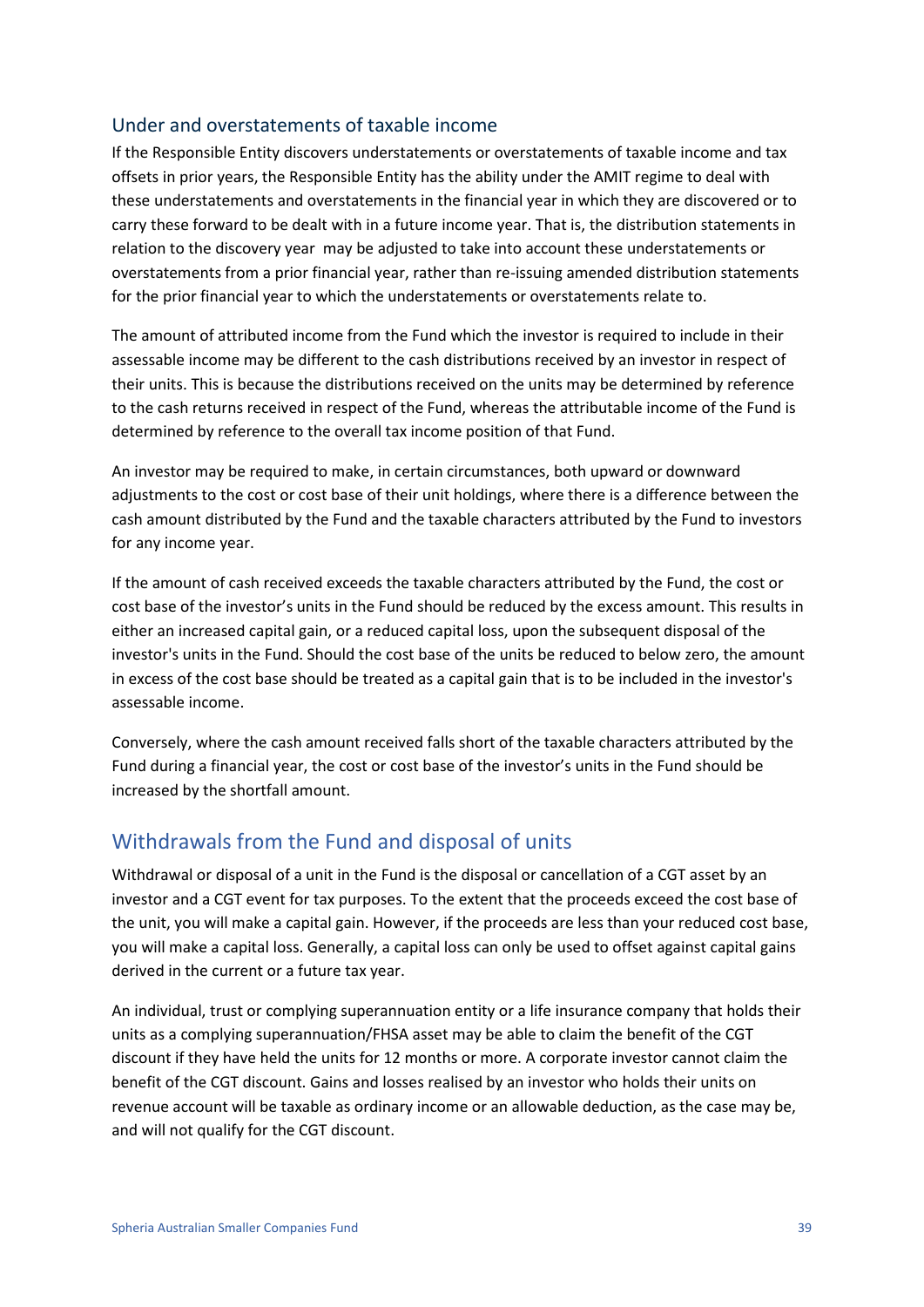It is important to highlight that on 8 May 2018 the Australian Government announced a proposed integrity measure to prevent Managed Investment Trusts (MITs) and AMITs from applying the CGT discount at the trust level. On 30 June 2020, the Australian Government announced that the start date that had been previously proposed for this measure (being 1 July 2020) would be revised as a result of the reprioritisation of Australian Government resources and the shortened parliamentary sitting period in 2020 due to the COVID-19 crisis. The start date for this proposal to apply has been revised to income years commencing on or after three months after the date of Royal Assent of the enabling legislation. At present, the legislation to introduce this new proposal has not yet been released and is still being developed. In this regard, it is recommended that any investors which are MITs or AMITs seek independent professional taxation advice in relation to the status and implications of this proposal before investing in the Fund.

## Non-resident individual unitholders

The above taxation summary is only for investors who are residents of Australia for tax purposes. The tax treatment of non-resident investors in the Fund depends on the investor's particular circumstances and the provisions of the relevant Double Tax Agreement between Australia and the country of residence. It is important that non-resident investors seek independent professional taxation advice before investing in the Fund.

The Fund may be required to withhold tax on part, or all, of the distributions made to non-resident investors.

## Goods and Services Tax ('GST')

Unless otherwise stated, the fees quoted in this PDS are inclusive of the net effect of GST and Reduced Input Tax Credits ('RITC').

## Tax File Numbers and Australian Business Numbers

You are not required to quote your Tax File Number ('TFN') or, if you have one, an Australian Business Number ('ABN')<sup>[1](#page-39-0)</sup> or claim an exemption from providing a TFN.

However, if a TFN or ABN is not provided, or an exemption is not claimed, we are required by law to withhold tax from distributions at the top marginal tax rate plus the Medicare Levy. If you are making this investment on behalf of a business or enterprise you carry on, you may quote your ABN instead of a TFN.

## Tax reforms

The expected tax implications of investing in the Fund may change as a result of changes in the taxation laws and interpretation of them by the Courts and/or the Australian Taxation Office.

<span id="page-39-0"></span><sup>&</sup>lt;sup>1</sup> Under AML/CTF law, disclosure of an ABN is required for those individual investors who are a sole trader.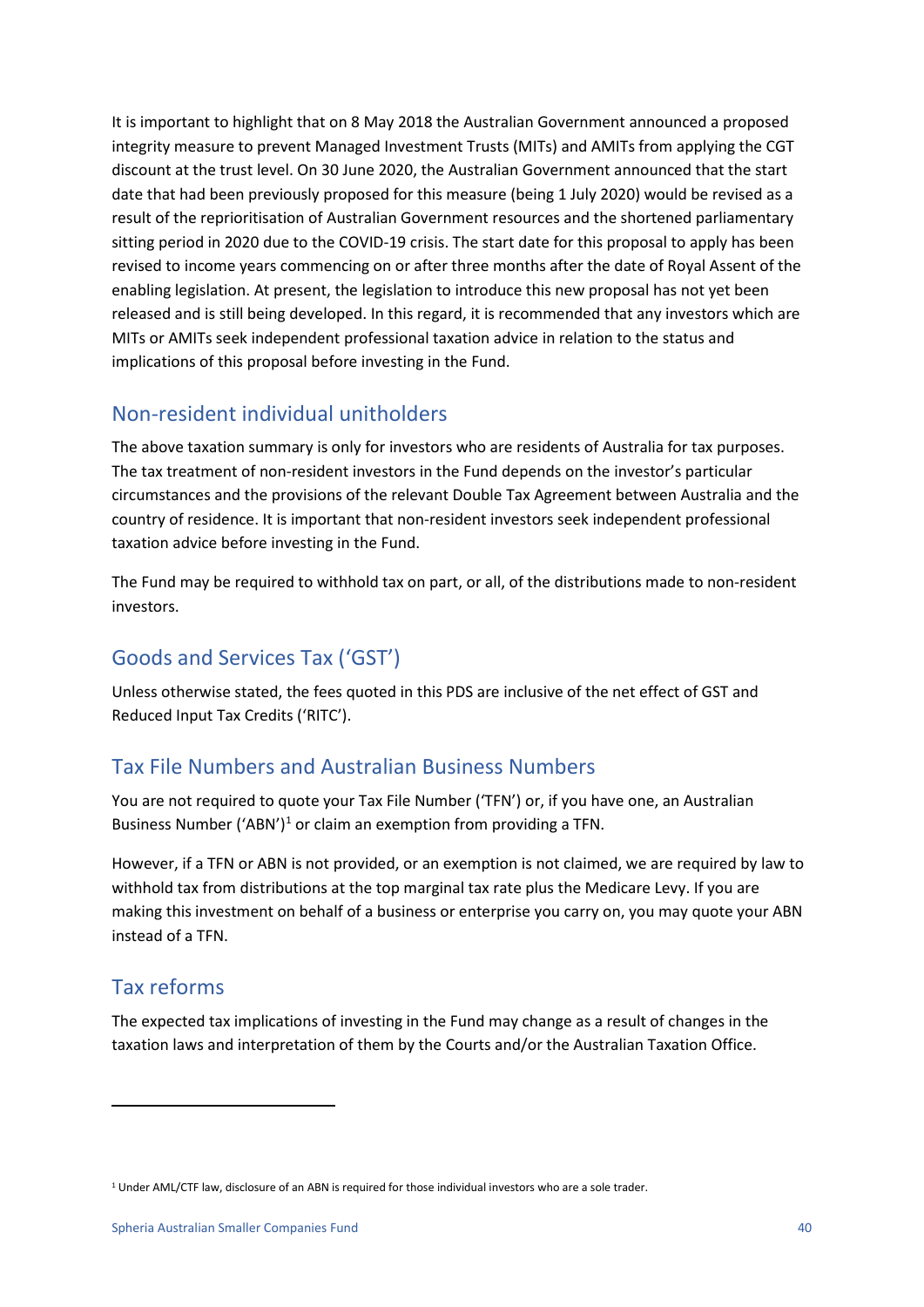It is recommended that investors obtain independent taxation advice that takes into account your specific circumstances regarding investing in the Fund and the potential application of any changes in the tax law.

## Foreign Account Tax Compliance Act ('FATCA') and OECD Common Reporting Standard ('CRS')

Tax evasion is a global problem and international cooperation and sharing of high quality, predictable information between revenue authorities will help them ensure compliance with local tax laws. FATCA was enacted by the United States (U.S.) Congress to improve compliance with U.S. tax laws by imposing due diligence and reporting obligations on foreign financial institutions, notably the obligation to report U.S. citizen or U.S. tax-resident account holders to the U.S. Internal Revenue Service ('IRS').

Similar to FATCA, the CRS for the automatic exchange of information, is a single global standard for the collection and reporting to tax authorities of information by financial institutions on non-Australian residents.

Accordingly, we may request certain information about yourself (for individual investors) or your controlling persons (where you are an entity) in order for the Fund to comply with its FATCA or CRS obligations. In the event that the Fund suffers any amount of withholding tax (including FATCA withholding tax) and/or penalties, neither the Fund nor the Responsible Entity acting on behalf of the Fund, will be required to compensate you for any such tax, except in exceptional circumstances.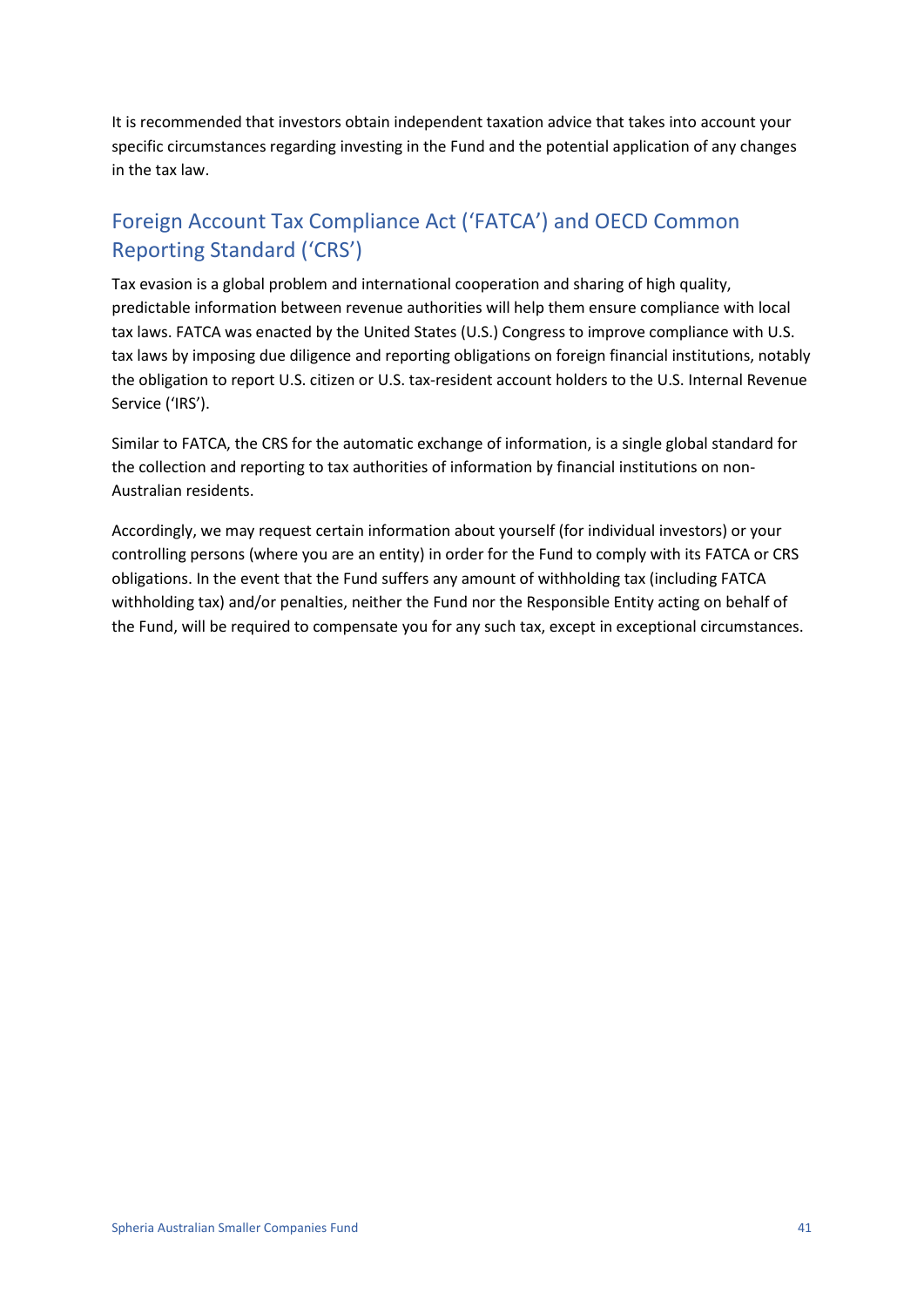## <span id="page-41-0"></span>11. Privacy

When investors apply to invest in the Fund, they acknowledge and agree that:

- a) they are required to provide the Responsible Entity with certain personal information to facilitate their application; and
- b) the Responsible Entity may be required to disclose their information to:
	- i third parties carrying out functions on behalf of the Responsible Entity on a confidential basis;
	- ii third parties if that disclosure is required by or to the extent permitted by law;
	- iii related entities to the Responsible Entity, whether in Australia or any overseas jurisdiction; and,
	- $iv$  government or regulatory bodies (such as the Australian Taxation Office) when required by law.

If you have nominated an authorised representative or financial adviser for your investment, we may also provide information to them on their request.

All personal information will be collected, used and stored by the Responsible Entity in accordance with our Privacy Policy, a copy of which is available on request. We will use your information for the purpose of marketing products issued by us and our related entities. To ensure that the personal information we retain about you is accurate, complete and up to date, please contact us, if any of your details change. You can unsubscribe from marketing communications from us at any time by contacting us.

If you choose not to disclose requested personal information, we may not be able to process your application or tell you about other investment opportunities.

## Collecting and using your information

We will only collect personal information that is reasonably necessary for one or more of our functions or required or authorised by law. Generally, this means we collect information for the following purposes:

- to process your application;
- to administer your investment and provide you with reports;
- to monitor and improve the quality of service provided to you; and
- to comply with regulatory or legal requirements, including the Corporations Act, the Proceeds of Crime Act, the Financial Transaction Reports Act, the AML/CTF Law, FATCA and OECD Common Reporting Standard.

We also ask you for some personal details so that we, and our related companies, can keep in touch with you and tell you on an ongoing basis about our other products and services that could be useful to you. We may do this by telephone, electronic messages (e.g. email) and other means. Please contact us if you do not wish your details to be used for marketing purposes.

We may gather information about you from a third party. These include credit agencies, financial advisers, fund managers or intermediaries and spouses. We may also collect details of your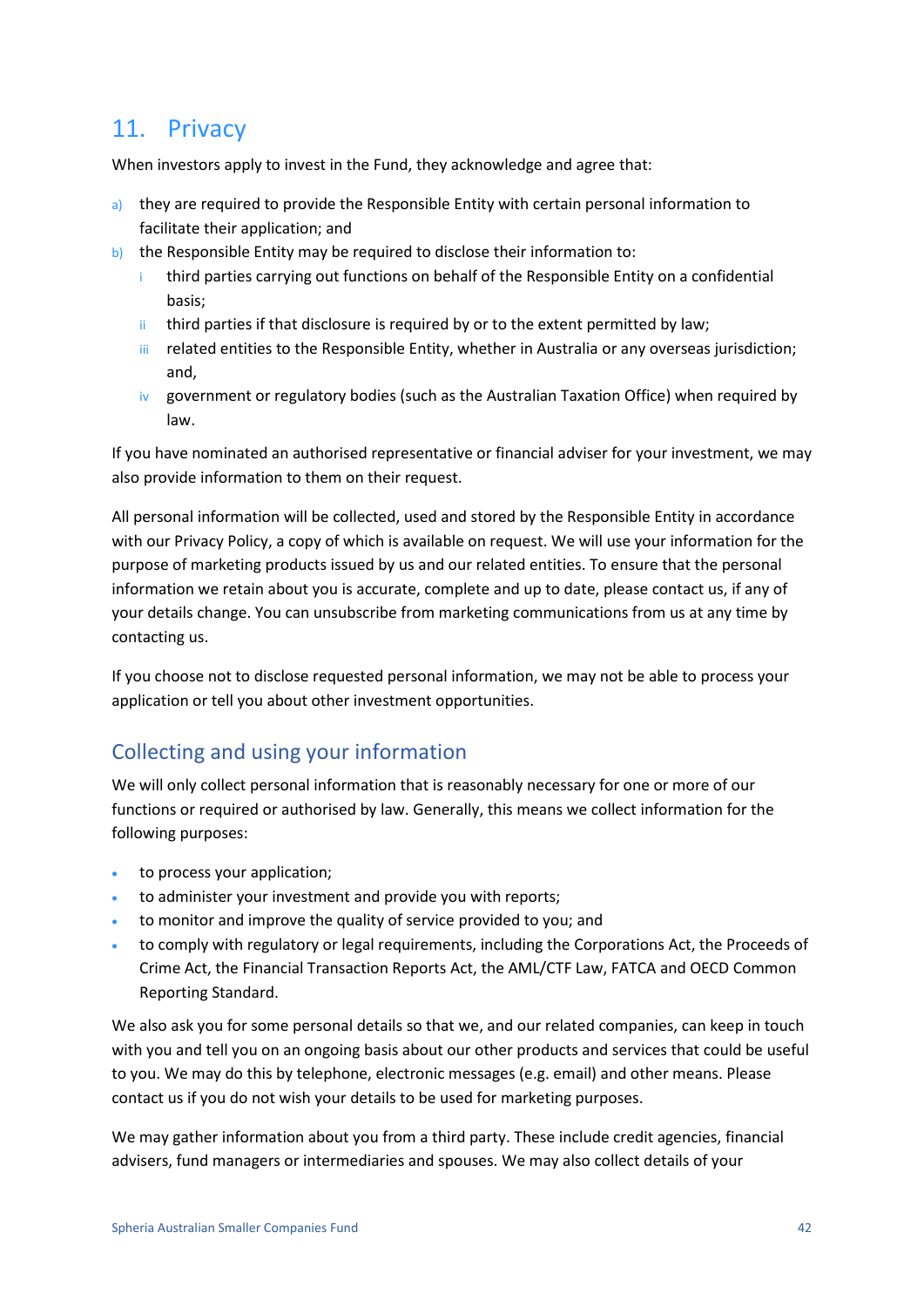interactions with us and our products and services (including from our records of any telephone and email interactions).

If you provide someone else's personal information to us, you must ensure that they first agree on the basis of this privacy section.

#### Accessing and correcting your details

You can access, correct or update any personal information we hold about you, subject to some exceptions allowed by law, by contacting 1300 010 311. We may charge a reasonable fee for access to your personal information.

#### What happens if you don't provide information

If, for any reason, you don't provide all necessary information this may have implications for your account. For example:

- we may not be able to action transaction requests (additional application or withdrawal requests) until all required information has been provided;
- we may need to notify the Australian Tax Office or international tax offices, or apply the highest marginal tax rate to any payments made to your accounts; or
- other possible consequences.

## Disclosing your information

We may exchange your personal information with your adviser, authorised representative, Power of Attorney and any other third parties if you request or provide consent to us. In addition, we may exchange personal information about you in the following circumstances:

- you consent to the disclosure;
- such disclosure is to your joint investor (if any);
- such disclosure is to companies that provide services to us, to our related bodies corporate (as defined in the Corporations Act), to the Fund, or on our behalf (and our related bodies corporate may also exchange personal information with these companies) - for example administration, custody, investment management, technology, identity verification, auditing, registry, mailing or printing services. These service providers may be located outside Australia, where your personal information may not receive the same level of protection as that afforded under Australian law;
- where required or authorised by law, which may include disclosures to the Australian Taxation Office and other Government or regulatory bodies; or
- <span id="page-42-0"></span>• such disclosure is to organisations related to us such as Pinnacle Investment Management Limited and its related bodies corporate, whether in Australia or any overseas jurisdiction.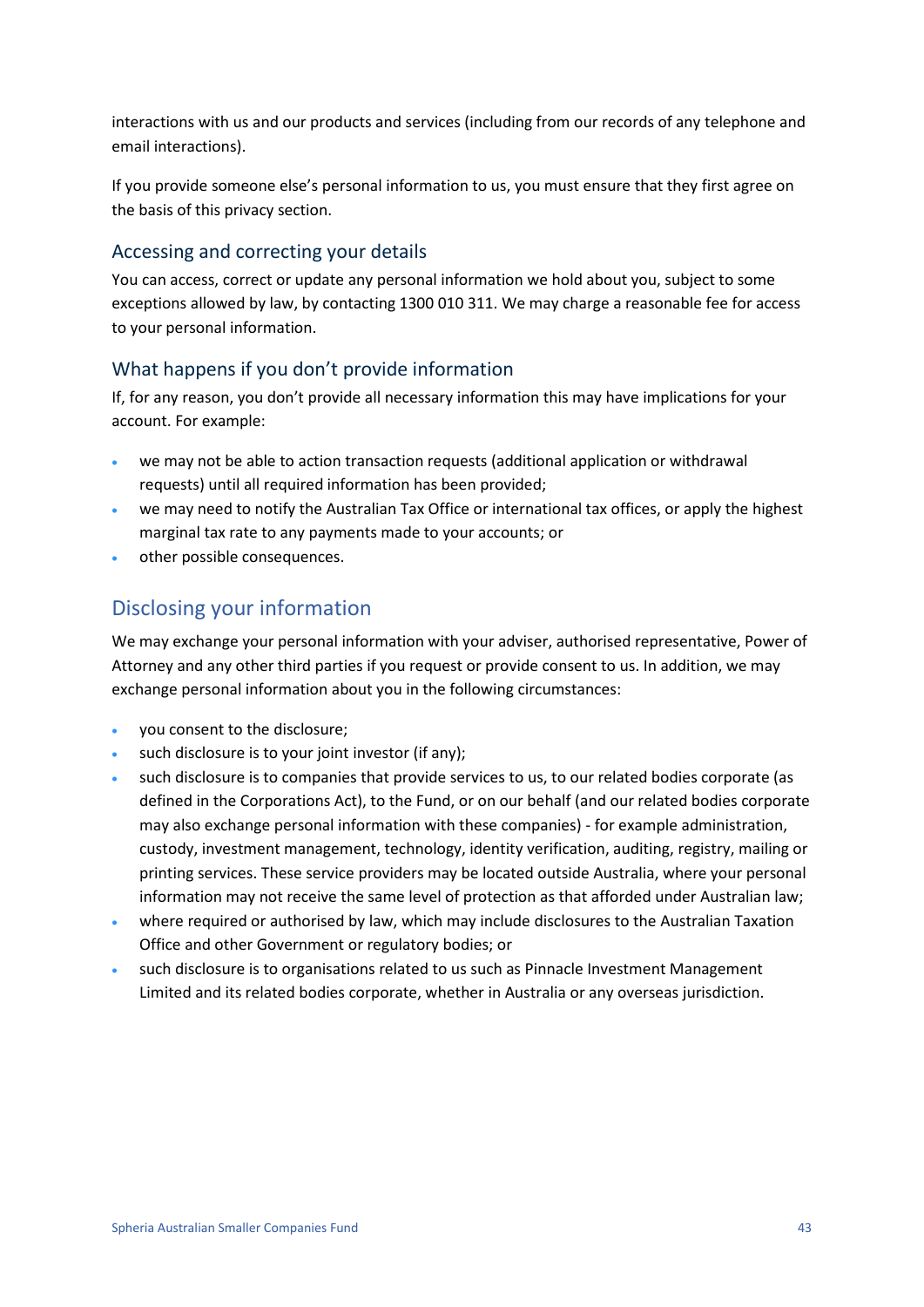## 12. Investment by New Zealand investors

**WARNING:** Issues to NZ investors.

This offer to New Zealand investors is a regulated offer made under Australian and New Zealand law. In Australia, this is Chapter 8 of the Corporations Act 2001 and regulations made under that Act. In New Zealand, this is subpart 6 of Part 9 of the Financial Markets Conduct Act 2013 and Part 9 of the Financial Markets Conduct Regulations 2014.

This offer and the content of the offer document are principally governed by Australian rather than New Zealand law. In the main, the Corporations Act 2001 (Aust) and the regulations made under that Act set out how the offer must be made.

There are differences in how financial products are regulated under Australian law. For example, the disclosure of fees for managed investment schemes is different under the Australian regime.

The rights, remedies and compensation arrangements available to New Zealand investors in Australian financial products may differ from the rights, remedies and compensation arrangements for New Zealand financial products.

Both the Australian and New Zealand financial markets regulators have enforcement responsibilities in relation to this offer. If you need to make a complaint about this offer, please contact the Financial Markets Authority, New Zealand (http://www.fma.govt.nz). The Australian and New Zealand regulators will work together to settle your complaint.

The taxation treatment of Australian financial products is not the same as for New Zealand financial products.

If you are uncertain about whether this investment is appropriate for you, you should seek the advice of an appropriately qualified financial adviser.

The offer may involve a currency exchange risk. The currency for the financial products is not New Zealand dollars.

The value of the financial products will go up or down according to changes in the exchange rate between that currency and New Zealand dollars. These changes may be significant.

If you expect the financial products to pay any amounts in a currency that is not New Zealand dollars, you may incur significant fees in having the funds credited to a bank account in New Zealand in New Zealand dollars.

The dispute resolution process described in this offer document is available only in Australia and is not available in New Zealand.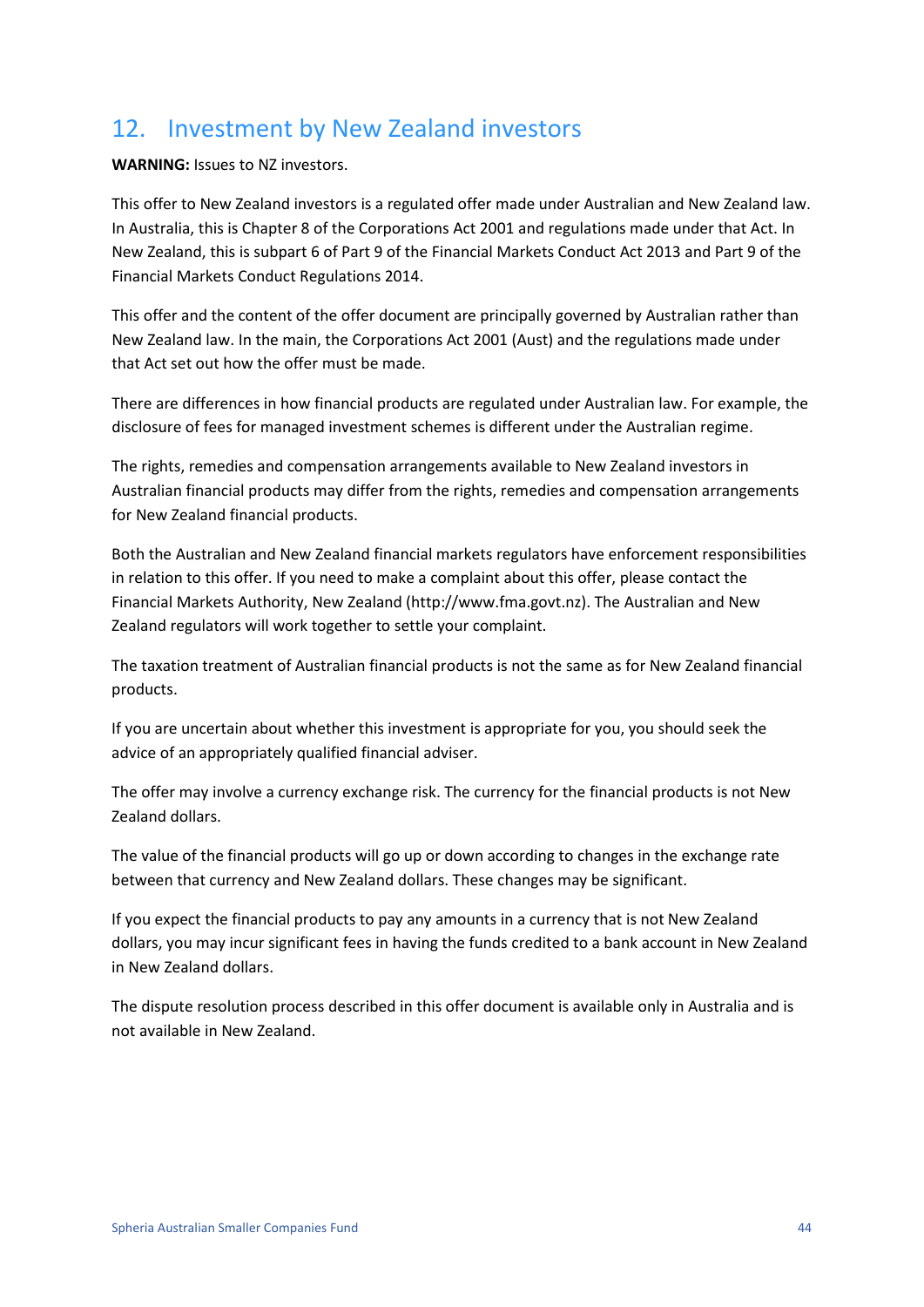## <span id="page-44-0"></span>13. Additional Information

### **Consents**

Spheria and Citi have consented to be named in this PDS in the form and context in which it is named and, as at the date of this PDS, have not withdrawn their consent. Spheria consents to the inclusion of statements about its investment strategy statements about the extent to which it takes labour standards and environmental, social and ethical considerations into account in making investment decisions, information about its investment team, and statements about when Spheria will effect short selling, leverage or derivatives strategies (where relevant). Spheria and Citi have not authorised or caused the issue of any part of this PDS and takes no responsibility for any part of this PDS other than the inclusion of the statements referred to above.

## Appointment of authorised representative

A person appointed as your authorised representative is authorised by you to:

- apply for units in the Fund and sign all documents necessary for this purpose;
- make requests to redeem all or some of your units (Note: withdrawals processed as directed by the authorised representative fully discharges our withdrawal obligations to you); and
- make written requests for information regarding your units.

The Responsible Entity may act on the sole instructions of the authorised representative until the Responsible Entity is notified that the appointment of the authorised representative is terminated.

You can cancel your appointment of the authorised representative by giving the Responsible Entity 14 days prior notice. Termination of an appointment does not prejudice the following statement. By appointing an authorised representative, you agree to release, discharge and indemnify the Responsible Entity from and against any loss, expense, action, claims or other liability which may be suffered by you or brought against the Responsible Entity for any actions or omissions by you or your authorised representative, whether authorised or not by you or your authorised representative. Any request for information by an authorised representative will be responded to in writing only. Such written responses will be sent to the authorised representative's email/fax/residential address nominated on the Authorised Representative Form.

If an authorised representative is a partnership or a company, any one of the partners or any director of the company is each individually deemed to have the powers of the authorised representative. It is sufficient for the Responsible Entity to show that it had reasonable grounds for belief that an action was taken or a request given by or for an authorised representative, when determining whether an action or request was taken or given by the authorised representative.

### Indirect investors

Investors and prospective investors may also access the Fund indirectly. This PDS has been authorised for use by operators through an Investor Directed Portfolio Service ('IDPS') or master trust. An IDPS is an investment and reporting service offered by an operator. People who invest through an IDPS, master trust or wrap account are indirect investors. Such indirect investors do not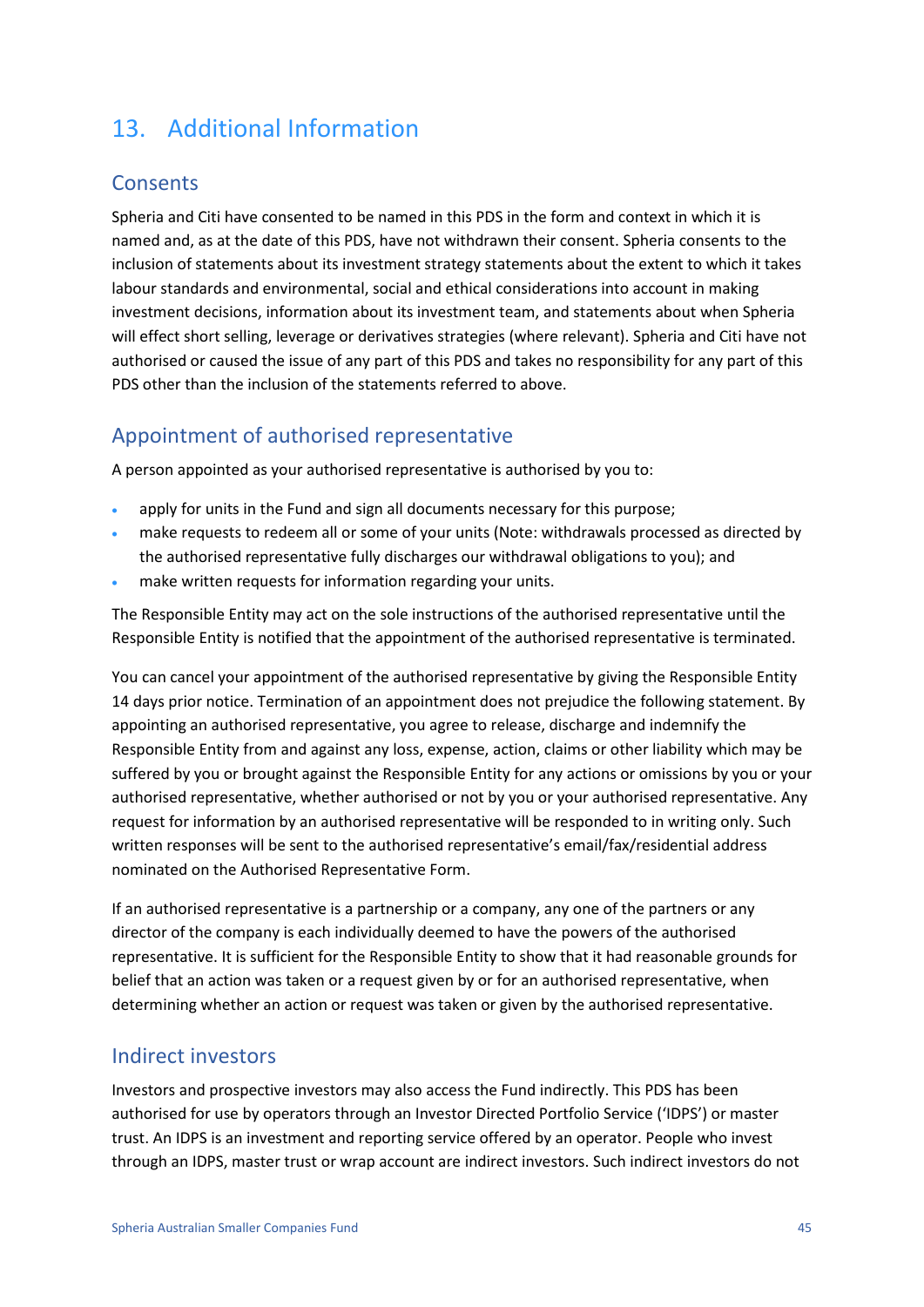acquire the rights of a unit holder of the Fund. Rather, it is the operator or custodian of the IDPS or master trust that acquires those rights. Therefore, indirect investors do not receive income distributions or reports directly from us, do not have the right to attend meetings of unit holders and do not have cooling off rights. Different investment, balance and withdrawal minimums may also apply. Indirect investors should not complete the Fund's application form. The rights of indirect investors are set out in the disclosure document for the IDPS or master trust. If you are investing through an IDPS or a master trust, enquiries should be made directly to the IDPS operator or the trustee of the master trust.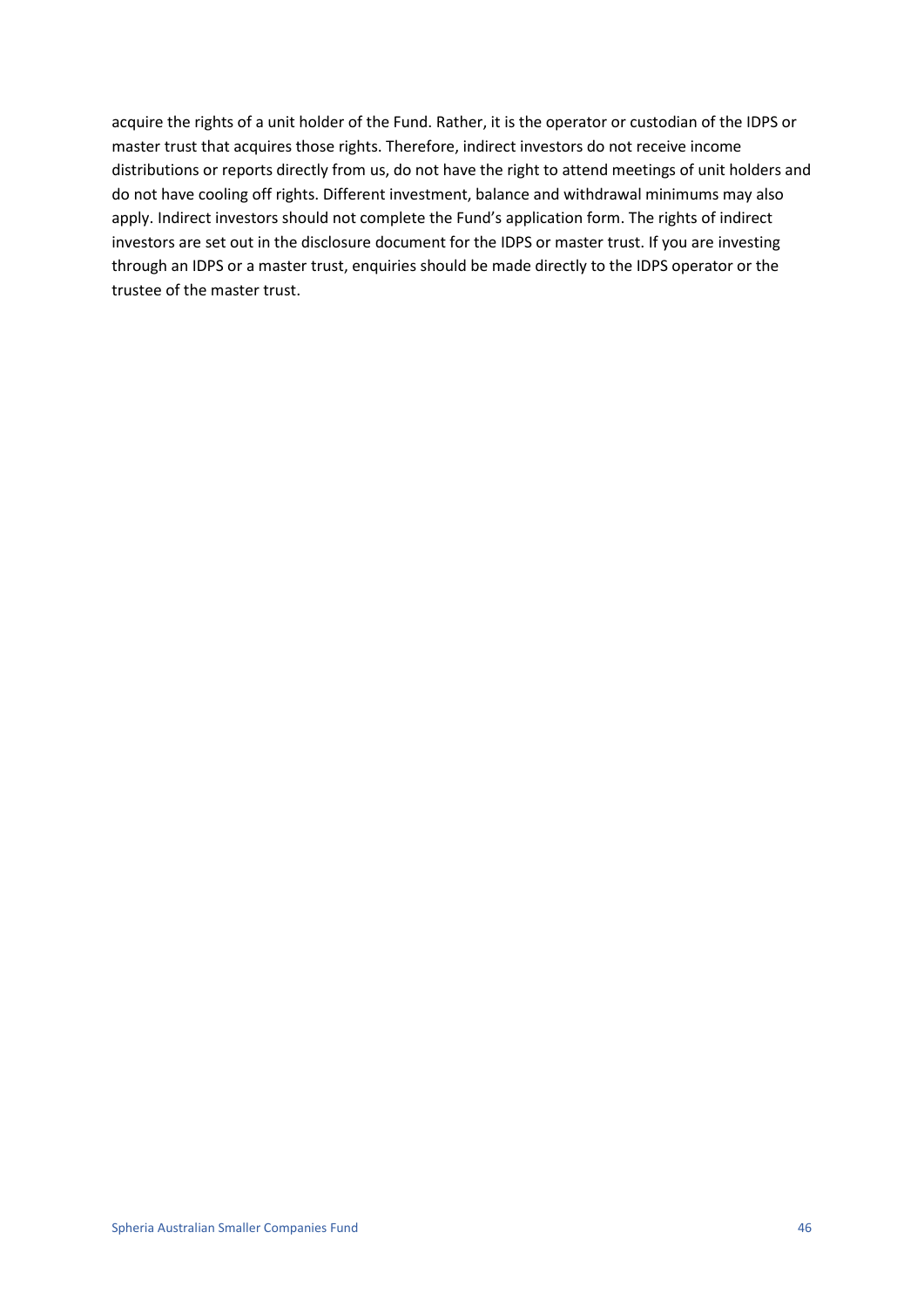# <span id="page-46-0"></span>14. Defined terms

| Term                                                   | Definition                                                                                                                                                                                                                                                                                                                          |
|--------------------------------------------------------|-------------------------------------------------------------------------------------------------------------------------------------------------------------------------------------------------------------------------------------------------------------------------------------------------------------------------------------|
| ABN                                                    | Australian Business Number.                                                                                                                                                                                                                                                                                                         |
| Administrator                                          | the appointed administrator of the Fund is Citigroup Pty Limited.                                                                                                                                                                                                                                                                   |
| AFSL                                                   | an Australian financial services licence issued by ASIC.                                                                                                                                                                                                                                                                            |
| AMIT                                                   | attribution managed investment trust.                                                                                                                                                                                                                                                                                               |
| AML/CTF Law                                            | our obligations under the Anti-Money Laundering and Counter-Terrorism Financing Act<br>2006 (Cth) and associated rules and regulations.                                                                                                                                                                                             |
| <b>Application Form</b>                                | the application form for the Fund.                                                                                                                                                                                                                                                                                                  |
| <b>ASIC</b>                                            | Australian Securities & Investments Commission.                                                                                                                                                                                                                                                                                     |
| <b>Business Day</b>                                    | a day which is not a Saturday, Sunday or public holiday in New South Wales, Australia.                                                                                                                                                                                                                                              |
| Buy/Sell Spread                                        | the difference between the entry and exit price for a Fund, relating to transaction costs.<br>It is a set, average percentage amount paid by investors when they transact.                                                                                                                                                          |
| <b>CGT</b>                                             | Capital Gains Tax.                                                                                                                                                                                                                                                                                                                  |
| <b>Corporations Act</b>                                | the Corporations Act 2001 (Cth) and Corporations Regulations 2001.                                                                                                                                                                                                                                                                  |
| <b>CRS</b>                                             | <b>OECD Common Reporting Standards.</b>                                                                                                                                                                                                                                                                                             |
| <b>FATCA</b>                                           | Foreign Account Tax Compliance Act.                                                                                                                                                                                                                                                                                                 |
| <b>FHSA</b>                                            | <b>First Home Saver Account</b>                                                                                                                                                                                                                                                                                                     |
| Fund                                                   | Spheria Australian Smaller Companies Fund ARSN 117 083 762.                                                                                                                                                                                                                                                                         |
| <b>Fund Forms</b>                                      | the Spheria Fund Forms which incorporates all the necessary forms required for changing<br>your details, applying to, or redeeming from Spheria Funds.                                                                                                                                                                              |
| Gross Asset Value (GAV)                                | the market value of a Fund's assets determined in accordance with the constitution and<br>applicable accounting standards.                                                                                                                                                                                                          |
| Illiquid                                               | that a Fund has liquid assets that amount to less than 80% of the Fund's assets having<br>regard to Section 601KA of the Corporations Act.                                                                                                                                                                                          |
| Initial investment                                     | an Investor's initial investment which requires the opening of a new Fund account.                                                                                                                                                                                                                                                  |
| <b>Investment Manager</b>                              | Spheria Asset Management Pty Limited ABN 42 611 081 326.                                                                                                                                                                                                                                                                            |
| <b>Investor Directed Portfolio</b><br>Service ('IDPS') | or IDPS-like scheme or a nominee or custody service (collectively referred to as master<br>trusts or wrap accounts), refers to a service that allows a person to access the Fund<br>indirectly.                                                                                                                                     |
| Liquid                                                 | that a Fund has liquid assets that amount to at least 80% of the Fund's assets having<br>regard to Section 601KA of the Corporations Act.                                                                                                                                                                                           |
| Net Asset Value (NAV)                                  | the total value of the Fund's underlying investment portfolio, less any fees, charges,<br>expenses and other liabilities accrued by the Fund, but excludes unitholder liabilities.                                                                                                                                                  |
| <b>PDS</b>                                             | Product Disclosure Statement for the Fund.                                                                                                                                                                                                                                                                                          |
| <b>Personal Information</b>                            | information or an opinion (including information or an opinion forming part of a<br>database) whether true or not, and whether recorded in a material form or not, about an<br>individual whose identity is apparent, or can reasonably be ascertained, from the<br>information or opinion, which is collected or held by Pinnacle. |
| <b>Pinnacle Fund Services</b><br>Limited               | Pinnacle Fund Services Limited ABN 29 082 494 362.                                                                                                                                                                                                                                                                                  |